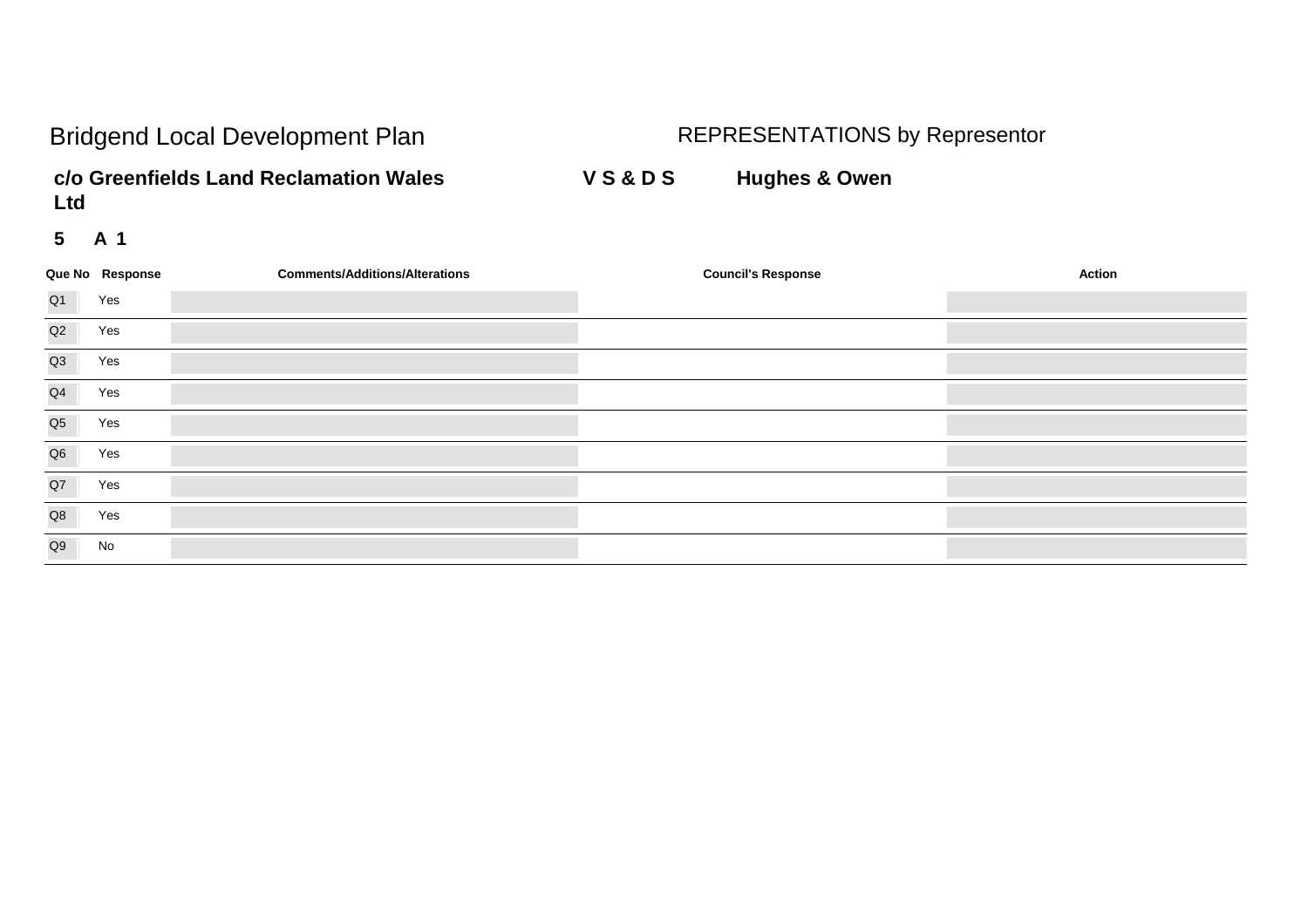**Merthyr Mawr Community Council Mrs Anne McAllister**

|                | Que No Response | <b>Comments/Additions/Alterations</b>                                                                                          | <b>Council's Response</b>                                                                                                                                                                                                                                                                                                                                                          | Action                                                                                                                     |
|----------------|-----------------|--------------------------------------------------------------------------------------------------------------------------------|------------------------------------------------------------------------------------------------------------------------------------------------------------------------------------------------------------------------------------------------------------------------------------------------------------------------------------------------------------------------------------|----------------------------------------------------------------------------------------------------------------------------|
| Q1             | Yes             |                                                                                                                                |                                                                                                                                                                                                                                                                                                                                                                                    |                                                                                                                            |
| Q2             | Yes             |                                                                                                                                |                                                                                                                                                                                                                                                                                                                                                                                    |                                                                                                                            |
| Q3             | Yes             |                                                                                                                                |                                                                                                                                                                                                                                                                                                                                                                                    |                                                                                                                            |
| Q <sub>4</sub> | Yes             |                                                                                                                                |                                                                                                                                                                                                                                                                                                                                                                                    |                                                                                                                            |
| Q <sub>5</sub> | Yes             |                                                                                                                                |                                                                                                                                                                                                                                                                                                                                                                                    |                                                                                                                            |
| Q <sub>6</sub> | Yes             |                                                                                                                                |                                                                                                                                                                                                                                                                                                                                                                                    |                                                                                                                            |
| $\mathsf{Q}7$  | Don't know      |                                                                                                                                |                                                                                                                                                                                                                                                                                                                                                                                    |                                                                                                                            |
| Q8             | No              | The Council considers that the local organisation - Island Farm Action<br>Group (IFAG) should have been included in this list. | Agreed.                                                                                                                                                                                                                                                                                                                                                                            | The Council will include the Island Farm Action<br>Group (IFAG) in Appendix 4 under General<br><b>Consultation Bodies.</b> |
| Q9             | Yes             | Given that the risk assessment on timetabling is set out in the<br>document, the Council has concerns about implementation.    | The Council considers that the proposed timetable is realistic,<br>robust and achievable. Notwithstanding this, the Council has<br>followed Welsh Assembly Government guidance contained in<br>the Local Development Plan Manual (2006) and included a<br>section on Risk Analysis which identifies risks to the timetable<br>and sets out how they will be managed if they occur. | No action required.                                                                                                        |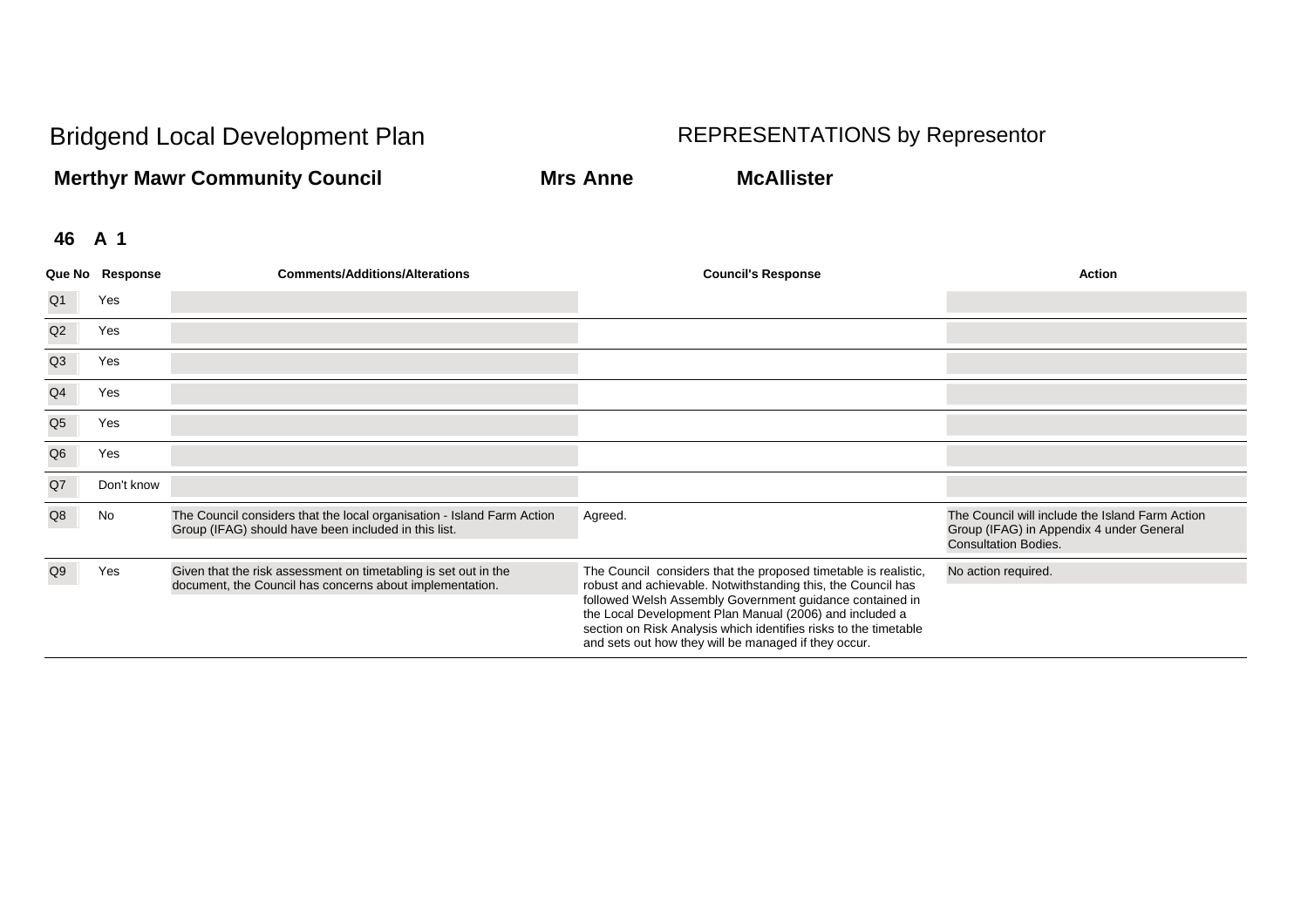**Vale of Glamorgan Council Mr D R Thomas**

|                | Que No Response | <b>Comments/Additions/Alterations</b>                                                                                                                                                                                                                       | <b>Council's Response</b>                                                                                                                                                                                                                                                                             | <b>Action</b>                                                                                                                                                                                                                              |
|----------------|-----------------|-------------------------------------------------------------------------------------------------------------------------------------------------------------------------------------------------------------------------------------------------------------|-------------------------------------------------------------------------------------------------------------------------------------------------------------------------------------------------------------------------------------------------------------------------------------------------------|--------------------------------------------------------------------------------------------------------------------------------------------------------------------------------------------------------------------------------------------|
| Q <sub>1</sub> | Yes             |                                                                                                                                                                                                                                                             |                                                                                                                                                                                                                                                                                                       |                                                                                                                                                                                                                                            |
| Q2             | Don't know      | Provided you have sufficient staff and financial resources.                                                                                                                                                                                                 | The Council considers that the staffing and financial resources<br>identified in the draft Delivery Agreement are sufficient to<br>manage the LDP process. However, the Council will continually<br>monitor resources to ensure the timetable remains realistic.<br>robust & achievable.              | No action required.                                                                                                                                                                                                                        |
| Q3             | Yes             | Although more detail could be provided about who sits on what groups<br>(by role not name).<br>You could add a section on expectations of stakeholders.                                                                                                     | Agreed. To ensure transparency in the process, the Council<br>undertakes to issue Terms of Reference for the LDP Key<br>Stakeholder Forum at the next meeting, and to further clarify<br>the rationale for membership and roles of the Forum and the<br>LDP Steering Group in the Delivery Agreement. | The Council will issue terms of reference for the Key<br>Stakeholder Forum.<br>The Council will include a paragraph in the Delivery<br>Agreement to clarify the rationale for membership<br>and roles of the Forum and LDP Steering Group. |
| Q <sub>4</sub> | Yes             |                                                                                                                                                                                                                                                             |                                                                                                                                                                                                                                                                                                       |                                                                                                                                                                                                                                            |
| Q <sub>5</sub> | Yes             |                                                                                                                                                                                                                                                             |                                                                                                                                                                                                                                                                                                       |                                                                                                                                                                                                                                            |
| Q <sub>6</sub> | Yes             |                                                                                                                                                                                                                                                             |                                                                                                                                                                                                                                                                                                       |                                                                                                                                                                                                                                            |
| Q7             | Yes             |                                                                                                                                                                                                                                                             |                                                                                                                                                                                                                                                                                                       |                                                                                                                                                                                                                                            |
| Q8             | Don't know      | There may be licensees under the Gas / Electricity Acts who own<br>apparatus in your area other than Transco and Western Power (e.g. in<br>the Vale we also have BP International, Centrica Plc, RWE Npower,<br>Wales & West Utilities, Accord Energy etc). | Agreed.                                                                                                                                                                                                                                                                                               | The Council will review the Specific Consultation<br>Bodies in accordance with Annex A of LDP Wales<br>(2005) and include them on the Statutory Consultee<br>& Interested Party Database                                                   |
|                |                 | You may need to add the mobile phone operators as well as Mono<br>Consultants - alone they may not satisfy the regulations.                                                                                                                                 |                                                                                                                                                                                                                                                                                                       |                                                                                                                                                                                                                                            |
| Q9             | No              |                                                                                                                                                                                                                                                             |                                                                                                                                                                                                                                                                                                       |                                                                                                                                                                                                                                            |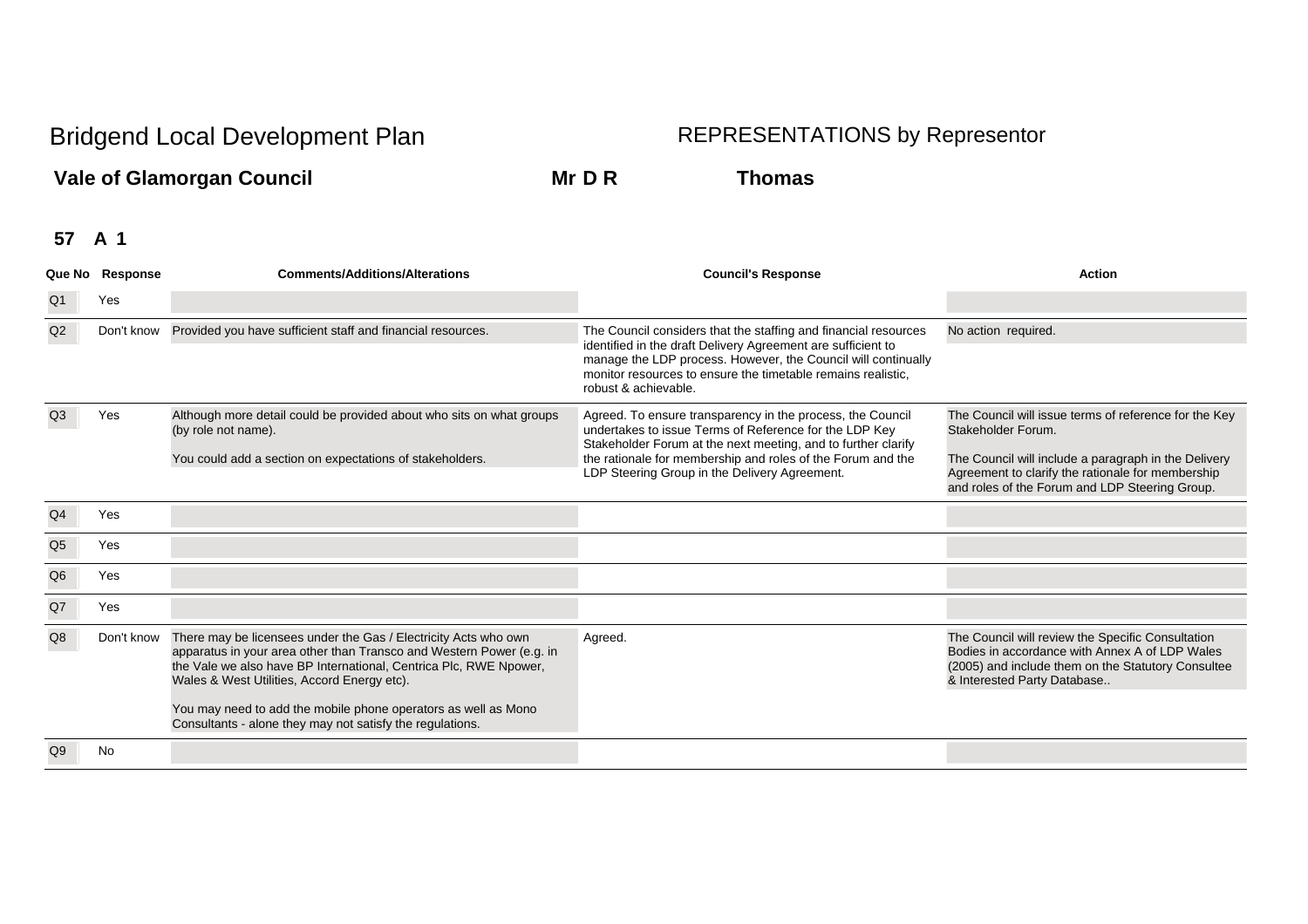**Neath Port Talbot County Borough Mr G A I Jenkins Council**

|                | Que No Response | <b>Comments/Additions/Alterations</b> | <b>Council's Response</b> | <b>Action</b> |
|----------------|-----------------|---------------------------------------|---------------------------|---------------|
| Q <sub>1</sub> | Yes             |                                       |                           |               |
| Q2             | Yes             |                                       |                           |               |
| Q3             | Yes             |                                       |                           |               |
| Q4             | Yes             |                                       |                           |               |
| Q <sub>5</sub> | Yes             |                                       |                           |               |
| Q <sub>6</sub> | Yes             |                                       |                           |               |
| Q7             | Yes             |                                       |                           |               |
| Q8             | Yes             |                                       |                           |               |
| Q9             | No              |                                       |                           |               |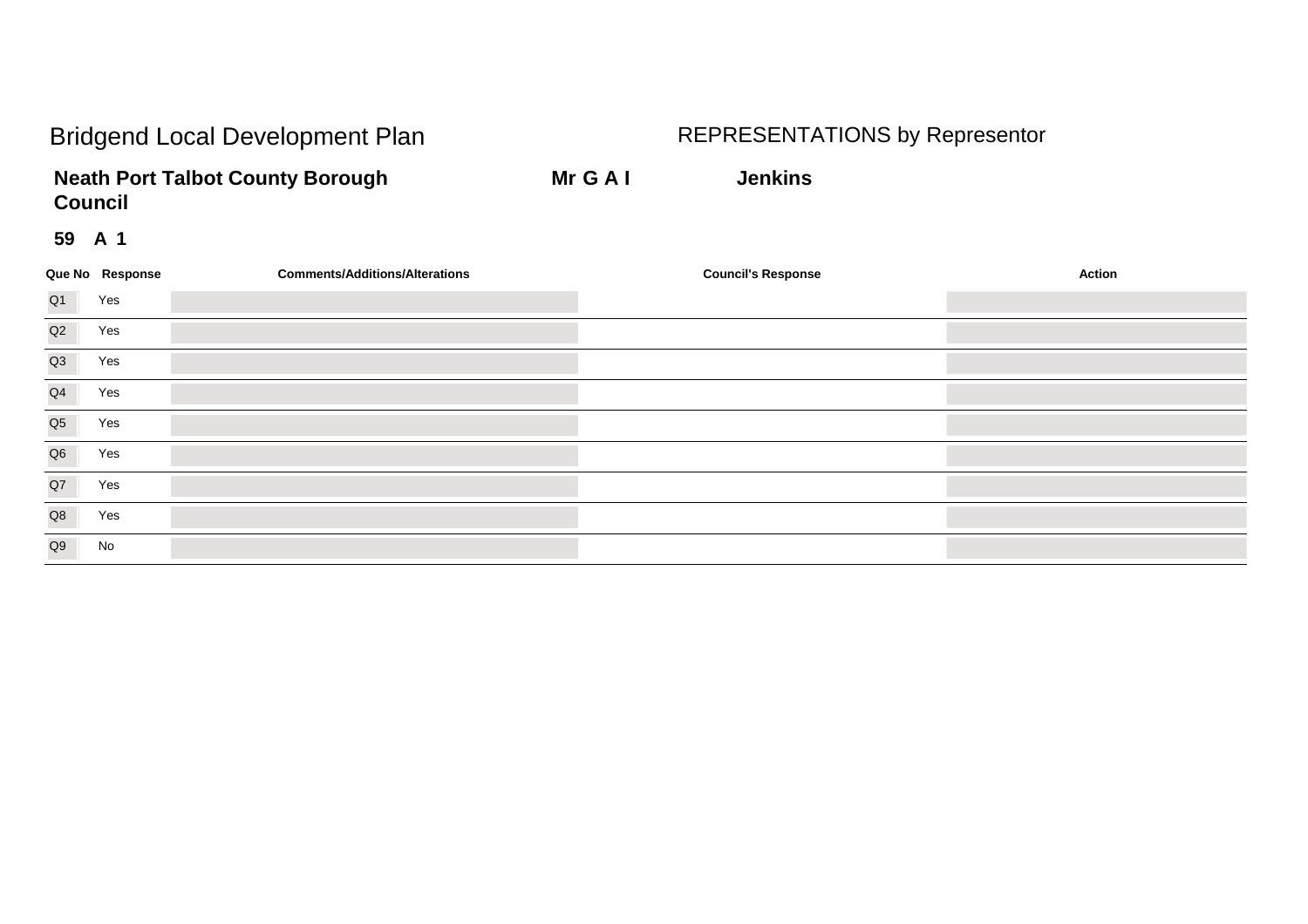## **Environment Agency Wales Mr Phil Coombe**

|                | Que No Response | <b>Comments/Additions/Alterations</b>                                                                                                                                                                                                                                                                                                                                                                                                                                                                                                                                                                                                                                                                                                                                                                                                                                           | <b>Council's Response</b>                                                                                                                                                                                                                                                                                                                                                                                                                                                                                                                                                                                                                                                                                                                                                                                                         | <b>Action</b>                                                                                   |
|----------------|-----------------|---------------------------------------------------------------------------------------------------------------------------------------------------------------------------------------------------------------------------------------------------------------------------------------------------------------------------------------------------------------------------------------------------------------------------------------------------------------------------------------------------------------------------------------------------------------------------------------------------------------------------------------------------------------------------------------------------------------------------------------------------------------------------------------------------------------------------------------------------------------------------------|-----------------------------------------------------------------------------------------------------------------------------------------------------------------------------------------------------------------------------------------------------------------------------------------------------------------------------------------------------------------------------------------------------------------------------------------------------------------------------------------------------------------------------------------------------------------------------------------------------------------------------------------------------------------------------------------------------------------------------------------------------------------------------------------------------------------------------------|-------------------------------------------------------------------------------------------------|
| Q1             | Yes             |                                                                                                                                                                                                                                                                                                                                                                                                                                                                                                                                                                                                                                                                                                                                                                                                                                                                                 |                                                                                                                                                                                                                                                                                                                                                                                                                                                                                                                                                                                                                                                                                                                                                                                                                                   |                                                                                                 |
| Q2             | No              | Table 2 of this document provides a risk analysis for the LDP<br>preparation. Whilst this identifies resource availability within the local<br>authority, no recognition is given to potential slippage resulting from<br>consultees. We acknowledge that timescales will be set for consultation<br>responses and would therefore request these be realistic particularly<br>where statutory consultees are likely to be commenting on numerous<br>LDP proposals throughout Wales - possibly within similar date<br>parameters.<br>A particular concern is Stage 4, when the LDP is placed on deposit. The<br>timescale is shown to start in October 2008 and finish in December<br>2008. Unless the consultation process is envisaged to commence in<br>early October, the consultation period could be directly impacted as a<br>result of the December bank holiday period. | Whilst the Council recognises the need to be flexible and<br>generous with regard to periods of consultation, it also believes<br>that partner organisations may need to change their own<br>internal working practices in order to meet the requirements of<br>consultation and the Delivery Agreement.<br>However, the Council will undertake to hold consultation<br>periods on future LDP documents for a least 6 weeks and will<br>avoid August and Christmas. Where this is not possible the<br>consultation period will be extended as appropriate.<br>Furthermore as the Environment Agency is a member of the<br>LDP Key Stakeholder Forum the Council is also undertaking to<br>hold meetings in either the week before public consultation<br>begins or at the latest in the first week of the consultation<br>period. | The Council will review the Timetable in the Delivery<br>Agreement and amend where appropriate. |
| Q3             | Yes             |                                                                                                                                                                                                                                                                                                                                                                                                                                                                                                                                                                                                                                                                                                                                                                                                                                                                                 |                                                                                                                                                                                                                                                                                                                                                                                                                                                                                                                                                                                                                                                                                                                                                                                                                                   |                                                                                                 |
| Q <sub>4</sub> | Yes             |                                                                                                                                                                                                                                                                                                                                                                                                                                                                                                                                                                                                                                                                                                                                                                                                                                                                                 |                                                                                                                                                                                                                                                                                                                                                                                                                                                                                                                                                                                                                                                                                                                                                                                                                                   |                                                                                                 |
| Q <sub>5</sub> | Yes             |                                                                                                                                                                                                                                                                                                                                                                                                                                                                                                                                                                                                                                                                                                                                                                                                                                                                                 |                                                                                                                                                                                                                                                                                                                                                                                                                                                                                                                                                                                                                                                                                                                                                                                                                                   |                                                                                                 |
| Q <sub>6</sub> | Yes             |                                                                                                                                                                                                                                                                                                                                                                                                                                                                                                                                                                                                                                                                                                                                                                                                                                                                                 |                                                                                                                                                                                                                                                                                                                                                                                                                                                                                                                                                                                                                                                                                                                                                                                                                                   |                                                                                                 |
| Q7             | Yes             |                                                                                                                                                                                                                                                                                                                                                                                                                                                                                                                                                                                                                                                                                                                                                                                                                                                                                 |                                                                                                                                                                                                                                                                                                                                                                                                                                                                                                                                                                                                                                                                                                                                                                                                                                   |                                                                                                 |
| Q8             | Yes             |                                                                                                                                                                                                                                                                                                                                                                                                                                                                                                                                                                                                                                                                                                                                                                                                                                                                                 |                                                                                                                                                                                                                                                                                                                                                                                                                                                                                                                                                                                                                                                                                                                                                                                                                                   |                                                                                                 |
| Q9             | Yes             | We note the content of paragraph 2.6.3, relating to the production of<br>SPGs and welcome the opportunity to provide an input to the<br>identification and programme for such documents.                                                                                                                                                                                                                                                                                                                                                                                                                                                                                                                                                                                                                                                                                        | The Council, in consultation with key stakeholders, will produce<br>a draft SPG programme which will be based on key priorities<br>which are crucial to the implementation of the LDP. The<br>programme will identify what SPGs will be produced and when.                                                                                                                                                                                                                                                                                                                                                                                                                                                                                                                                                                        | No action required                                                                              |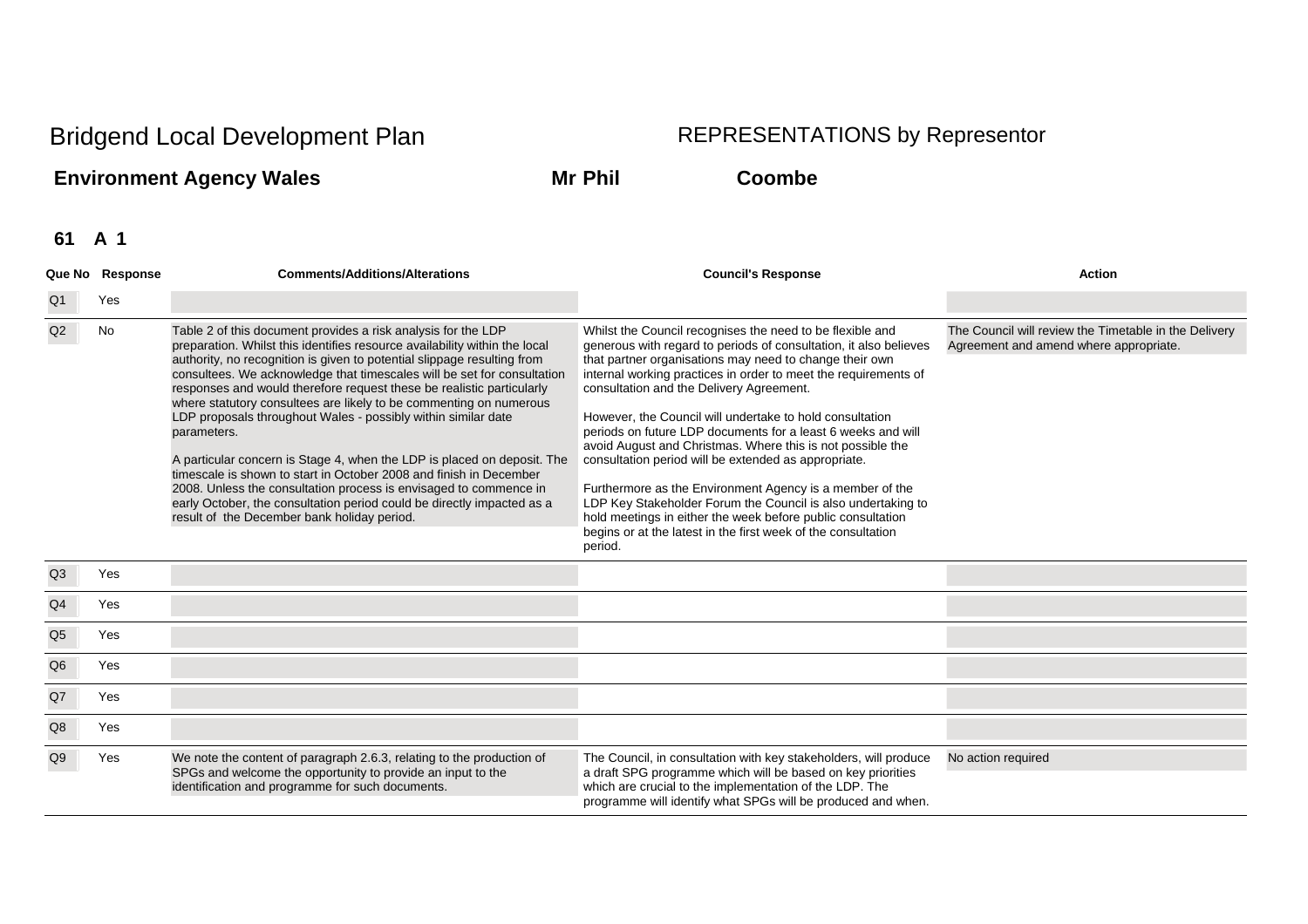**The Glamorgan Gwent Archaeological Mr Neil Maylan Trust Ltd**

|                | Que No Response | <b>Comments/Additions/Alterations</b>                                                                                                                                                                                                                                                                                                                    | <b>Council's Response</b>                                                                                                                                                                                                                                                                                                                                  | <b>Action</b>       |
|----------------|-----------------|----------------------------------------------------------------------------------------------------------------------------------------------------------------------------------------------------------------------------------------------------------------------------------------------------------------------------------------------------------|------------------------------------------------------------------------------------------------------------------------------------------------------------------------------------------------------------------------------------------------------------------------------------------------------------------------------------------------------------|---------------------|
| Q1             | Yes             |                                                                                                                                                                                                                                                                                                                                                          |                                                                                                                                                                                                                                                                                                                                                            |                     |
| Q2             | Yes             |                                                                                                                                                                                                                                                                                                                                                          |                                                                                                                                                                                                                                                                                                                                                            |                     |
| Q3             | Yes             |                                                                                                                                                                                                                                                                                                                                                          |                                                                                                                                                                                                                                                                                                                                                            |                     |
| Q4             | Yes             |                                                                                                                                                                                                                                                                                                                                                          |                                                                                                                                                                                                                                                                                                                                                            |                     |
| Q <sub>5</sub> | Yes             |                                                                                                                                                                                                                                                                                                                                                          |                                                                                                                                                                                                                                                                                                                                                            |                     |
| Q <sub>6</sub> | Yes             |                                                                                                                                                                                                                                                                                                                                                          |                                                                                                                                                                                                                                                                                                                                                            |                     |
| Q7             | <b>No</b>       | Due to resourcing issues Cadw have, elsewhere, not been able to<br>participate as a full member of the Stakeholders Forum. In these cases<br>they have suggested that we take their place. It is suggested that Cadw<br>are specifically consulted in regard to their current position in this<br>matter. GGAT are able act as a substitute if required. | The Council considers that it is for Cadw to decide if they can<br>attend the Forum. However, if they are unable to attend, the<br>Council will accept a nominated representative to act on their<br>behalf.                                                                                                                                               | No action required. |
| Q8             | Yes             |                                                                                                                                                                                                                                                                                                                                                          |                                                                                                                                                                                                                                                                                                                                                            |                     |
| Q <sub>9</sub> | Yes             | You are setting a tight timetable for the delivery of the LDP. However,<br>given that the UDP is in place our experience with other UAs going<br>through this process suggest that this timetable is achievable so long as<br>progress is correctly monitored.                                                                                           | Four years is the time period for Plan Production set out in<br>Local Development Plans Wales (2005). It is considered<br>realistic that the Plan can be produced within four years.<br>However, Chapter 3 of the draft Delivery Agreement does<br>acknowledge and identify risks to the timetable and sets out<br>how they will be managed if they occur. | No action required. |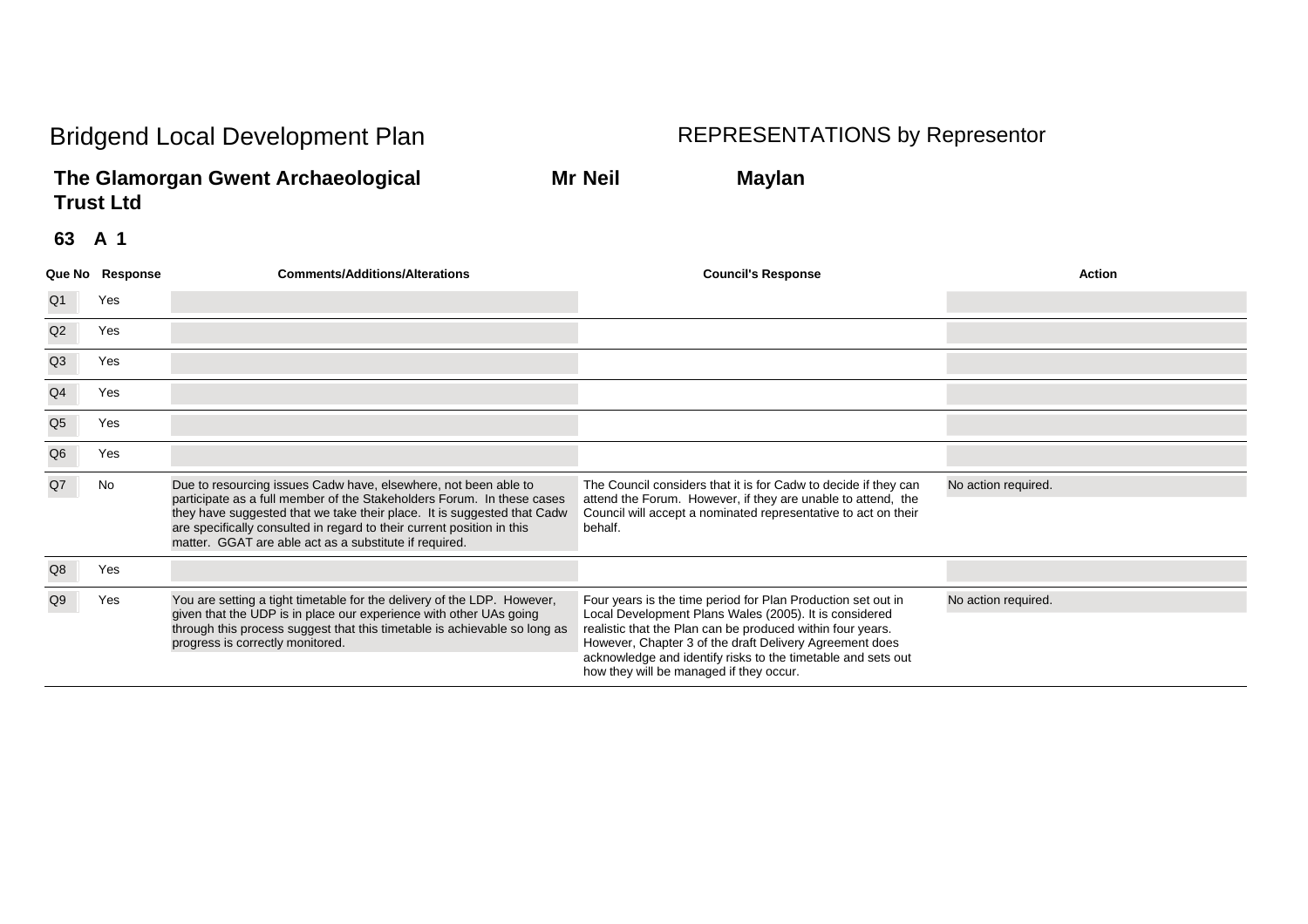**Welsh Assembly Government Ms Lesley Punter**

| Que No Response | <b>Comments/Additions/Alterations</b>                                                                                                                                                                                                                                                                   | <b>Council's Response</b> | <b>Action</b>                                                                                                                                                                                                                                          |
|-----------------|---------------------------------------------------------------------------------------------------------------------------------------------------------------------------------------------------------------------------------------------------------------------------------------------------------|---------------------------|--------------------------------------------------------------------------------------------------------------------------------------------------------------------------------------------------------------------------------------------------------|
|                 | 2. Timetable - Appendix 1 - Stage 6 gives the examination start as<br>October 2009; PINS advised November 2009.                                                                                                                                                                                         | Agreed.                   | The Council will amend the Timetable detailed in<br>Appendix 1 Stage 6 to November 2009 as per PINS<br>advice.                                                                                                                                         |
|                 | 3. Add information on site register / candidate sites / site selection<br>criteria in body of DA and at Appendix 1, Stage 3.                                                                                                                                                                            | Agreed.                   | The Council will amend Table 1, Stage 3 and<br>Appendix 1 Stage 3 to accommodate a new sub-<br>stage for the identification of candidate sites,<br>production of site register with reference to the<br>Council providing criteria for site selection. |
|                 | 4. Appendix 1 - Stage 3 - Reference to pre-deposit plan suggests that a<br>full draft plan will be prepared and consulted upon - this is not in<br>accordance with the LDP Regulations or LDP Wales paragraph 4.19 -<br>the requirement is to prepare and consult on pre-deposit proposals<br>document. | Agreed.                   | The Council will amend Appendix 1 accordingly                                                                                                                                                                                                          |
|                 | 5. Petitions - it is recommended that the CIS clarify how these would be<br>dealt with.                                                                                                                                                                                                                 | Agreed.                   | The Council will add a new paragraph to the Delivery<br>Agreement to include details on how "Petitions" will<br>be dealt with.                                                                                                                         |
|                 | 6. Glossary - 'Soundness' - definition should be amended as it gives<br>impression that prime purpose of examination is to consider<br>representations. The Inspector will consider the plan in relation to<br>'soundness', not just representations. (LDPW para. 4.34)                                 | Agreed.                   | The Council will amend the definition of "Soundness"<br>contained in the Glossary.                                                                                                                                                                     |
|                 | 1. Dates of the formal statutory consultation periods could be clarified in<br>Table 1 and in Appendix 2.                                                                                                                                                                                               | Agreed.                   | The Council will amend Table 1 and Appendix 1<br>column 3 to clarify the formal statutory consultation<br>periods.                                                                                                                                     |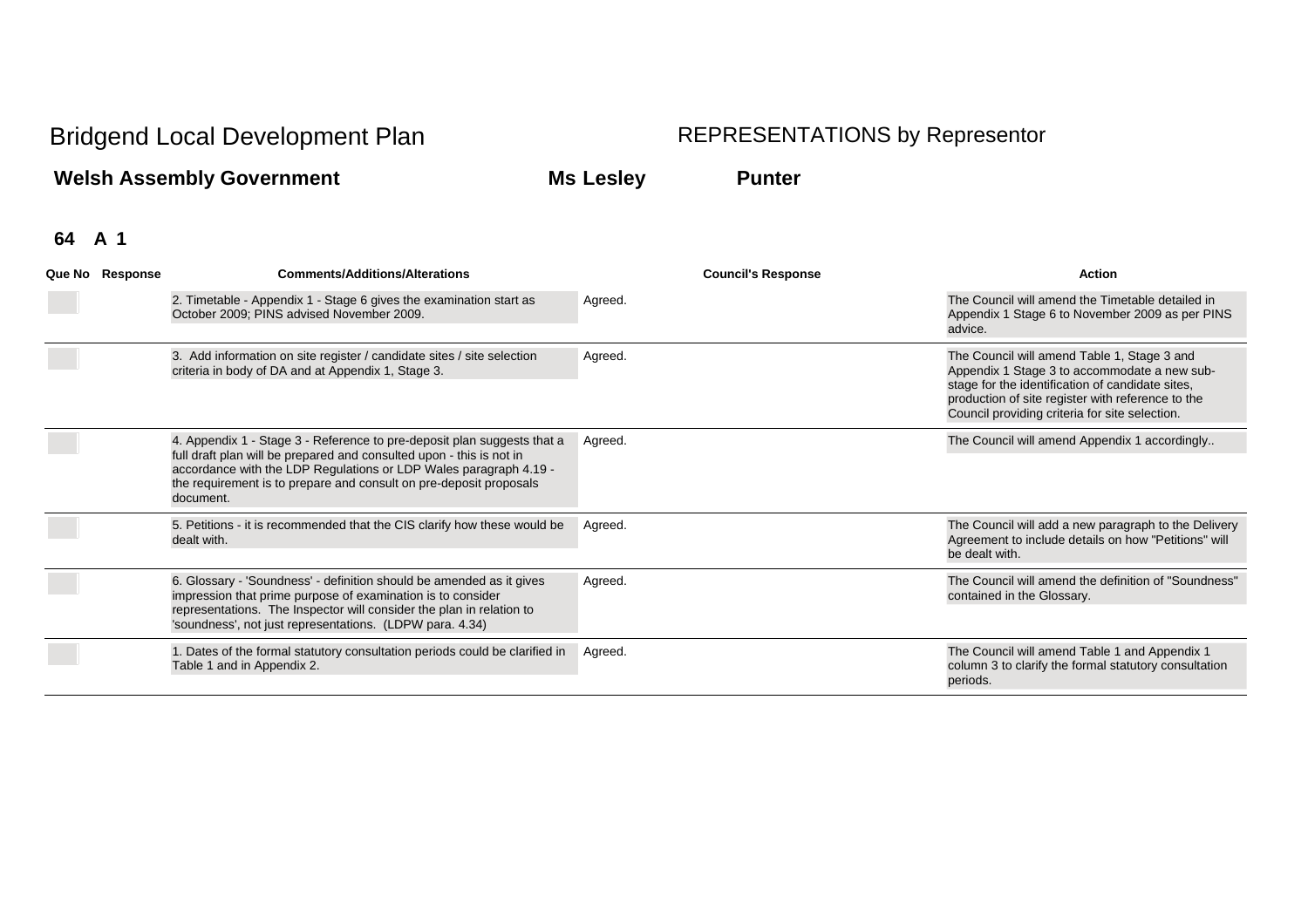## **Bridgend Local Health Board Mrs Zoe Wallace**

| Que No Response            | <b>Comments/Additions/Alterations</b>                                                                                                                                                                                                                             | <b>Council's Response</b> | <b>Action</b>                                                                                                                                                      |
|----------------------------|-------------------------------------------------------------------------------------------------------------------------------------------------------------------------------------------------------------------------------------------------------------------|---------------------------|--------------------------------------------------------------------------------------------------------------------------------------------------------------------|
|                            | LDP Appendix 4 'General Consultation bodies' - should include<br>Bridgend Community Health Council in the list and move Bro<br>Morgannwg NHS<br>Trust from the 'other consultees' list to the 'general consultation                                               | Agreed                    | The Council will include Bridgend Community Health<br>Council and Bro Morgannwg NHS Trust to General<br>Consultation Bodies in Appendix 4                          |
|                            | bodies' list.                                                                                                                                                                                                                                                     |                           |                                                                                                                                                                    |
|                            | I would seek advice from Tejay de Krester or Heidi Bennett<br>at BAVO with regard to the inclusion of specific vol orgs in the<br>general consultation bodies list as there is potential to offend orgs<br>if you leave them off the list. BAVO have over 500 vol | Agreed                    | The Council will contact BAVO for a list of voluntary<br>groups / organisations it represents and ask if they<br>wish to be included on the consultation database. |
| orgs registered with them. |                                                                                                                                                                                                                                                                   |                           |                                                                                                                                                                    |
|                            | Other key strategies that have been overlooked include the Bridgend<br>Community Safety Strategy 2005-08 (contact john Davies, CSP<br>coordinator)                                                                                                                | Agreed                    | The Council will include Bridgend Community Safety<br>Strategy and Children and Young Peoples<br>Framework Partnership Plan in Appendix 5                          |
|                            | and the Children and Young Peoples Framework Partnership Plan<br>(Contact<br>Les Jones).                                                                                                                                                                          |                           |                                                                                                                                                                    |
|                            | LHB Primary Care Estates Strategy - to be referenced as a key<br>document in section 4 of the SA document and to be considered in the<br>LDP, with inclusion as a key document in Appendix 5.                                                                     | Agreed                    | The Council will include LHB Primary Care Estates<br>Strategy in Appendix 5                                                                                        |
|                            |                                                                                                                                                                                                                                                                   |                           |                                                                                                                                                                    |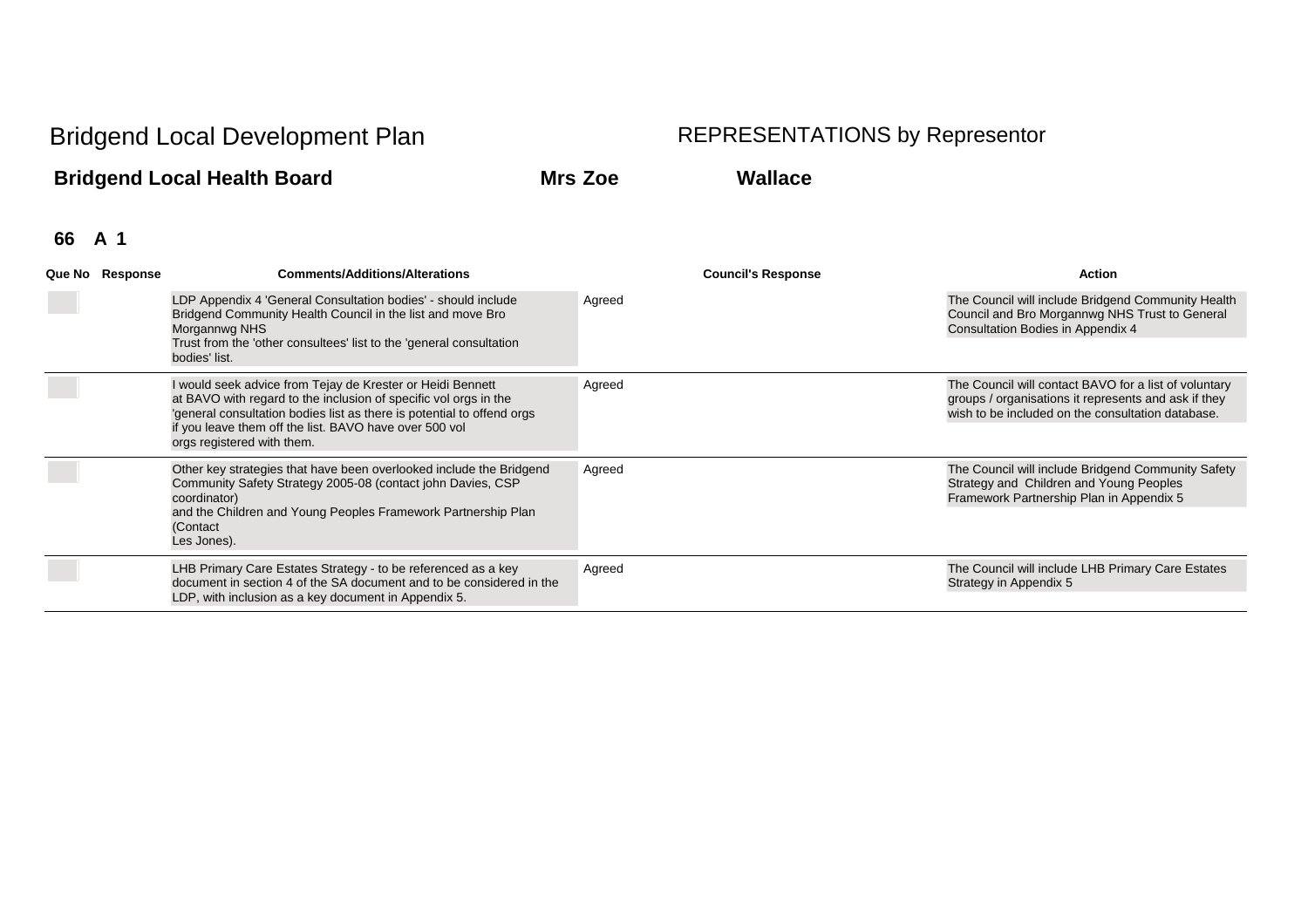**Welsh Water / Dwr Cymru Mr Rhidian Clement** 

|                | Que No Response | <b>Comments/Additions/Alterations</b> | <b>Council's Response</b> | Action |
|----------------|-----------------|---------------------------------------|---------------------------|--------|
| Q1             | Yes             |                                       |                           |        |
| Q2             | Yes             |                                       |                           |        |
| Q3             | Yes             |                                       |                           |        |
| Q <sub>4</sub> | Yes             |                                       |                           |        |
| Q <sub>5</sub> | Yes             |                                       |                           |        |
| Q <sub>6</sub> | Yes             |                                       |                           |        |
| Q7             | Yes             |                                       |                           |        |
| Q8             | Yes             |                                       |                           |        |
| Q9             | No              |                                       |                           |        |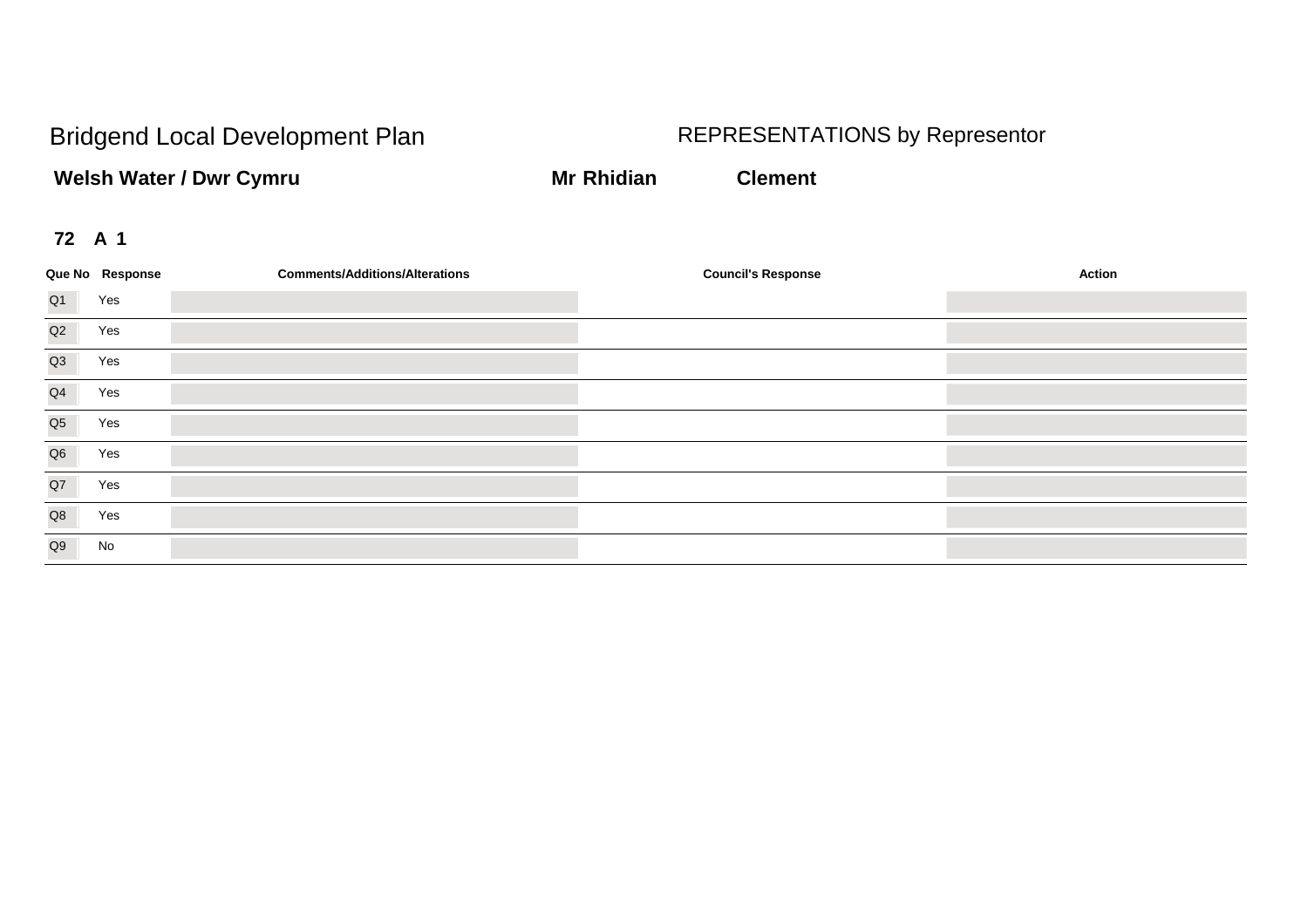**Councillor M Quick**

|                | Que No Response | <b>Comments/Additions/Alterations</b>                                                                        | <b>Council's Response</b> | <b>Action</b>                                                                                                                                                  |
|----------------|-----------------|--------------------------------------------------------------------------------------------------------------|---------------------------|----------------------------------------------------------------------------------------------------------------------------------------------------------------|
| Q <sub>1</sub> | Yes             |                                                                                                              |                           |                                                                                                                                                                |
| Q2             | Yes             |                                                                                                              |                           |                                                                                                                                                                |
| Q3             | Yes             |                                                                                                              |                           |                                                                                                                                                                |
| Q <sub>4</sub> | Yes             |                                                                                                              |                           |                                                                                                                                                                |
| Q <sub>4</sub> | Yes             |                                                                                                              |                           |                                                                                                                                                                |
| Q <sub>6</sub> | Yes             | Suggest consultation within Ogmore Valley could be gained through<br>"The Ogmore Valley Community Directory" | Agreed                    | The Council will contact the Groups / Organisations<br>in the "The Ogmore Community Directory" to see if<br>they want to be included in consultation database. |
| Q7             | Yes             |                                                                                                              |                           |                                                                                                                                                                |
| Q8             | Yes             |                                                                                                              |                           |                                                                                                                                                                |
| Q <sub>9</sub> | No              |                                                                                                              |                           |                                                                                                                                                                |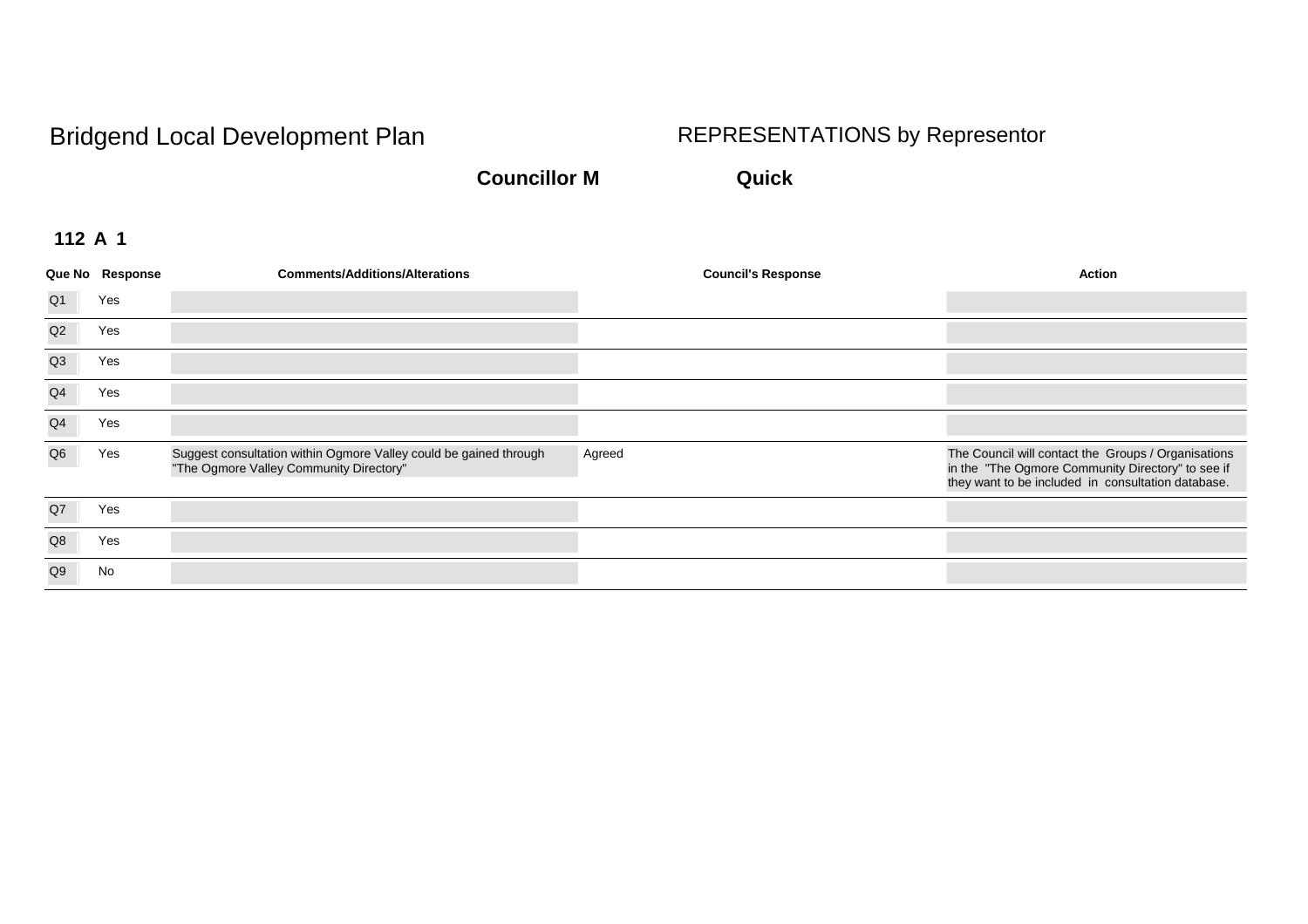**Councillor A E Davies**

|                | Que No Response | <b>Comments/Additions/Alterations</b>                                                                                                                                                                                                                                                                                                                                             | <b>Council's Response</b>                                                                                                                                                                                                                                                                                                                                         | <b>Action</b>                                                                                   |
|----------------|-----------------|-----------------------------------------------------------------------------------------------------------------------------------------------------------------------------------------------------------------------------------------------------------------------------------------------------------------------------------------------------------------------------------|-------------------------------------------------------------------------------------------------------------------------------------------------------------------------------------------------------------------------------------------------------------------------------------------------------------------------------------------------------------------|-------------------------------------------------------------------------------------------------|
| Q1             | Yes             |                                                                                                                                                                                                                                                                                                                                                                                   |                                                                                                                                                                                                                                                                                                                                                                   |                                                                                                 |
| Q2             | No              | Responses by September 06 not reasonable some organisations will<br>not have met by September 8th. Consultation for 5 weeks over<br>"Summer recess" not best play!<br>Concern as to whether target date of Dec 06 is achievable re:<br>submission of document; taking into account possible responses to<br>consultation process, document may not be ready. At least very tight. | It is regrettable that the consultation period for the draft Delivery<br>Agreement fell over the summer recess. However, the Council<br>will undertake to hold consultation periods on future LDP<br>documents for a least 6 weeks and will avoid August and<br>Christmas. Where this is not possible the consultation period<br>will be extended as appropriate. | The Council will review the Timetable in the Delivery<br>Agreement and amend where appropriate. |
| Q3             | Yes             |                                                                                                                                                                                                                                                                                                                                                                                   |                                                                                                                                                                                                                                                                                                                                                                   |                                                                                                 |
| Q4             | Yes             | Need to: Increase level of information out to the public - press, radio etc.<br>Information (general) regarding LDP and Meetings, out to Town &<br>Community Councils; could be used in local newsletters, local town<br>guides etc. Local exhibitions, workshops etc would help to relate local<br>issues to borough wide issues.                                                | As stated in the Delivery Agreement, a range of methods to<br>facilitate community involvement will be used throughout the<br>plan preparation process, which will be designed to ensure<br>efficient and effective consultation and participation.                                                                                                               | The Council will note suggested community<br>involvement methods.                               |
| Q <sub>5</sub> | Yes             | See Q4 above.                                                                                                                                                                                                                                                                                                                                                                     |                                                                                                                                                                                                                                                                                                                                                                   |                                                                                                 |
| Q6             | Yes             |                                                                                                                                                                                                                                                                                                                                                                                   |                                                                                                                                                                                                                                                                                                                                                                   |                                                                                                 |
| Q7             | Yes             |                                                                                                                                                                                                                                                                                                                                                                                   |                                                                                                                                                                                                                                                                                                                                                                   |                                                                                                 |
| Q8             | Yes             | Review needed and ongoing monitoring to keep up to date. Will there<br>be named reps rather than just organisation names?                                                                                                                                                                                                                                                         | The Council will try to ensure that the LDP consultation<br>database is kept up to date. However, with over 600 consultee<br>contact details already in the database, it will be for the<br>individuals and organisations to keep the Council updated<br>should any of these details change in the future.                                                        | No action required                                                                              |
| Q9             |                 |                                                                                                                                                                                                                                                                                                                                                                                   |                                                                                                                                                                                                                                                                                                                                                                   |                                                                                                 |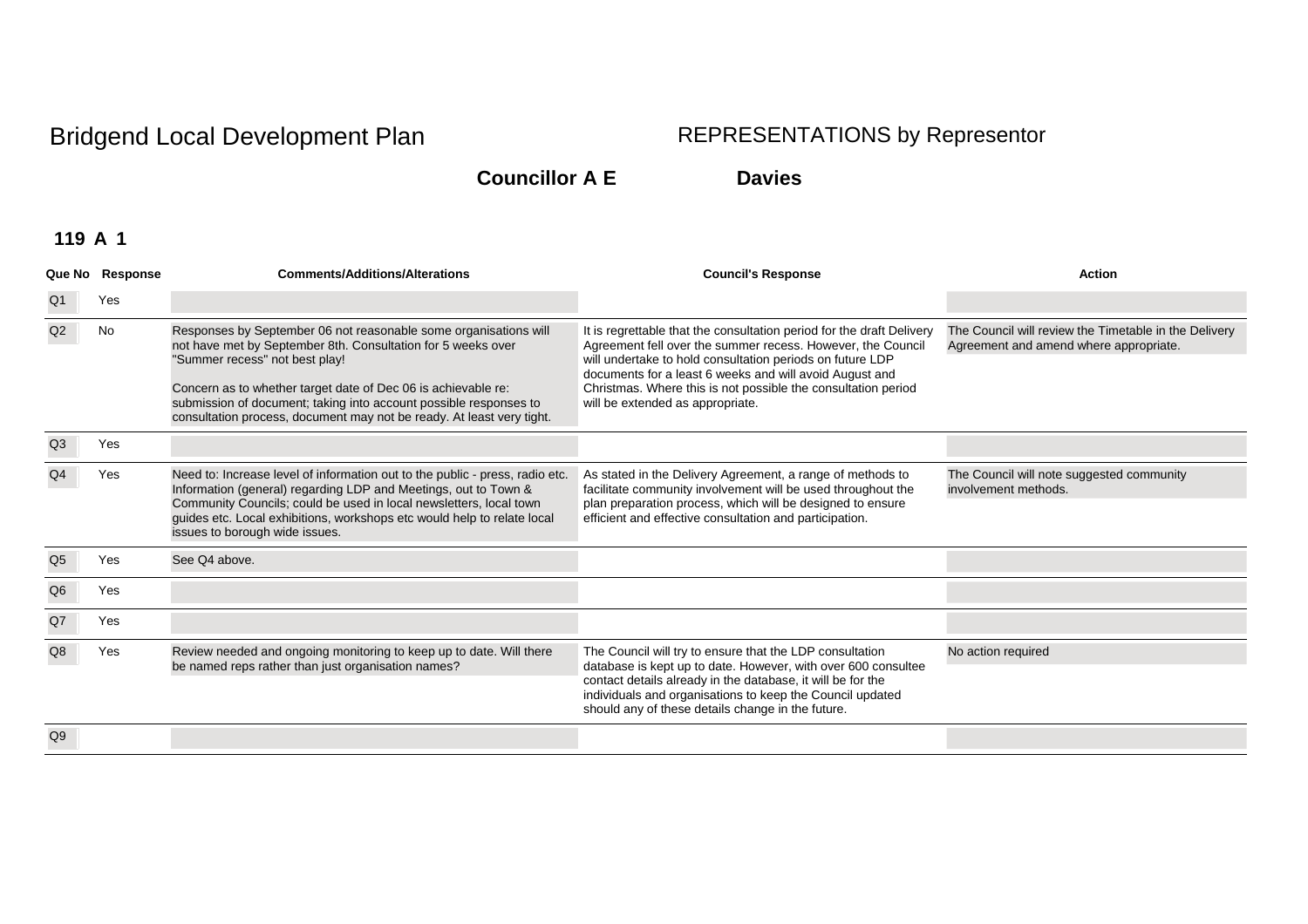**British Geological Survey Dr Adrian Humpage**

|                | Que No Response | <b>Comments/Additions/Alterations</b> | <b>Council's Response</b> | <b>Action</b> |
|----------------|-----------------|---------------------------------------|---------------------------|---------------|
| Q1             | Yes             |                                       |                           |               |
| Q2             | Yes             |                                       |                           |               |
| Q3             | Yes             |                                       |                           |               |
| Q <sub>4</sub> | Yes             |                                       |                           |               |
| Q <sub>5</sub> | Don't know      |                                       |                           |               |
| Q <sub>6</sub> | Yes             |                                       |                           |               |
| Q7             | Don't know      |                                       |                           |               |
| Q8             | Don't know      |                                       |                           |               |
| Q9             | No              |                                       |                           |               |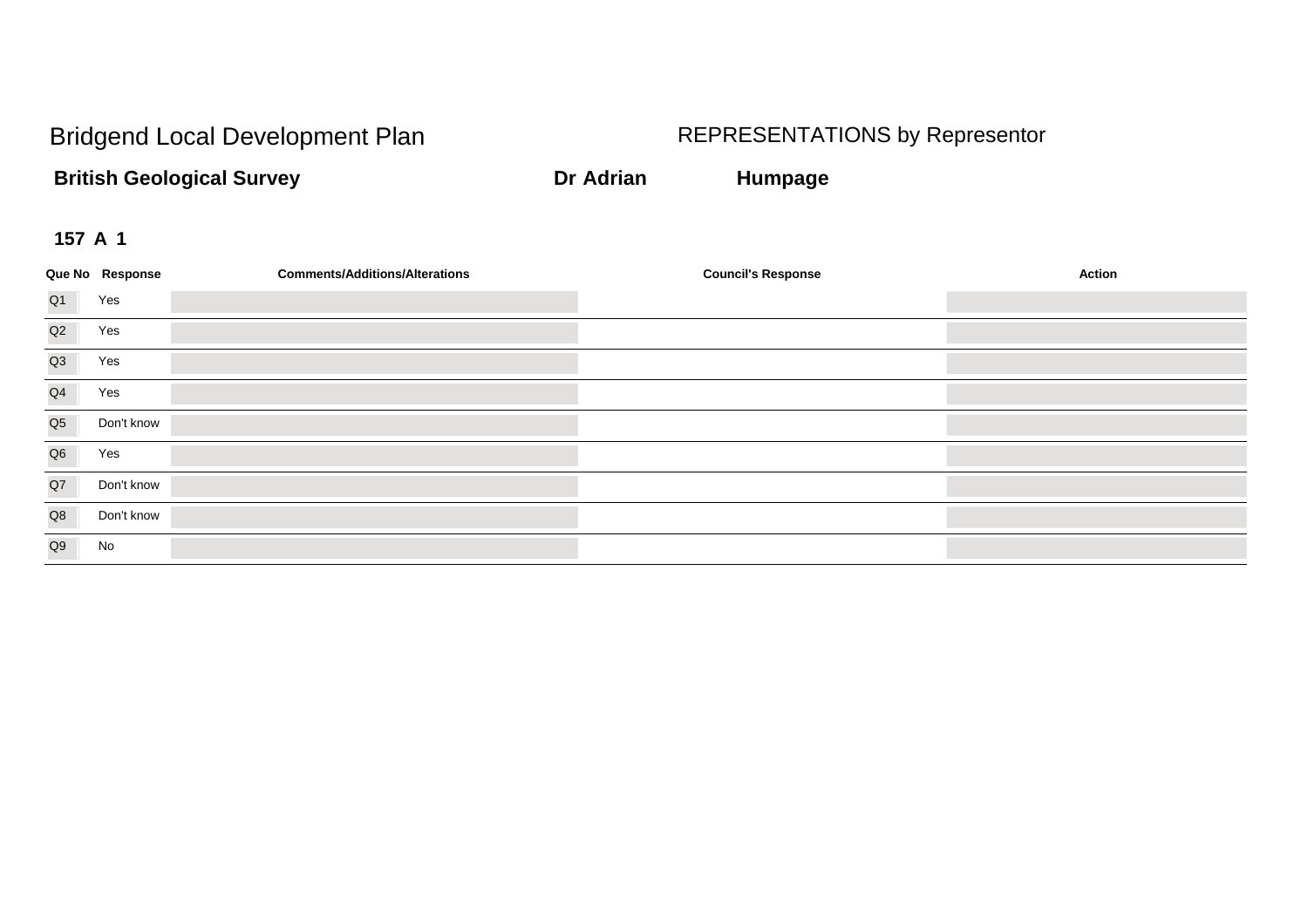**Design Commission for Wales Cindy Cindy Harris** 

|                | Que No Response | <b>Comments/Additions/Alterations</b> | <b>Council's Response</b> | <b>Action</b> |
|----------------|-----------------|---------------------------------------|---------------------------|---------------|
| Q <sub>1</sub> | Yes             |                                       |                           |               |
| Q2             | Yes             |                                       |                           |               |
| Q3             | Yes             |                                       |                           |               |
| Q <sub>4</sub> | Yes             |                                       |                           |               |
| Q <sub>5</sub> | Yes             |                                       |                           |               |
| Q <sub>6</sub> | Yes             |                                       |                           |               |
| Q7             | Yes             |                                       |                           |               |
| Q8             | Yes             |                                       |                           |               |
| Q9             | No              |                                       |                           |               |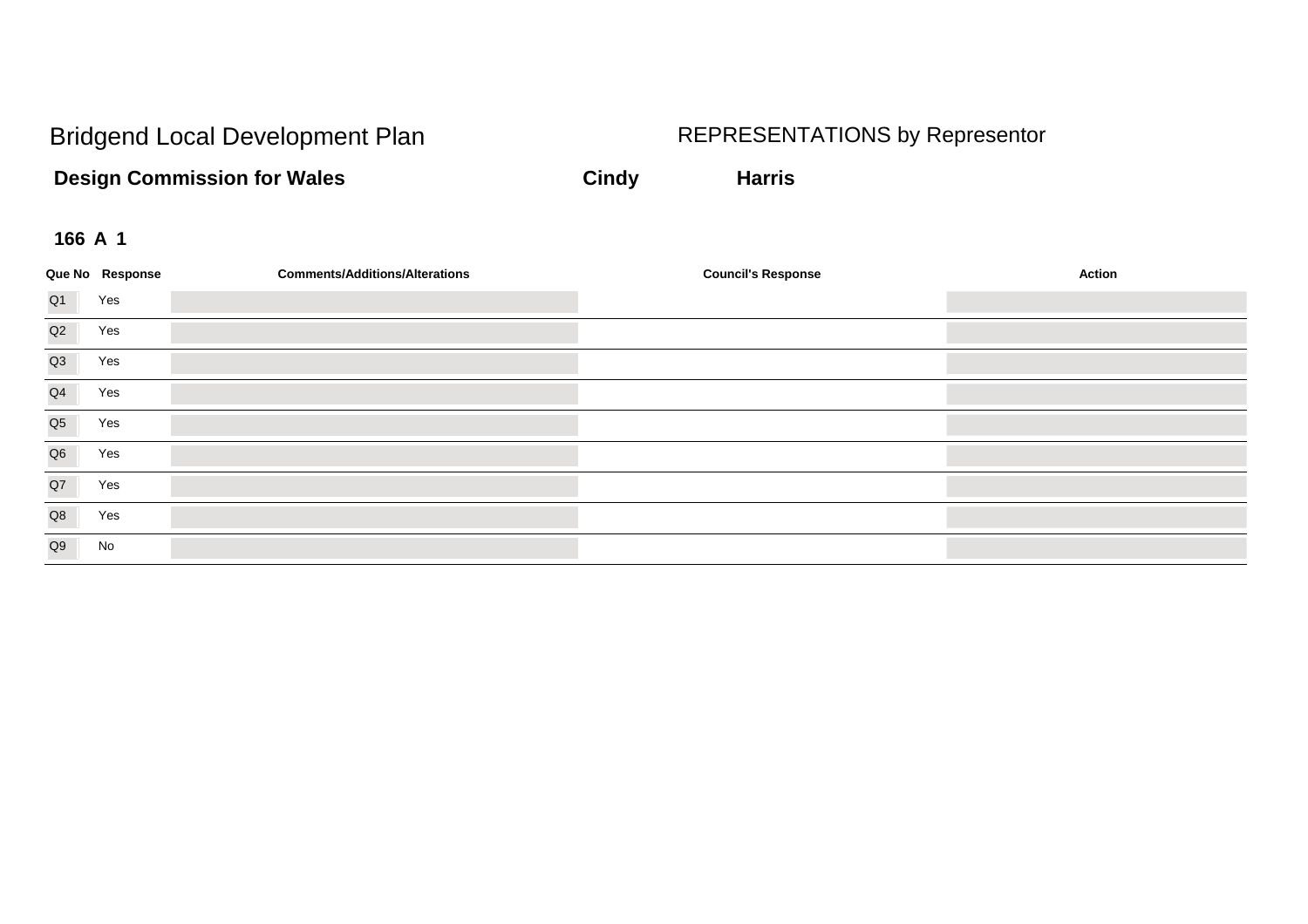## **Bro Morgannwg NHS Trust**

|                | Que No Response | <b>Comments/Additions/Alterations</b>                                                                                                                     | <b>Council's Response</b>                                                                                                                                                                                                                                                                                                                                           | Action              |
|----------------|-----------------|-----------------------------------------------------------------------------------------------------------------------------------------------------------|---------------------------------------------------------------------------------------------------------------------------------------------------------------------------------------------------------------------------------------------------------------------------------------------------------------------------------------------------------------------|---------------------|
| Q <sub>1</sub> | Yes             |                                                                                                                                                           |                                                                                                                                                                                                                                                                                                                                                                     |                     |
| Q2             | No              | Probably not: Most Development Plans take longer to prepare than<br>anticipated. The risk analysis is helpful in identifying potential causes of<br>delay | Four years is the time period for Plan Production set out in<br>Local Development Plans Wales (2005). It is considered<br>realistic that the Plan can be produced within four years.<br>However as noted, Chapter 3 of the draft Delivery Agreement<br>does acknowledge and identify risks to the timetable and sets<br>out how they will be managed if they occur. | No action required. |
| Q3             | Yes             |                                                                                                                                                           |                                                                                                                                                                                                                                                                                                                                                                     |                     |
| Q <sub>4</sub> | Yes             |                                                                                                                                                           |                                                                                                                                                                                                                                                                                                                                                                     |                     |
| Q <sub>5</sub> | Yes             |                                                                                                                                                           |                                                                                                                                                                                                                                                                                                                                                                     |                     |
| Q <sub>6</sub> | Yes             |                                                                                                                                                           |                                                                                                                                                                                                                                                                                                                                                                     |                     |
| Q7             | Yes             | We note that the Bridgend LHB is a member of the Forum.                                                                                                   |                                                                                                                                                                                                                                                                                                                                                                     | No action required. |
| Q8             | Don't know      |                                                                                                                                                           |                                                                                                                                                                                                                                                                                                                                                                     |                     |
| Q <sub>9</sub> | No              |                                                                                                                                                           |                                                                                                                                                                                                                                                                                                                                                                     |                     |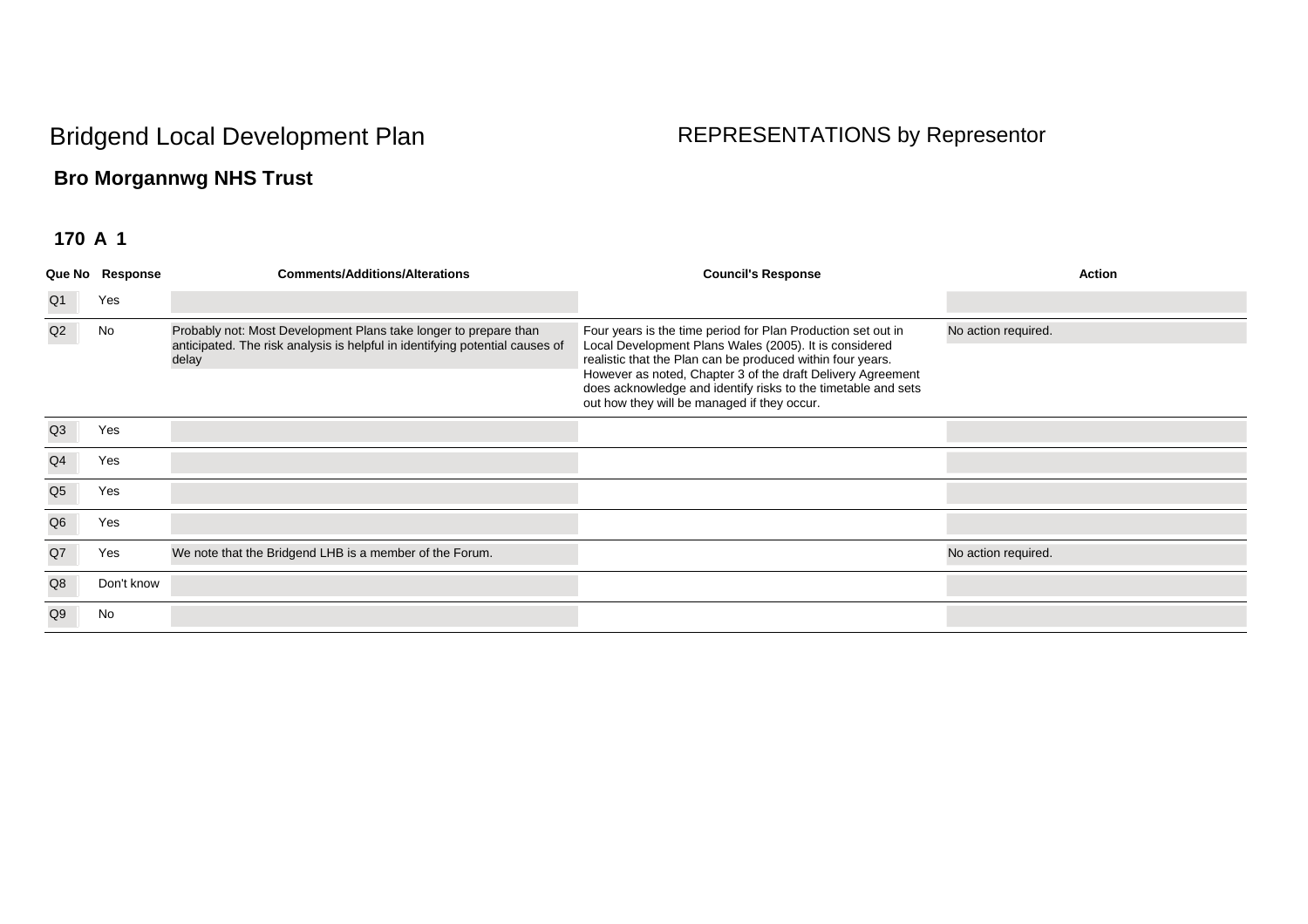**Mr V S Hughes**

|                | Que No Response | <b>Comments/Additions/Alterations</b> | <b>Council's Response</b> | Action |
|----------------|-----------------|---------------------------------------|---------------------------|--------|
| Q <sub>1</sub> | Yes             |                                       |                           |        |
| Q2             | Yes             |                                       |                           |        |
| Q <sub>3</sub> | Yes             |                                       |                           |        |
| Q4             | Yes             |                                       |                           |        |
| Q <sub>5</sub> | Yes             |                                       |                           |        |
| Q <sub>6</sub> | Yes             |                                       |                           |        |
| Q7             | Yes             |                                       |                           |        |
| Q8             | Yes             |                                       |                           |        |
| Q9             | No              |                                       |                           |        |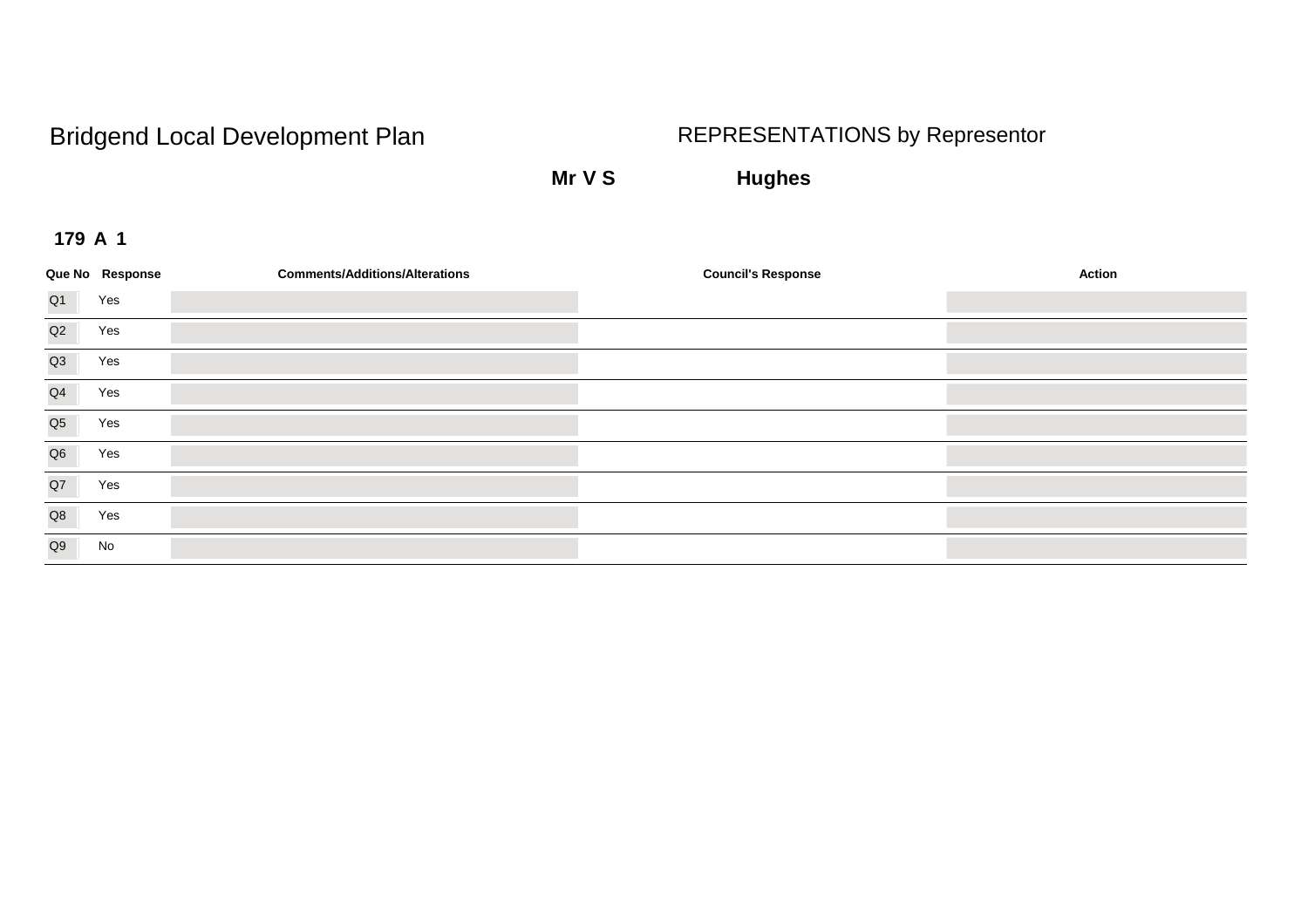**Mr P D Kinsella**

|                | Que No Response | <b>Comments/Additions/Alterations</b> | <b>Council's Response</b> | Action |
|----------------|-----------------|---------------------------------------|---------------------------|--------|
| Q <sub>1</sub> | Yes             |                                       |                           |        |
| Q2             | Yes             |                                       |                           |        |
| Q <sub>3</sub> | Yes             |                                       |                           |        |
| Q4             | Yes             |                                       |                           |        |
| Q <sub>5</sub> | Yes             |                                       |                           |        |
| Q <sub>6</sub> | Yes             |                                       |                           |        |
| Q7             | Yes             |                                       |                           |        |
| Q8             | Yes             |                                       |                           |        |
| Q9             | No              |                                       |                           |        |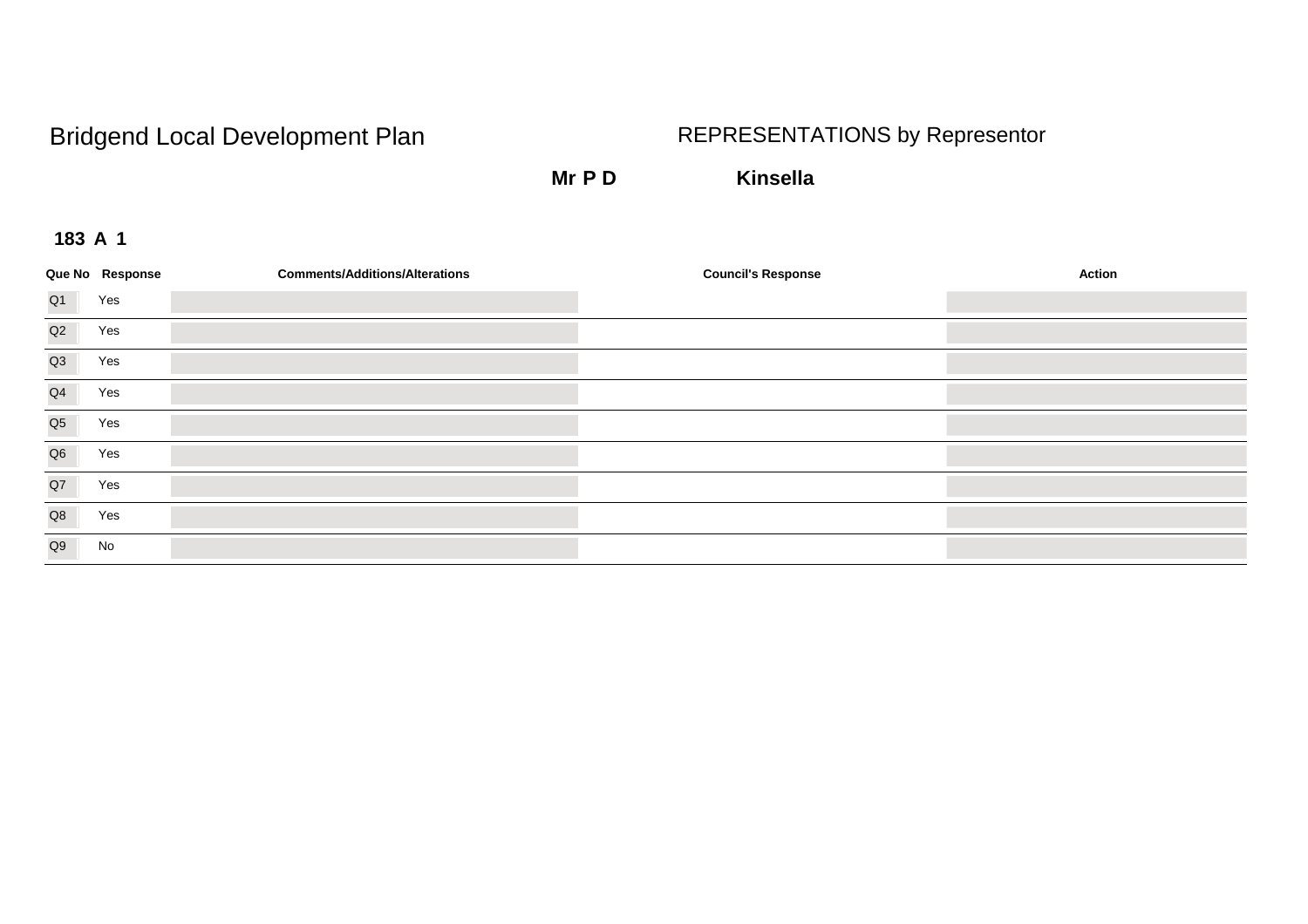**Mr Gareth Ames**

|                | Que No Response | <b>Comments/Additions/Alterations</b> | <b>Council's Response</b> | <b>Action</b> |
|----------------|-----------------|---------------------------------------|---------------------------|---------------|
| Q <sub>1</sub> | Yes             |                                       |                           |               |
| Q2             | Yes             |                                       |                           |               |
| Q <sub>3</sub> | Yes             |                                       |                           |               |
| Q4             | Yes             |                                       |                           |               |
| Q <sub>5</sub> | Yes             |                                       |                           |               |
| Q6             | Yes             |                                       |                           |               |
| Q7             | Yes             |                                       |                           |               |
| Q8             | Yes             |                                       |                           |               |
| Q9             | No              |                                       |                           |               |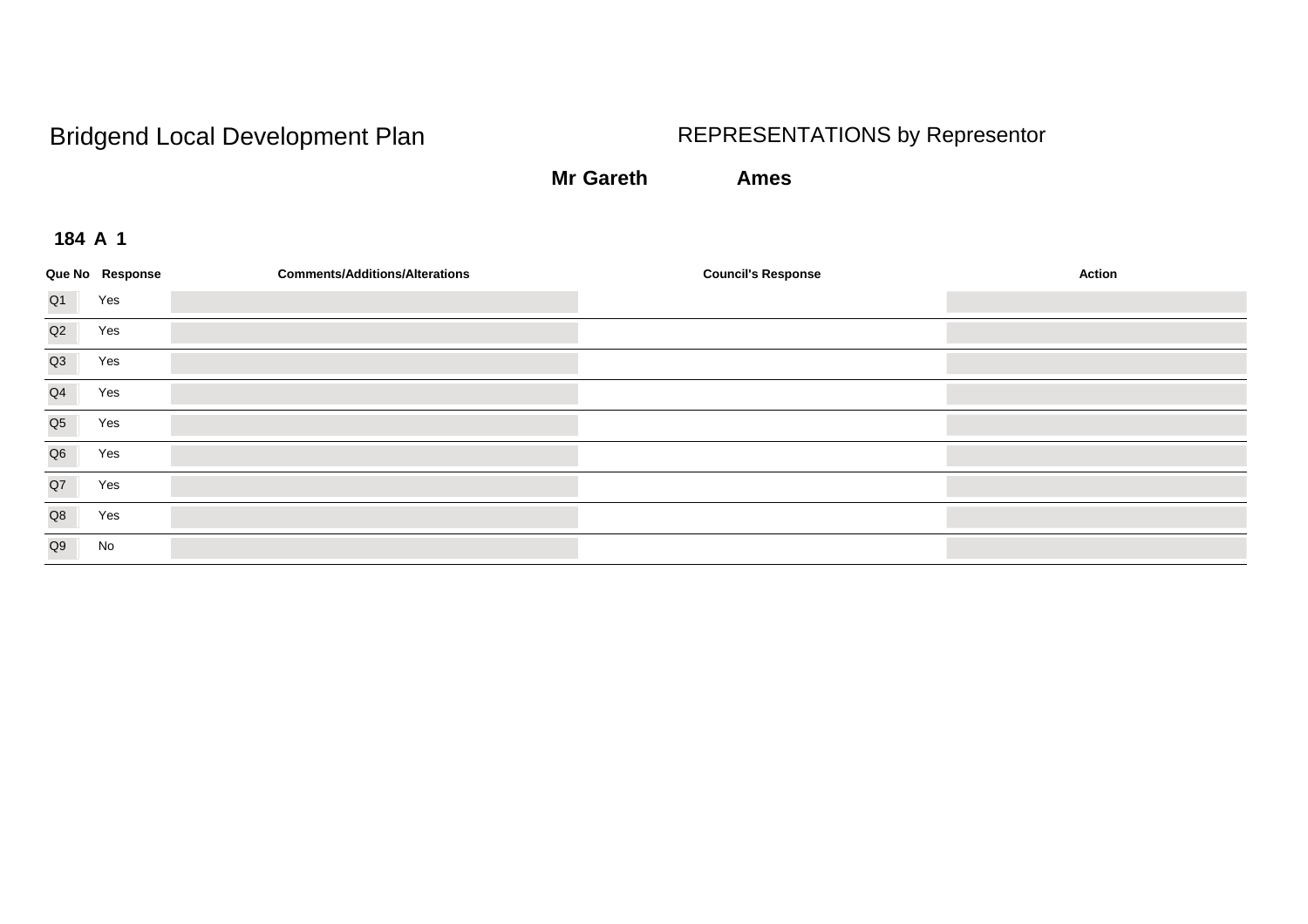**Porthcawl Civic Trust Society Mr Mike Mansley**

|                | Que No Response | <b>Comments/Additions/Alterations</b>                                                                                                                                                            | <b>Council's Response</b>                                                                                                                                                                                                                                                                  | Action              |
|----------------|-----------------|--------------------------------------------------------------------------------------------------------------------------------------------------------------------------------------------------|--------------------------------------------------------------------------------------------------------------------------------------------------------------------------------------------------------------------------------------------------------------------------------------------|---------------------|
| Q <sub>1</sub> | Yes             |                                                                                                                                                                                                  |                                                                                                                                                                                                                                                                                            |                     |
| Q2             | Don't know      | As the progress of the preparation is dependent upon resources outside<br>the control of the Society it is impossible for us to comment on whether<br>the timetable is realistic or deliverable. | The Council considers that the staffing and financial resources<br>identified in the draft Delivery Agreement are sufficient to<br>manage the LDP process. However, the Council will continually<br>monitor resources to ensure the timetable remains realistic,<br>robust and achievable. | No action required. |
| Q <sub>3</sub> | Yes             |                                                                                                                                                                                                  |                                                                                                                                                                                                                                                                                            |                     |
| Q <sub>4</sub> | Yes             |                                                                                                                                                                                                  |                                                                                                                                                                                                                                                                                            |                     |
| Q <sub>5</sub> | Yes             |                                                                                                                                                                                                  |                                                                                                                                                                                                                                                                                            |                     |
| Q <sub>6</sub> | Yes             |                                                                                                                                                                                                  |                                                                                                                                                                                                                                                                                            |                     |
| Q7             | Yes             |                                                                                                                                                                                                  |                                                                                                                                                                                                                                                                                            |                     |
| Q8             | Yes             |                                                                                                                                                                                                  |                                                                                                                                                                                                                                                                                            |                     |
| Q <sub>9</sub> | No              |                                                                                                                                                                                                  |                                                                                                                                                                                                                                                                                            |                     |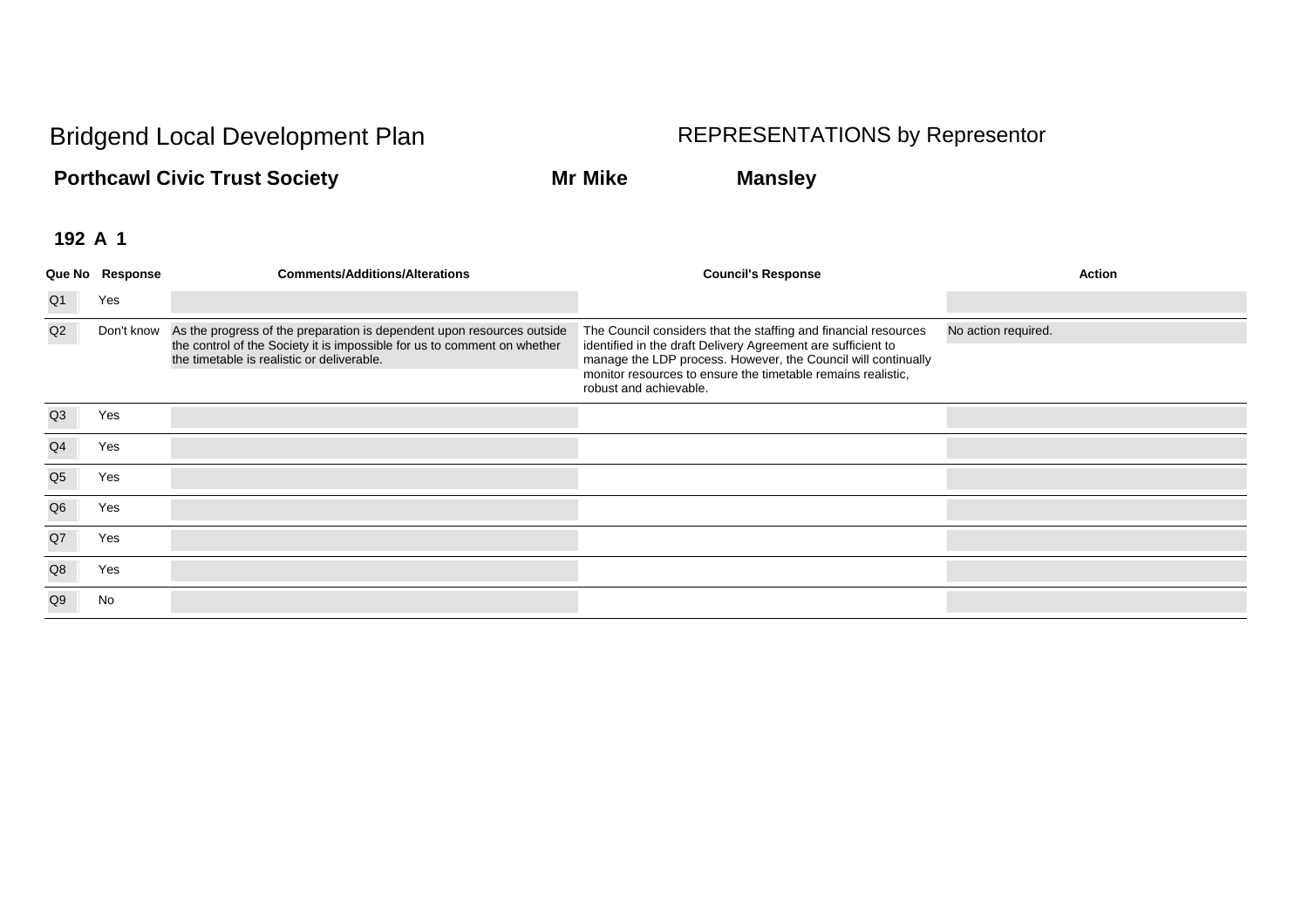**Mr & Mrs R J Hayes**

|                | Que No Response | <b>Comments/Additions/Alterations</b> | <b>Council's Response</b> | Action |
|----------------|-----------------|---------------------------------------|---------------------------|--------|
| Q <sub>1</sub> | Yes             |                                       |                           |        |
| Q2             | Yes             |                                       |                           |        |
| Q3             | Yes             |                                       |                           |        |
| Q4             | Yes             |                                       |                           |        |
| Q <sub>5</sub> | Yes             |                                       |                           |        |
| Q <sub>6</sub> | Yes             |                                       |                           |        |
| Q7             | Yes             |                                       |                           |        |
| Q8             | Yes             |                                       |                           |        |
| Q9             | No              |                                       |                           |        |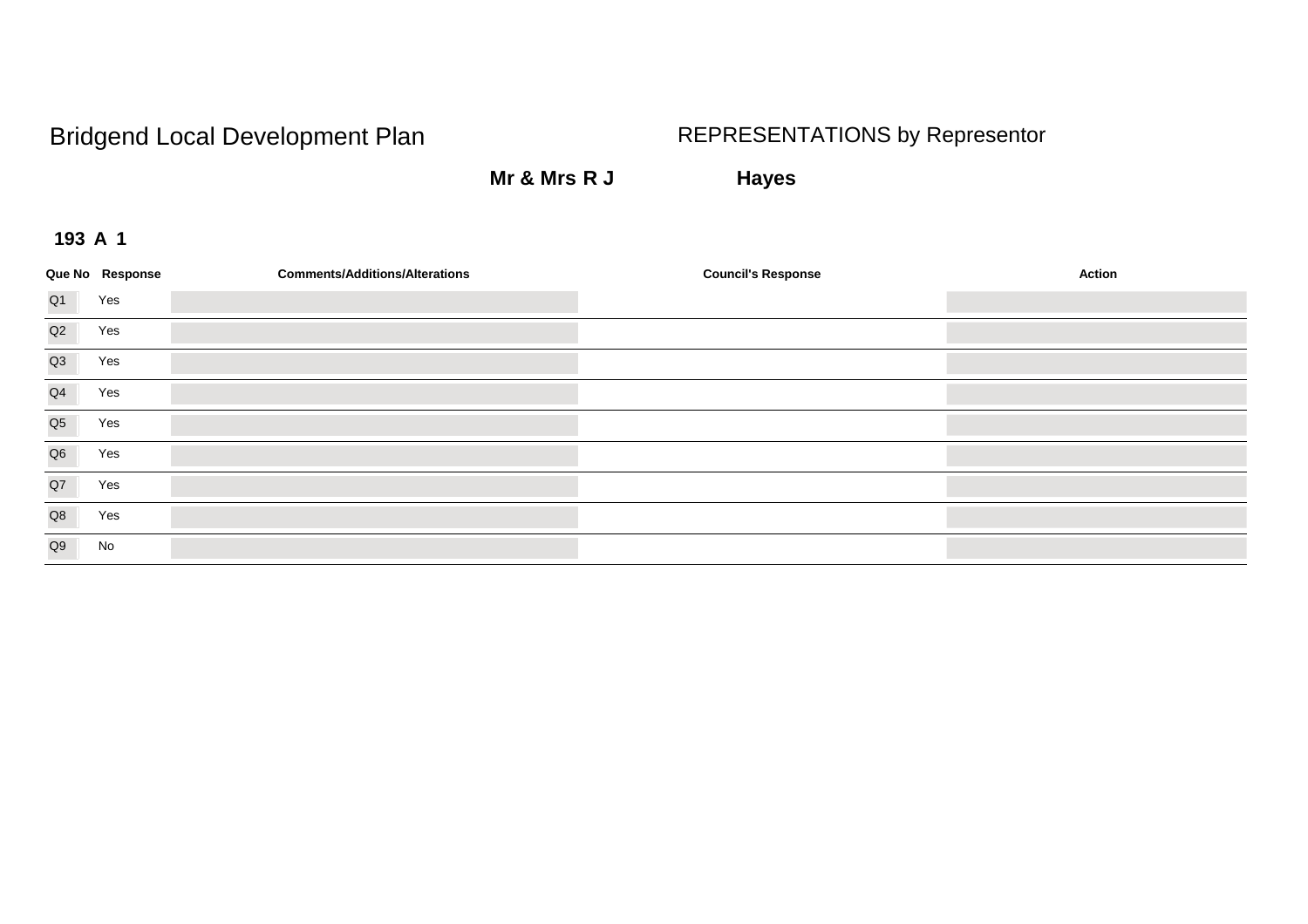**British Horse Society Mr G.J Wheeler**

|                | Que No Response | <b>Comments/Additions/Alterations</b>                                                                                                                                                                                                                                     | <b>Council's Response</b>                                                                                                                                                                                                                                                                                                                                                                                                                                                                                                                       | <b>Action</b>                                                                                                                                                      |
|----------------|-----------------|---------------------------------------------------------------------------------------------------------------------------------------------------------------------------------------------------------------------------------------------------------------------------|-------------------------------------------------------------------------------------------------------------------------------------------------------------------------------------------------------------------------------------------------------------------------------------------------------------------------------------------------------------------------------------------------------------------------------------------------------------------------------------------------------------------------------------------------|--------------------------------------------------------------------------------------------------------------------------------------------------------------------|
| Q1             | Yes             |                                                                                                                                                                                                                                                                           |                                                                                                                                                                                                                                                                                                                                                                                                                                                                                                                                                 |                                                                                                                                                                    |
| Q2             | Yes             |                                                                                                                                                                                                                                                                           |                                                                                                                                                                                                                                                                                                                                                                                                                                                                                                                                                 |                                                                                                                                                                    |
| Q3             | Yes             |                                                                                                                                                                                                                                                                           |                                                                                                                                                                                                                                                                                                                                                                                                                                                                                                                                                 |                                                                                                                                                                    |
| Q <sub>4</sub> | Yes             |                                                                                                                                                                                                                                                                           |                                                                                                                                                                                                                                                                                                                                                                                                                                                                                                                                                 |                                                                                                                                                                    |
| Q <sub>5</sub> | Yes             |                                                                                                                                                                                                                                                                           |                                                                                                                                                                                                                                                                                                                                                                                                                                                                                                                                                 |                                                                                                                                                                    |
| Q <sub>6</sub> | Yes             |                                                                                                                                                                                                                                                                           |                                                                                                                                                                                                                                                                                                                                                                                                                                                                                                                                                 |                                                                                                                                                                    |
| Q7             | No              | The Campaign for the Protection of Rural Wales in not represented by<br>any of the Partnerships in the current list. And should therefore be<br>included.<br>Contact Details: Mr Gordon J Wheeler, Baytree, 29 Newton Nottage<br>Road, Porthcawl, Mid Glamorgan, CF36 5PF | The Council considers that countryside issues are adequately<br>represented through the Countryside Council for Wales, the<br>Bridgend Biodiversity Partnership and the Bridgend<br>Environmental Partnership. Therefore CPRW should not be<br>included in the LDP Key Stakeholder Forum, however this does<br>not preclude them making direct representations to the Council.<br>Given the above, it is appropriate for CPRW to be included in<br>the list of general consultation bodies detailed in Appendix 4 of<br>the Delivery Agreement. | The Council will include The Campaign for the<br>Protection of Rural Wales (CPRW) in Appendix 4 of<br>the Delivery Agreement under General Consultation<br>Bodies. |
|                | No              | As the title of the appendix suggests there should be two not four lists.<br>On the one hand "Statutory Consultees" and on the other simply "Other<br>Consultees".<br>The present arrangement is unclear, divisive and does not lead to<br>feelings of inclusiveness      | The Council has followed the guidance contained in Local<br>Development Plans Wales (2005) regarding the structure of<br>the Statutory Consultee and Interested Party Database.<br>In practical terms there is no differentiation in the level or type<br>of consultation or status conferred by inclusion in either the<br>General Consultation Bodies or Other Consultees lists.                                                                                                                                                              | No action required.                                                                                                                                                |
| Q9             | Don't know      |                                                                                                                                                                                                                                                                           |                                                                                                                                                                                                                                                                                                                                                                                                                                                                                                                                                 |                                                                                                                                                                    |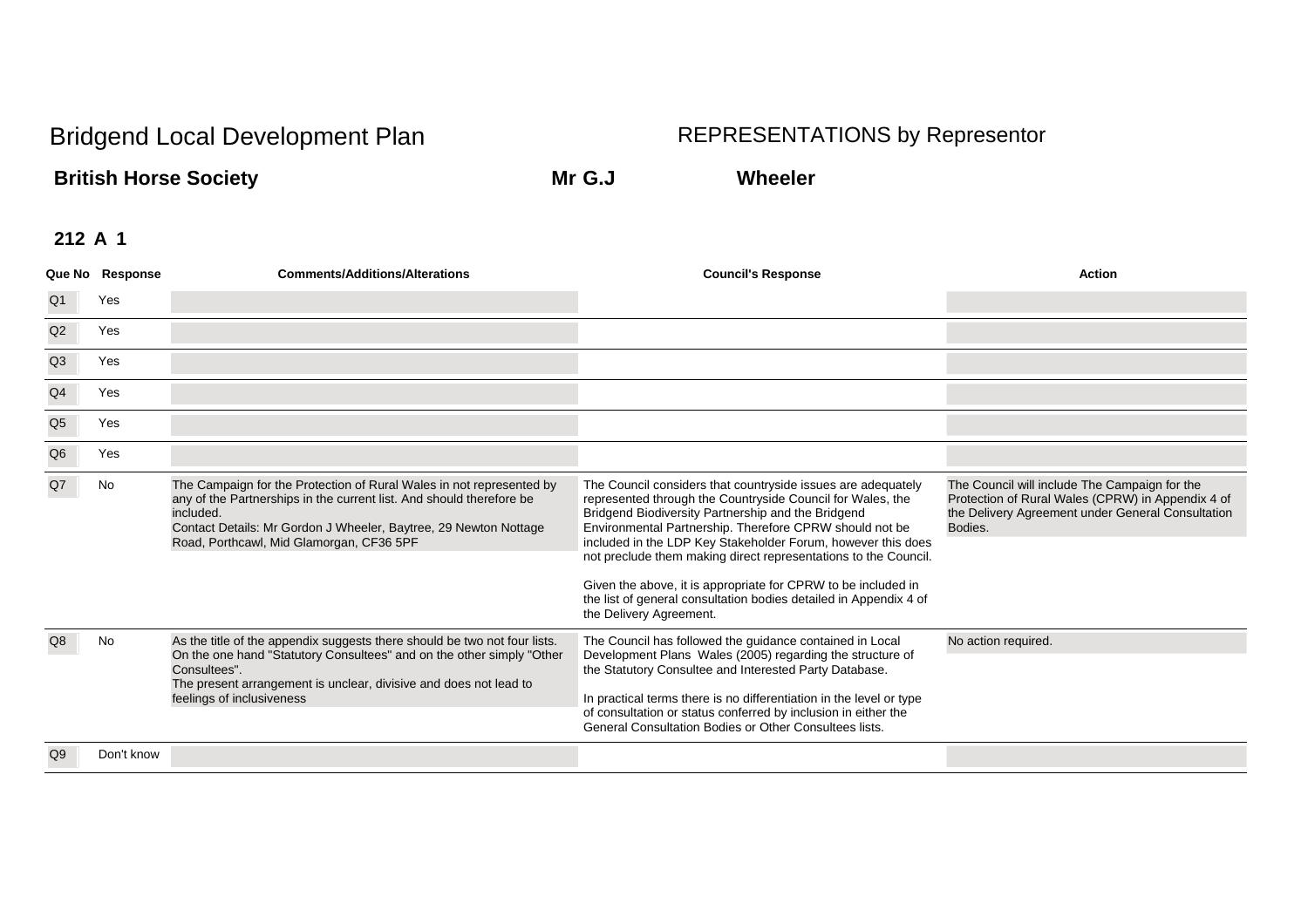**Porthcawl 4M Group Mrs P R Chapman** 

|                | Que No Response | <b>Comments/Additions/Alterations</b> | <b>Council's Response</b> | Action |
|----------------|-----------------|---------------------------------------|---------------------------|--------|
| Q <sub>1</sub> | Yes             |                                       |                           |        |
| Q2             | Yes             |                                       |                           |        |
| Q3             | Yes             |                                       |                           |        |
| Q4             | Yes             |                                       |                           |        |
| Q <sub>5</sub> | Yes             |                                       |                           |        |
| Q <sub>6</sub> | Yes             |                                       |                           |        |
| Q7             | Yes             |                                       |                           |        |
| Q8             | Yes             |                                       |                           |        |
| Q9             | No              |                                       |                           |        |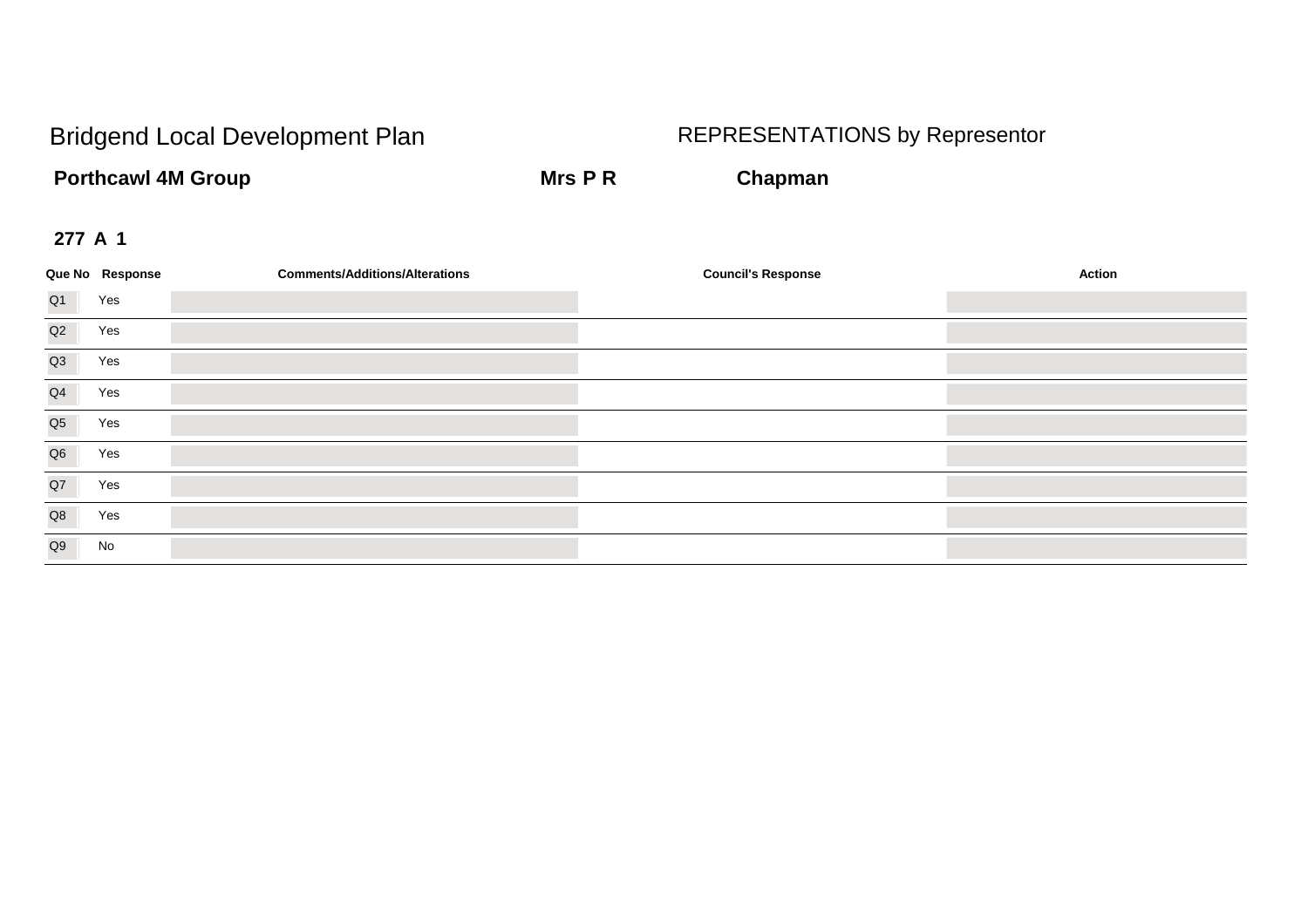## **RSPB Cymru Mr Mike Webb**

| Que No Response | <b>Comments/Additions/Alterations</b>                                                                                                                                                                                                                                                                                                                                                                                                                                                                                                                                                                                                                                                                                                                                                                                                                                                                                                                | <b>Council's Response</b>                                                                                                                                                                                                                                                                                                                                                                                                                                                                                                                                                        | <b>Action</b>       |
|-----------------|------------------------------------------------------------------------------------------------------------------------------------------------------------------------------------------------------------------------------------------------------------------------------------------------------------------------------------------------------------------------------------------------------------------------------------------------------------------------------------------------------------------------------------------------------------------------------------------------------------------------------------------------------------------------------------------------------------------------------------------------------------------------------------------------------------------------------------------------------------------------------------------------------------------------------------------------------|----------------------------------------------------------------------------------------------------------------------------------------------------------------------------------------------------------------------------------------------------------------------------------------------------------------------------------------------------------------------------------------------------------------------------------------------------------------------------------------------------------------------------------------------------------------------------------|---------------------|
|                 | Options: It is unclear how the LPA will approach the issue of alternative<br>options. It is not clear whether the public will be consulted on alternative<br>options.                                                                                                                                                                                                                                                                                                                                                                                                                                                                                                                                                                                                                                                                                                                                                                                | The Council considers that Appendix 1 clearly explains how the<br>Council will deal with the issue of alternative options.                                                                                                                                                                                                                                                                                                                                                                                                                                                       | No action required. |
|                 |                                                                                                                                                                                                                                                                                                                                                                                                                                                                                                                                                                                                                                                                                                                                                                                                                                                                                                                                                      | It is intended that a formal consultation will take place at the<br>Preferred Strategy and Spatial Implications sub-stage which will<br>include consultation with the general public. At this stage there<br>will be an opportunity to propose changes to the preferred<br>strategy.                                                                                                                                                                                                                                                                                             |                     |
|                 | Pre-Deposit Consultation Stage: The RSPB welcomes the commitment<br>on the part of the local planning authority to produce a Pre-Deposit<br>Consultation draft of the plan. However, the DA/CIS should make it<br>clear that this version of the plan will be produced at a level of detail<br>such that those who have a legitimate interest in the plan can gain a full<br>appreciation of the impact of the plan on that interest. There should thus<br>be a proposals map at this stage, which should cover the entire local<br>authority area. This would have the further positive effect of ensuring<br>that the potential for negotiated solutions is maximised, because in the<br>absence of this, the first indication which communities will have of the<br>implications for the plan on their communities will be in the deposit<br>version of the plan, at which point the plan moves into a confrontation<br>and quasi-judicial stage. | The Council considers it is too early in the plan preparation<br>process to decide the appropriate level of detail contained in<br>the Pre-Deposit Proposals Documents.<br>It should be noted that the LDP Manual states that the Pre-<br>Deposit Proposals Documents do not need to include a full<br>draft of the LDP. However, it is acknowledged that too little<br>detail will result in Stakeholders lacking vital information,<br>impairing the usefulness of the exercise, however too much<br>detail could divert respondents from considering the strategic<br>issues. | No action required. |
|                 | The RSPB welcomes the prominence given to community involvement<br>in the Pre-Deposit stage, for example at para 4.2.1. (ii). However, this<br>should not come at the expense of those who wish to object (and<br>maintain that objection) to the plan                                                                                                                                                                                                                                                                                                                                                                                                                                                                                                                                                                                                                                                                                               | Agreed. All Consultees and Stakeholders will have the<br>opportunity to make and maintain representations to the plan.                                                                                                                                                                                                                                                                                                                                                                                                                                                           | No action required. |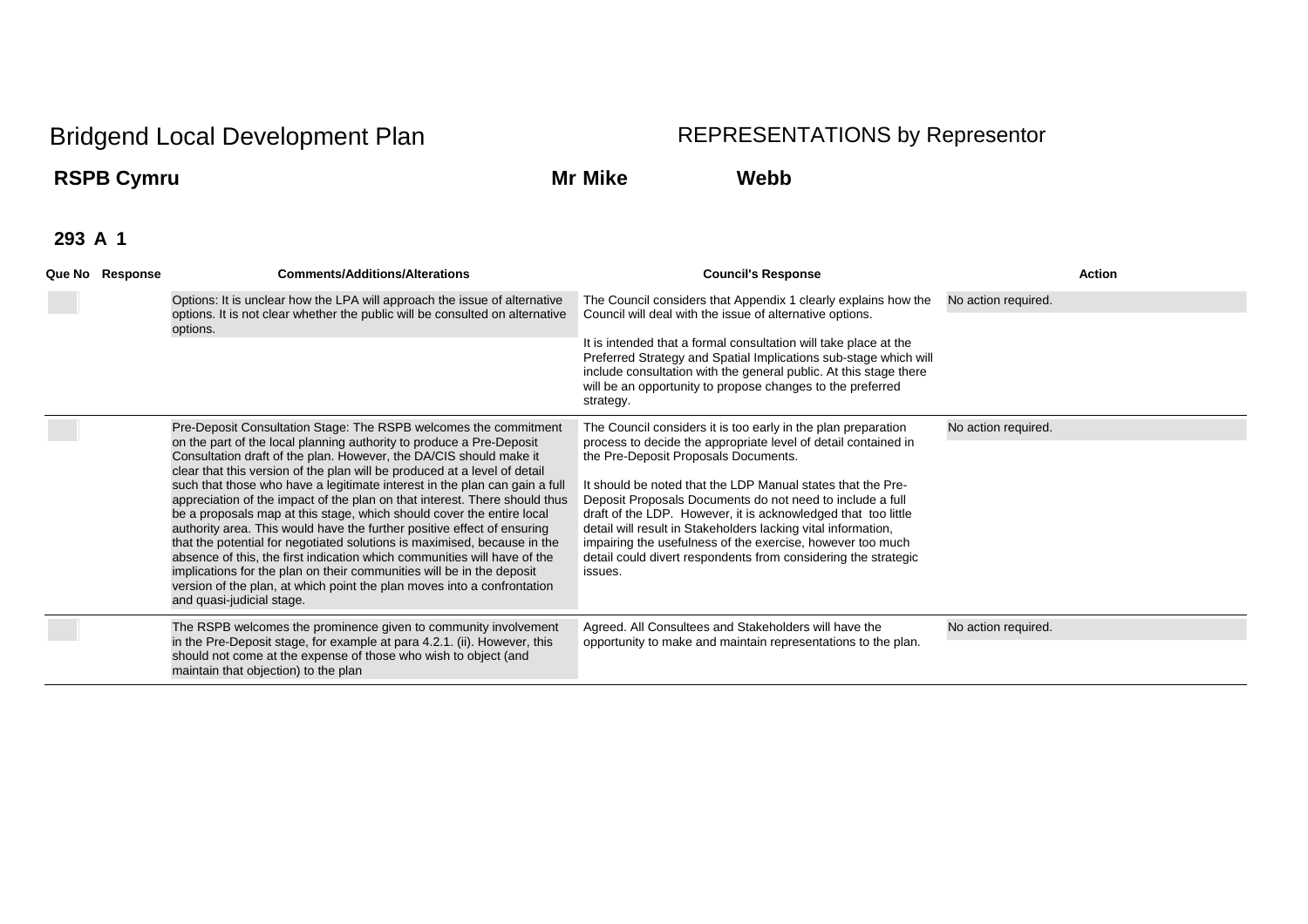| Strategic Environmental Assessment: The document does not state<br>how the SEA will impact on plan content. A paragraph should be<br>inserted into the document stating that :-<br>It is a requirement of the Directive that the local planning authority :-<br>"takes into account the environmental report (i.e. the conclusions of the<br>SEA) in decision-making"<br>'shows how the results of the assessment have been taken into<br>account", and<br>"gives the reasons for choosing the plan as adopted in the light of other<br>reasonable alternatives"<br>("Implementing the SEA Directive" Welsh Assembly Government, 2004)<br>It is the view of the RSPB that this means that it is expected that the<br>most environmentally-acceptable option will be pursued unless other<br>material issues clearly outweigh the need to do this. The onus is on the<br>local planning authority plan formulators to show that this is the case,<br>not the SEA, as the purpose of the latter is to show the environmental<br>implications of the plan. It is therefore important that there is "distance"<br>between the SEA and the LDP | The Council considers that Section 2.7 of the Delivery<br>Agreement adequately illustrates that the Council must comply<br>with the Environmental Assessment of Plans and Programmes<br>(Wales) Regulations 2004 (the SEA Regulations) which<br>implements the European Union Directive 2001/42/EC on the<br>assessment of the effects of certain plans and programmes on<br>the environment (commonly known as the Strategic<br>Environmental Assessment (or SEA) Directive).<br>Throughout the process of the LDP preparation, successive<br>stages will be subject to SA. This is in order to ensure that<br>where decisions have to be made on the selection of alternative<br>approaches to development in the Plan area, setting objectives,<br>creating policies and allocating proposals, these are based on a<br>good understanding of the implications for sustainability. | No action required.                                                              |
|-------------------------------------------------------------------------------------------------------------------------------------------------------------------------------------------------------------------------------------------------------------------------------------------------------------------------------------------------------------------------------------------------------------------------------------------------------------------------------------------------------------------------------------------------------------------------------------------------------------------------------------------------------------------------------------------------------------------------------------------------------------------------------------------------------------------------------------------------------------------------------------------------------------------------------------------------------------------------------------------------------------------------------------------------------------------------------------------------------------------------------------------|--------------------------------------------------------------------------------------------------------------------------------------------------------------------------------------------------------------------------------------------------------------------------------------------------------------------------------------------------------------------------------------------------------------------------------------------------------------------------------------------------------------------------------------------------------------------------------------------------------------------------------------------------------------------------------------------------------------------------------------------------------------------------------------------------------------------------------------------------------------------------------------|----------------------------------------------------------------------------------|
| <b>Supplementary Planning Guidance:</b><br>Para 1.22: This para should include a statement that SPG is a material<br>consideration in both development plan formulation, and development<br>control.                                                                                                                                                                                                                                                                                                                                                                                                                                                                                                                                                                                                                                                                                                                                                                                                                                                                                                                                      | Partly Agree. The Council considers that SPGs can only be<br>regarded as a material consideration with respect to the<br>determination of planning applications. In terms of their role in<br>the context of the LDP, they are a means of setting out detailed<br>quidance on the way policies will be applied. It is a matter for<br>consideration in the plan preparation process to decide what<br>SPG to produce and how to modify existing SPGs in the<br>context of emerging or changing priorities and strategies.                                                                                                                                                                                                                                                                                                                                                            | The Council will amend paragraph 2.6.1 of the<br>Delivery Agreement accordingly. |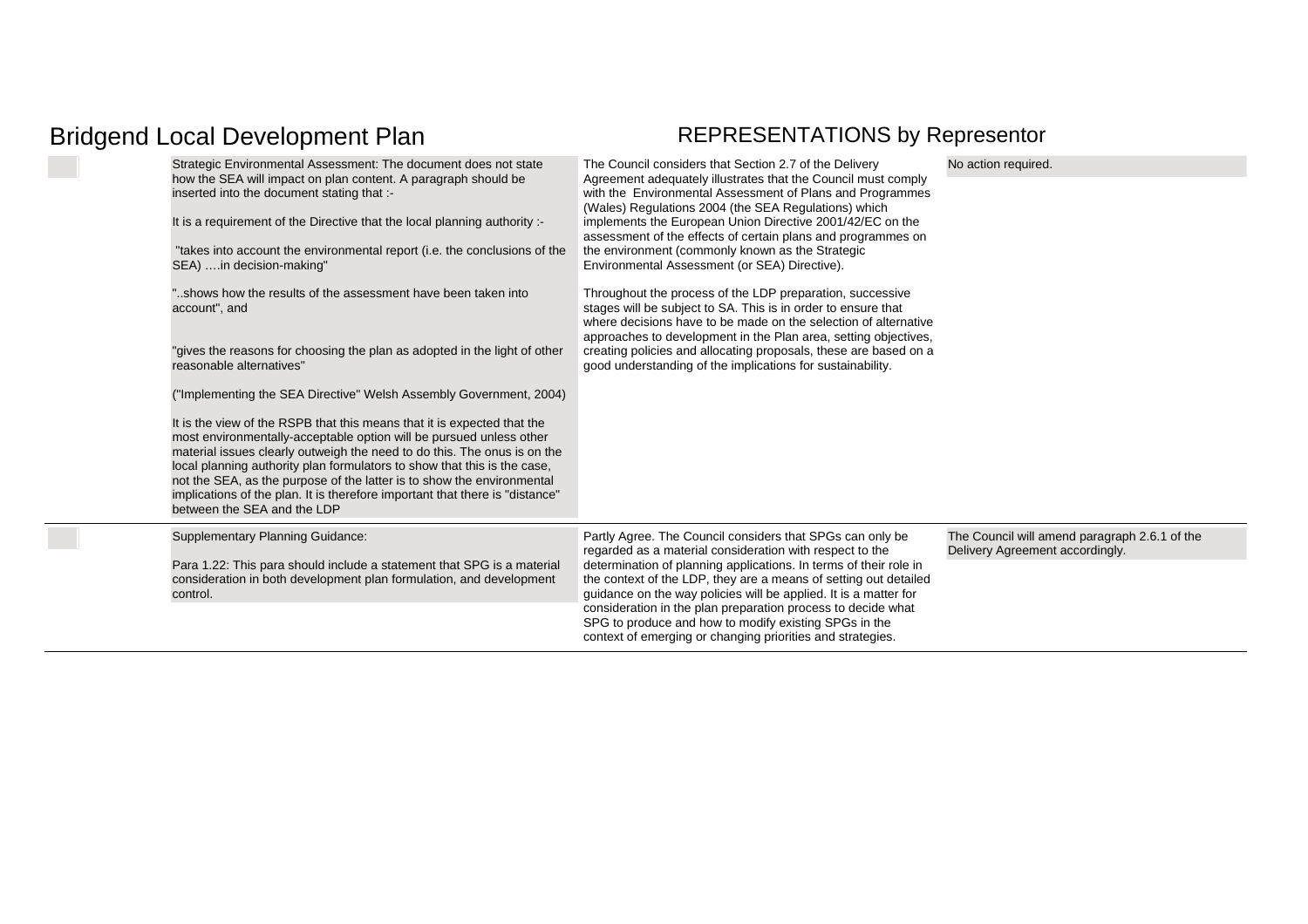Appendices:

Appendix 1:

Stage 1 : The evidence base for the LDP and for the SEA should be expressed spatially. The reason for this is that it will enable planformulators and those producing the SEA to gain a full appreciation of the interactions (both negative and positive) between the environmental resources of Bridgend and the spatial strategy options. Good practice recommends that the following datasets (all of which are readily available in digital form) should be used :-

1.The Wales State of the Environment Report (CCW/Environment Agency Wales).

2. Spatial data on priority habitats pursuant to the UK BAP are now available in digital form from the Countryside Council for Wales.

3.The RSPB holds spatial data on the distribution of priority bird species in Bridgend. These can be made available to the local authority on request.

4.Countryside Council for Wales's (CCW) Phase 1 data. Although somewhat out of date in places, this data source can also expressed spatially and is a valuable tool. It is obtainable from CCW and covers Bridgend.

5. Statutorily designated sites for nature conservation. These are obtainable from CCW.

6.Locally designated sites of importance for Nature Conservation (Wildlife Sites).

General and Specific Consultations Bodies should be involved at this stage, because they will hold much useful data for generating the Environmental Baseline (Column 4)

The Council will develop systems for storing and analysing information which can be presented in an accessible way as advised in the LDP Manual.

The Council is aware of the datasets detailed and will utilise where appropriate.

The Council acknowledges that General and Specific Consultation bodies may have existing information and datasets that will assist the Council's data gathering exercise and would welcome this information if they wish to submit it. However the LDP Manual does not recommend that "an extensive and time consuming Survey - Analysis, stage is required before LDP production can commence".

No action required.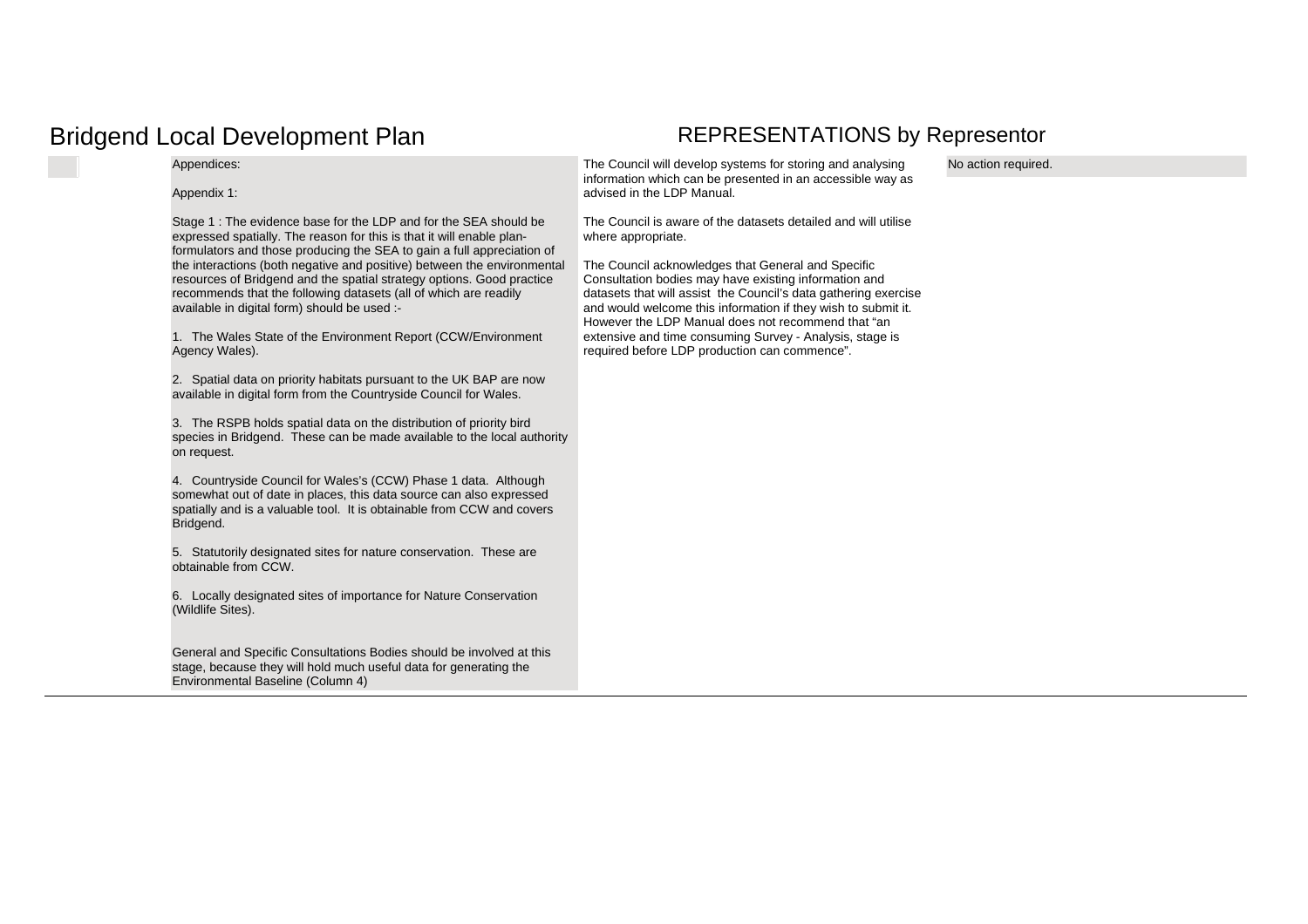| Stage 3: General and Specific Consultation Bodies should be involved<br>at this stage, because they should be involved in generating the Vision<br>and Strategic Options (Column 4). The public and community/campaign<br>groups should also be involved in this stage, because many will have<br>views on these matters. In the absence of this, these stakeholders<br>would essentially be presented with a fait accompli in terms of the<br>Vision and Options.                                                                                                                                                        | General and Specific consultation bodies will have the<br>opportunity to comment on the Preferred Strategy Proposals<br>Documents when they are placed on Deposit. The Documents<br>will set out the authority's vision and overall objectives, the<br>strategic spatial options considered, and its preferred spatial<br>strategy. It will also cover the implications for development of<br>pursuing this strategy, including any major sites on which the<br>strategy depends. The LDP Key Stakeholder Forum, which<br>represents community groups and various interests will already<br>have had involvement in the Visioning and Strategic Options.<br>The Council considers that the formal consultation stage<br>provides an opportunity for communities and stakeholders<br>(including the general public) to influence the preferred strategy<br>and suggest modifications or alternatives. | No action required  |
|---------------------------------------------------------------------------------------------------------------------------------------------------------------------------------------------------------------------------------------------------------------------------------------------------------------------------------------------------------------------------------------------------------------------------------------------------------------------------------------------------------------------------------------------------------------------------------------------------------------------------|------------------------------------------------------------------------------------------------------------------------------------------------------------------------------------------------------------------------------------------------------------------------------------------------------------------------------------------------------------------------------------------------------------------------------------------------------------------------------------------------------------------------------------------------------------------------------------------------------------------------------------------------------------------------------------------------------------------------------------------------------------------------------------------------------------------------------------------------------------------------------------------------------|---------------------|
| The Expression of the Spatial Implications of the Preferred Strategy:<br>(Column 1): This must be carried out at the appropriate scale. The<br>Denbighshire SEA Draft Scoping Document for example states, in a<br>table relating to Pre-Deposit Consultation that :-<br>"the effects of detailed LDP policies and proposals" will be assessed.<br>The RSPB is strongly of the view that a similar commitment should be<br>made by the local planning authority.                                                                                                                                                          | The Council considers it is too early in the plan preparation<br>process to decide the appropriate level of detail contained in<br>the Pre-Deposit Proposals Documents. It is acknowledged that<br>too little detail will result in Stakeholders lacking vital<br>information, impairing the usefulness of the exercise, however<br>too much detail could divert respondents from considering the<br>strategic issues.                                                                                                                                                                                                                                                                                                                                                                                                                                                                               | No action required. |
| Availability of LPA Assessment of Representations: Column 5 implies<br>that not all assessment of representations will be made available on the<br>web-site. The RSPB is of the view that all responses to representations<br>should be made available.                                                                                                                                                                                                                                                                                                                                                                   | The LDP Manual (2006) states (para 6.6.1 refers) that a general<br>description of comments received and how they have affected<br>the policies and proposals should be fed back to respondents<br>and included in the Initial Consultation Report. The Initial<br>Consultation Report does not need to provide a schedule of<br>individual comments, but must include a general summary of<br>comments and the Council's responses.<br>As stated in the Delivery Agreement, the Initial Consultation<br>Report will be published on the Council web-site.                                                                                                                                                                                                                                                                                                                                            | No action required. |
| Stage 4: It is not clear that the SE/SA Environmental Report will be<br>consulted upon, Column 5 stating that "Copies of the Pre-Deposit Draft<br>of the Plan and associated documents" (emphasis added) will be<br>consulted upon. We recommend that this column is amended to clarify<br>that the Environmental Report (ER) will be consulted upon. It is<br>important that the SEA is subject to consultation. A deficient SEA could<br>underpin an environmental damaging LDP, therefore it is important that<br>the former is subject to scrutiny. The same issue applies at the "New or<br>Alternative Site" Stage. | As stated in column 1 of stage 4, the SA/SEA report is<br>included as part of the Deposit LDP associated documents.<br>They will be placed on deposit to enable all stakeholders to<br>make representations.                                                                                                                                                                                                                                                                                                                                                                                                                                                                                                                                                                                                                                                                                         | No action required. |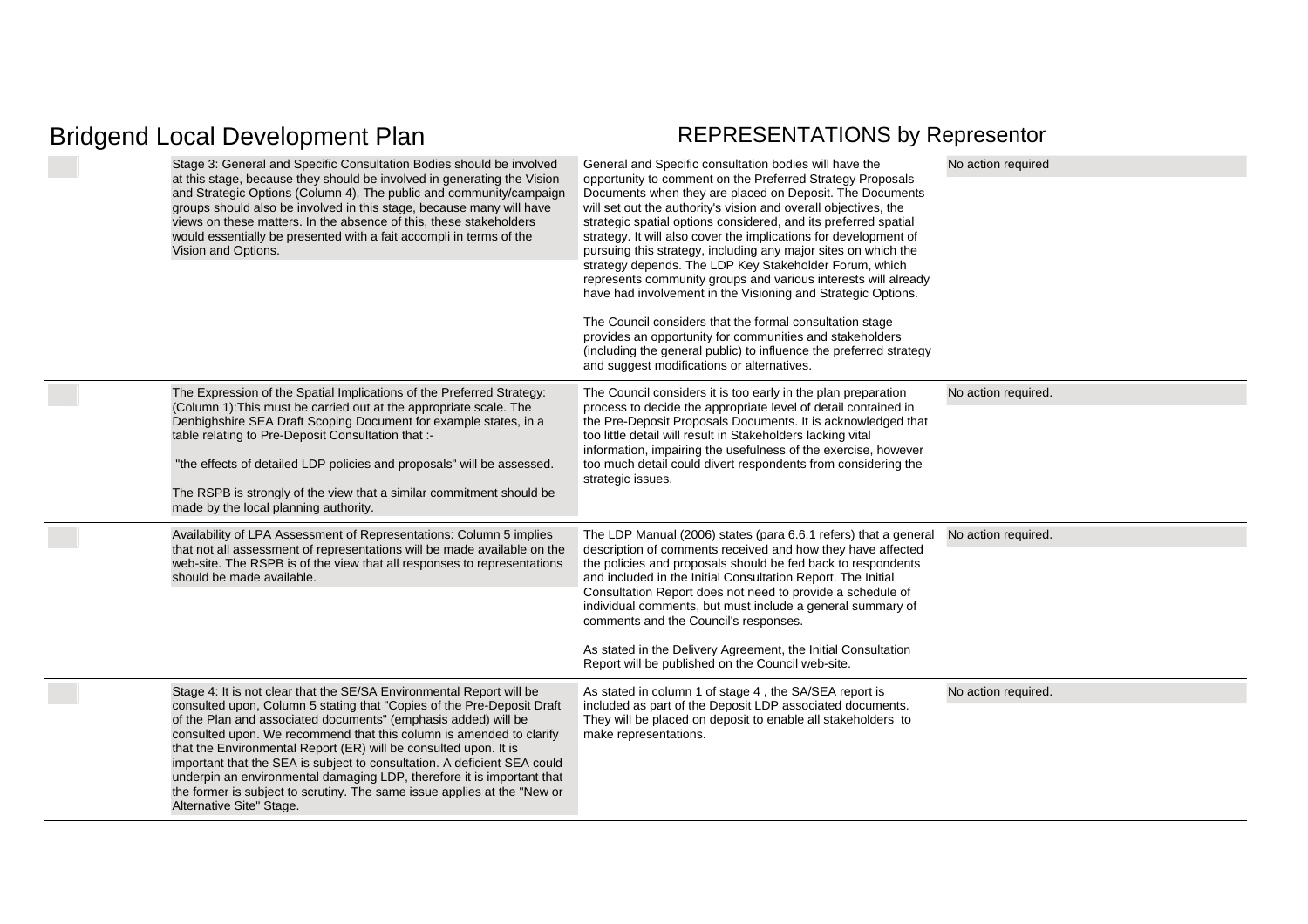| Independent Examination: Insert "Stakeholders" and "the Public" in<br>Column 4. Under the new arrangements, as set out in the "A<br>Framework for Assessing the Soundness of LDP's " (PINS 2005), the<br>Inspector can call those who did not make representations to appear at<br>the Examination.                                                                                                                                                                                                                                                                                           | Agreed. The Council acknowledges that the Inspector will be<br>assessing the soundness of the plan as a whole and will be<br>able to invite participants to give evidence on particular issues,<br>including those who have not made representations.<br>Therefore the Council will include Other Consultees and<br>Stakeholders (including General Public) in column 4 of the<br>Independent Examination.                                                                                | The Council will amend Appendix 1 of the Delivery<br>Agreement accordingly. |
|-----------------------------------------------------------------------------------------------------------------------------------------------------------------------------------------------------------------------------------------------------------------------------------------------------------------------------------------------------------------------------------------------------------------------------------------------------------------------------------------------------------------------------------------------------------------------------------------------|-------------------------------------------------------------------------------------------------------------------------------------------------------------------------------------------------------------------------------------------------------------------------------------------------------------------------------------------------------------------------------------------------------------------------------------------------------------------------------------------|-----------------------------------------------------------------------------|
| Appendix 4: There are no environmental non-governmental<br>organisations in the list of General Consultation Bodies                                                                                                                                                                                                                                                                                                                                                                                                                                                                           | The Council is continually developing the Statutory Consultee &<br>Interested Party Database, however any suggestions for further                                                                                                                                                                                                                                                                                                                                                         | No action required.                                                         |
| The list of other consultees does not include any residents' group set up<br>to oppose specific development proposals                                                                                                                                                                                                                                                                                                                                                                                                                                                                         | representation will be welcome.                                                                                                                                                                                                                                                                                                                                                                                                                                                           |                                                                             |
| Consultation over Vision and Strategy: The RSPB is of the view that the<br>public should be involved in generating the vision and alternative<br>strategies. The document implies that the public will be relegated to the<br>purely passive role of commenting on the preferred strategy, this having<br>been decided upon beforehand by the local planning authority, and<br>those bodies which "the local planning authority (emphasis added)<br>thinks appropriate" (Regulation 14 (b) LDP Regulations 2005). Please<br>see detailed comment on the appendices in relation to this matter | The Council considers that the public will have the opportunity<br>to comment on the Preferred Strategy when the Pre-Deposit<br>Proposals Documents are placed on Deposit. The Documents<br>will set out the authority's vision and overall objectives, the<br>strategic spatial options considered, and its preferred spatial<br>strategy. It will also cover the implications for development of<br>pursuing this strategy, including any major sites on which the<br>strategy depends. | No action required.                                                         |
|                                                                                                                                                                                                                                                                                                                                                                                                                                                                                                                                                                                               | The LDP Key Stakeholder Forum, which represents community<br>groups and various interests will already have had involvement<br>in the Visioning and Strategic Options.                                                                                                                                                                                                                                                                                                                    |                                                                             |
|                                                                                                                                                                                                                                                                                                                                                                                                                                                                                                                                                                                               | The Council considers that the formal consultation stage<br>provides an opportunity for communities and stakeholders<br>(including the general public) to influence the preferred strategy<br>and suggest modifications or alternatives.                                                                                                                                                                                                                                                  |                                                                             |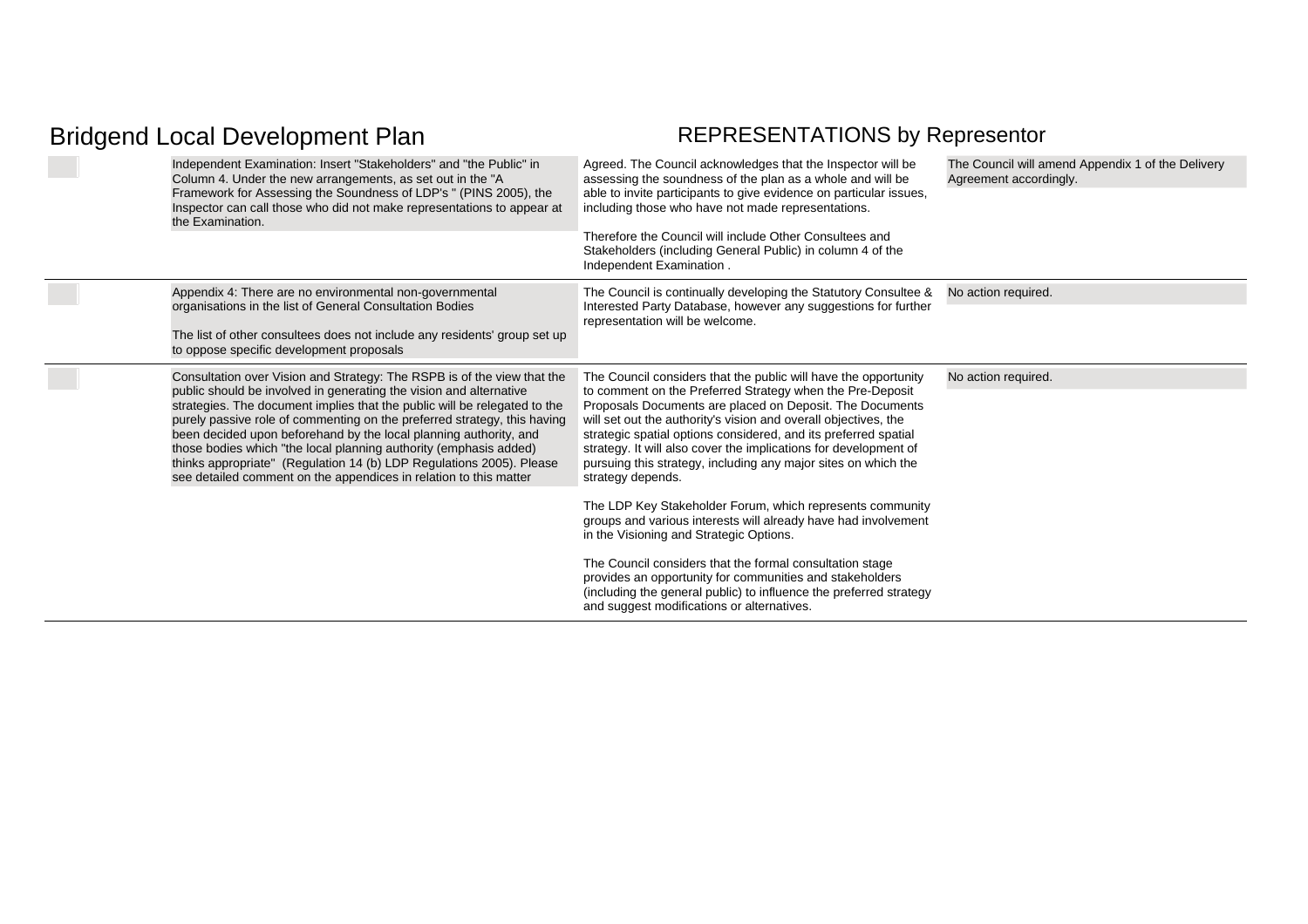**Bridgend Housing Partnership Mr Peter Green** 

|                | Que No Response | <b>Comments/Additions/Alterations</b>                                                                                                                                                                                                                                                                                                                                                                             | <b>Council's Response</b>                                                                                                                                                                                                                           | <b>Action</b>                                                                                                                                                                                                                                                                                  |
|----------------|-----------------|-------------------------------------------------------------------------------------------------------------------------------------------------------------------------------------------------------------------------------------------------------------------------------------------------------------------------------------------------------------------------------------------------------------------|-----------------------------------------------------------------------------------------------------------------------------------------------------------------------------------------------------------------------------------------------------|------------------------------------------------------------------------------------------------------------------------------------------------------------------------------------------------------------------------------------------------------------------------------------------------|
|                | Yes             | But perhaps the explanation on the key stages in the glossary of terms<br>would also benefit from being in Section 3.                                                                                                                                                                                                                                                                                             | The Council considers the purpose of the Key Stages are<br>clearly defined in Appendix 1 and expanded upon where<br>appropriate in the Glossary of the Delivery Agreement                                                                           | No Action Required.                                                                                                                                                                                                                                                                            |
| Q2             | Yes             |                                                                                                                                                                                                                                                                                                                                                                                                                   |                                                                                                                                                                                                                                                     |                                                                                                                                                                                                                                                                                                |
| Q3             | Yes             |                                                                                                                                                                                                                                                                                                                                                                                                                   |                                                                                                                                                                                                                                                     |                                                                                                                                                                                                                                                                                                |
| Q <sub>4</sub> | Yes             |                                                                                                                                                                                                                                                                                                                                                                                                                   |                                                                                                                                                                                                                                                     |                                                                                                                                                                                                                                                                                                |
| Q <sub>5</sub> | Yes             | But need to use existing networks fully, especially in communities first<br>areas but also, for example, tenant's and resident's associations<br>facilitated by the 4 housing associations identified under "other<br>consultees" in Appendix 4.                                                                                                                                                                  | As stated in the Delivery Agreement, a range of methods to<br>facilitate community involvement will be used throughout the<br>plan preparation process, which will be designed to ensure<br>efficient and effective consultation and participation. | The Council notes the suggested community<br>involvement methods.<br>The Council will contact the Housing Associations<br>active in Bridgend to obtain contact details of tenant<br>resident associations they facilitate and ask if they<br>wish to be included on the consultation database. |
|                | Yes             | But what is the process for the "review and develop evidence base".<br>For example, using information from local housing market assessment.<br>Furthermore is there a planned co-ordination to ensure evidence<br>capture is commissioned at an appropriate time to coincide with LDP<br>requirement?<br>For example, local housing market assessment - Budget required in<br>2007-2008 to enable the assessment. | The Planning Department is working with other departments<br>within the Council to coordinate the requirement for the review<br>and development of the evidence base for LDP preparation.                                                           | No change required.                                                                                                                                                                                                                                                                            |
| Q7             | Yes             |                                                                                                                                                                                                                                                                                                                                                                                                                   |                                                                                                                                                                                                                                                     |                                                                                                                                                                                                                                                                                                |
| Q8             | Yes             |                                                                                                                                                                                                                                                                                                                                                                                                                   |                                                                                                                                                                                                                                                     |                                                                                                                                                                                                                                                                                                |
| Q9             | No              |                                                                                                                                                                                                                                                                                                                                                                                                                   |                                                                                                                                                                                                                                                     |                                                                                                                                                                                                                                                                                                |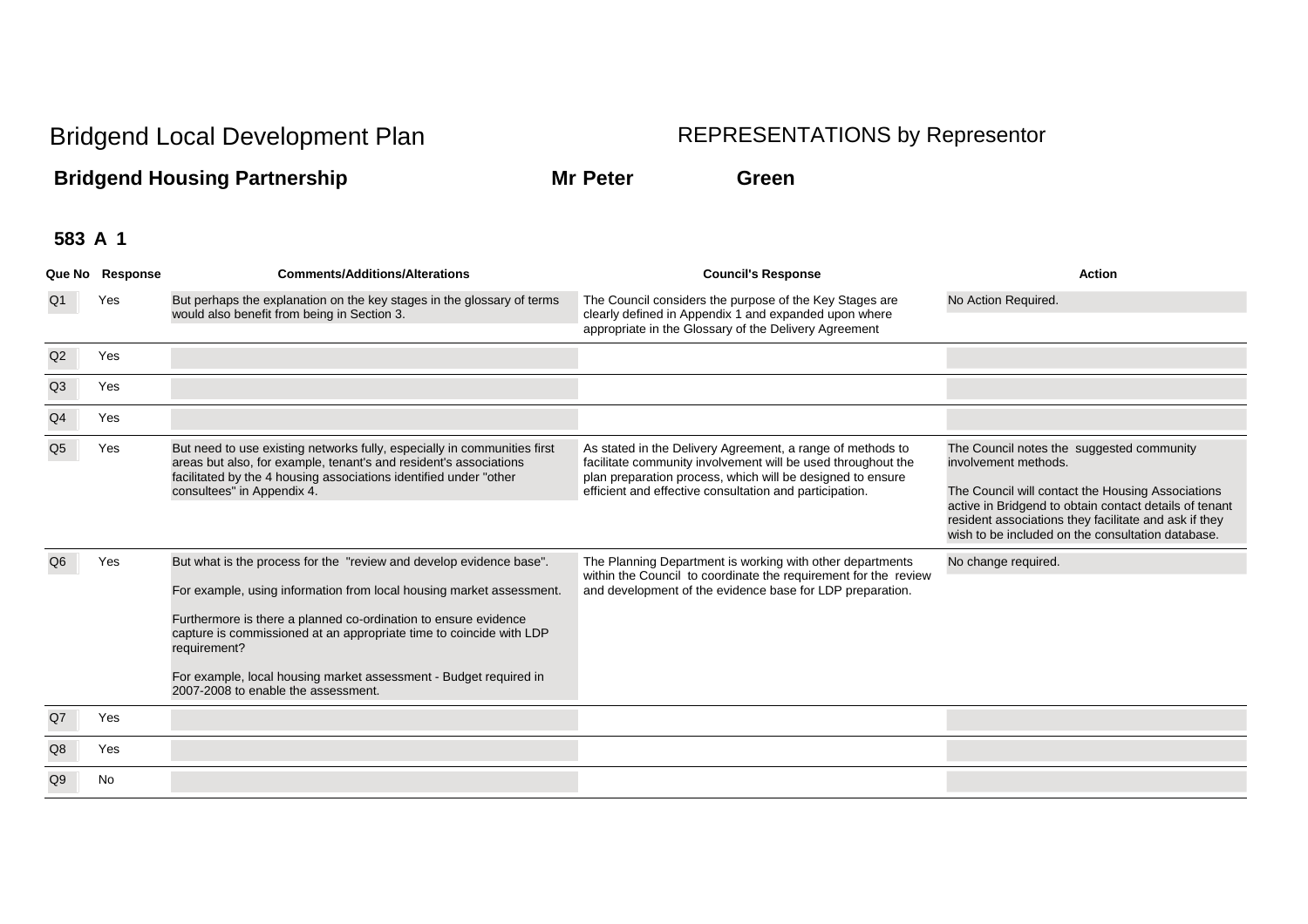## **Bridgend Town Centre Forum Mr Jonathan Hughes**

|                | Que No Response | <b>Comments/Additions/Alterations</b>                                                                                                                                                                                                                                                                                                                                                                                                                                                                                                                                                                                                                                                                                                                                                                                                                                          | <b>Council's Response</b>                                                                                                                                                                                                                                                                                                                                                                                                                                                                                                                                                                                                                                                                                                                                                                                                                                                                                                                                                                                                                                                                                                                                                                                                                                                                                                                                                                                                                                                                                                           | <b>Action</b>       |
|----------------|-----------------|--------------------------------------------------------------------------------------------------------------------------------------------------------------------------------------------------------------------------------------------------------------------------------------------------------------------------------------------------------------------------------------------------------------------------------------------------------------------------------------------------------------------------------------------------------------------------------------------------------------------------------------------------------------------------------------------------------------------------------------------------------------------------------------------------------------------------------------------------------------------------------|-------------------------------------------------------------------------------------------------------------------------------------------------------------------------------------------------------------------------------------------------------------------------------------------------------------------------------------------------------------------------------------------------------------------------------------------------------------------------------------------------------------------------------------------------------------------------------------------------------------------------------------------------------------------------------------------------------------------------------------------------------------------------------------------------------------------------------------------------------------------------------------------------------------------------------------------------------------------------------------------------------------------------------------------------------------------------------------------------------------------------------------------------------------------------------------------------------------------------------------------------------------------------------------------------------------------------------------------------------------------------------------------------------------------------------------------------------------------------------------------------------------------------------------|---------------------|
| Q <sub>1</sub> | Yes             |                                                                                                                                                                                                                                                                                                                                                                                                                                                                                                                                                                                                                                                                                                                                                                                                                                                                                |                                                                                                                                                                                                                                                                                                                                                                                                                                                                                                                                                                                                                                                                                                                                                                                                                                                                                                                                                                                                                                                                                                                                                                                                                                                                                                                                                                                                                                                                                                                                     |                     |
| Q2             | No              | 1. Given the nature of the organisations involved e.g. Town and<br>Community Councils, Partnerships Boards etc, timings of their meetings<br>may not be synchronised with consultation requirements.<br>2. Consultation exercises often establish 12 week periods though it is<br>acknowledged that this may not be feasible for the LDP process.<br>3. Pre-briefing of LDP Stakeholder Forum in respect of forthcoming<br>consultations might assist in being able to adhere to consultation<br>timescales in addition to pre-programming and diarising a schedule of<br>Forum meetings so as to establish dates and the degree of commitment<br>required.<br>4. Consideration of a variety of media for consultation.<br>5. As LDP is out of sync with other 'key strategies', it is important that<br>the LDP process captures the review stages of these other strategies. | Whilst the Council recognises the need to be flexible and<br>generous with regard to periods of consultation, it also believes<br>that partner organisations may need to change their own<br>internal working practices in order to meet the requirements of<br>consultation and the Delivery Agreement.<br>The Council does not consider a 12 week consultation period is<br>feasible given the 4 year preparation timetable. However, the<br>Council will undertake to hold consultation periods on future<br>LDP documents for a least 6 weeks and will avoid August and<br>Christmas. Where this is not possible the consultation period<br>will be extended as appropriate.<br>It is acknowledged by the Council that timely briefings of the<br>Forum will lead to better consultation responses. In this respect<br>the Council will undertake to hold LDP Stakeholder Forum<br>Meetings either a week before public consultation begins or at<br>the latest in the first week of consultation.<br>As stated in the Delivery Agreement, consideration of a range<br>of methods to facilitate community involvement will be used<br>throughout the plan preparation process, which will be designed<br>to ensure efficient and effective consultation and participation.<br>The Council will endeavour to co-ordinate the LDP production<br>process to take account of the review stages of the other "Key<br>Strategies". However, the LDP preparation process can not be<br>put on hold pending publication of the reviews. | No action required. |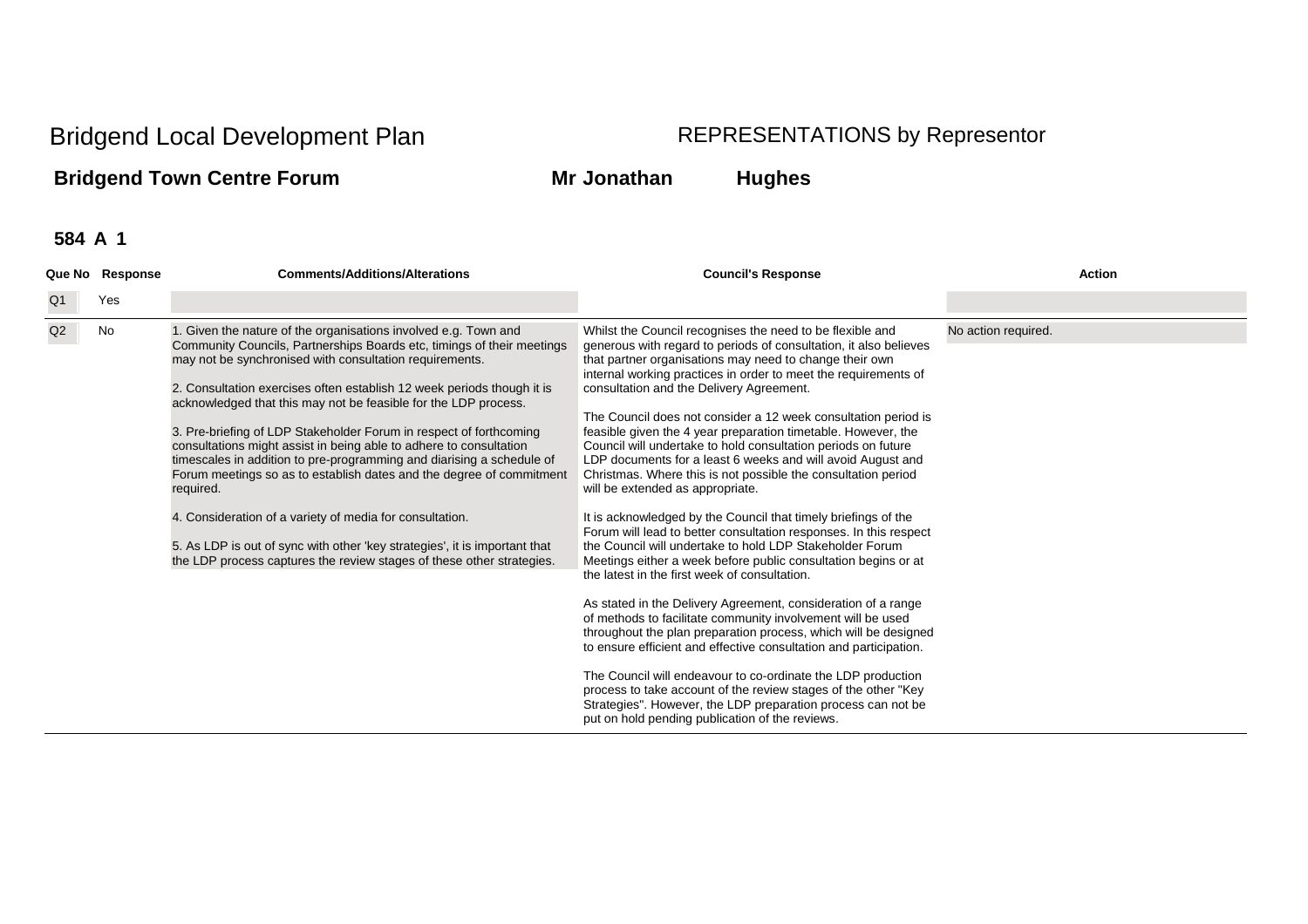| Q <sub>3</sub> | No  | 1. Local Area Groups would assist the process development in the BCB-<br>wide forum.<br>2. Documentation needs to be accessible and usable and to this effect<br>the engagement of younger and older age groups is important e.g.<br>Youth Council, SHOUT.<br>3. Local BCB-wide discussion must be supplemented by mechanisms<br>for neighbouring authority participation.<br>4. Encouragement of an inclusive approach so as not to preclude<br>representation by individuals and groups not identified within the Forum.<br>5. Process must reflect the needs of the community e.g. hours of<br>consultation say with the business community should recognise<br>business hours and needs - hence the need for flexibility of approach.<br>6. The process must seek to reflect and integrate the area-based<br>regeneration programmes that are underway or emerging across the<br>County Borough. | As stated above, a range of methods to facilitate community<br>involvement will be used throughout the plan preparation<br>process, which will be designed to ensure efficient and effective<br>consultation and participation.                                                                                                                                                                                                                  | No action required. |
|----------------|-----|------------------------------------------------------------------------------------------------------------------------------------------------------------------------------------------------------------------------------------------------------------------------------------------------------------------------------------------------------------------------------------------------------------------------------------------------------------------------------------------------------------------------------------------------------------------------------------------------------------------------------------------------------------------------------------------------------------------------------------------------------------------------------------------------------------------------------------------------------------------------------------------------------|--------------------------------------------------------------------------------------------------------------------------------------------------------------------------------------------------------------------------------------------------------------------------------------------------------------------------------------------------------------------------------------------------------------------------------------------------|---------------------|
| Q <sub>4</sub> | No  | 1. The principles are generally fair and appropriate.<br>2. It is important that 'hard to reach' groups are addressed.<br>3. It must be acknowledged that some groups simply do not wish to<br>engage with the process.<br>3. Definition of communications strategy that makes for accessible<br>documentation that will encourage engagement and participation.<br>4. Development of appropriate consultation media should balance the<br>need to summarise information but without diluting the message that<br>needs to be transmitted.                                                                                                                                                                                                                                                                                                                                                           | Noted.<br>The Council acknowledges that they will need to encourage,<br>support and empower disadvantaged and hard to reach groups<br>and individuals to allow them to participate fully in the LDP<br>process. However it is acknowledged that some groups may<br>not wish to participate in the process.<br>The Council will employ a range of methods to facilitate<br>community involvement appropriate to the target consultation<br>group. | No action required. |
| Q <sub>5</sub> | Yes |                                                                                                                                                                                                                                                                                                                                                                                                                                                                                                                                                                                                                                                                                                                                                                                                                                                                                                      |                                                                                                                                                                                                                                                                                                                                                                                                                                                  |                     |
| Q <sub>6</sub> | Yes |                                                                                                                                                                                                                                                                                                                                                                                                                                                                                                                                                                                                                                                                                                                                                                                                                                                                                                      |                                                                                                                                                                                                                                                                                                                                                                                                                                                  |                     |
| Q7             | Yes |                                                                                                                                                                                                                                                                                                                                                                                                                                                                                                                                                                                                                                                                                                                                                                                                                                                                                                      |                                                                                                                                                                                                                                                                                                                                                                                                                                                  |                     |
| Q8             | Yes |                                                                                                                                                                                                                                                                                                                                                                                                                                                                                                                                                                                                                                                                                                                                                                                                                                                                                                      |                                                                                                                                                                                                                                                                                                                                                                                                                                                  |                     |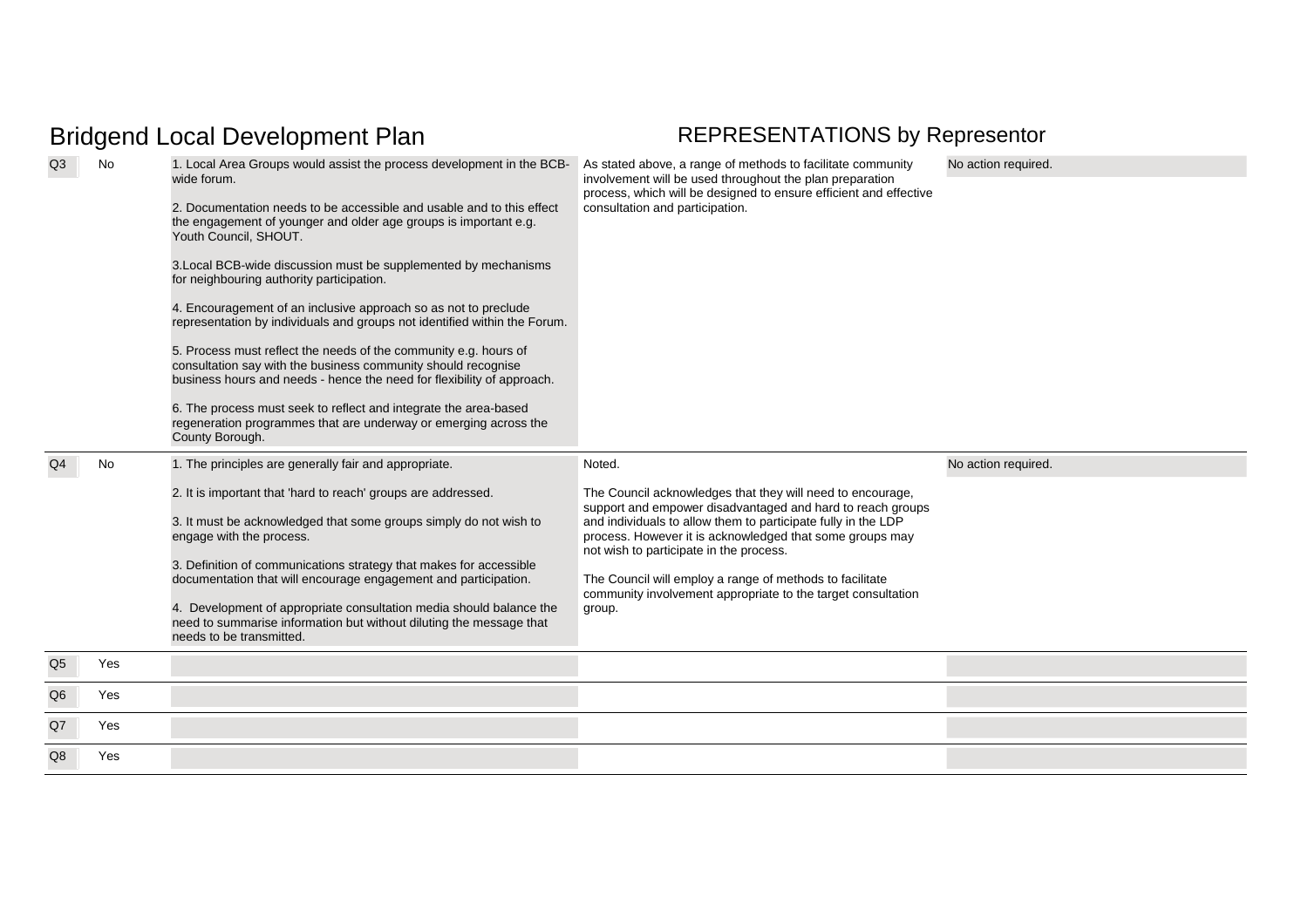| Q9 | Yes | 1. The principles of the CIS should remain general and not become<br>prescriptive such as to become inflexible and unable to adapt to<br>changing circumstances.                                                                                                               | Agreed.                     | No change required. |
|----|-----|--------------------------------------------------------------------------------------------------------------------------------------------------------------------------------------------------------------------------------------------------------------------------------|-----------------------------|---------------------|
|    |     |                                                                                                                                                                                                                                                                                | See response to Question 3. |                     |
|    |     | 2. It is most important that 'hard to reach' groups are connected to the<br>process which might necessitate the use of innovative or more informal<br>methods of communication.                                                                                                | Agreed.                     |                     |
|    |     | 3. It is important that representation is inclusive and that the process<br>and documentation does not become dominated by particular<br>consultees, individuals or interest groups to the detriment of the<br>overarching strategy development and subsequent implementation. |                             |                     |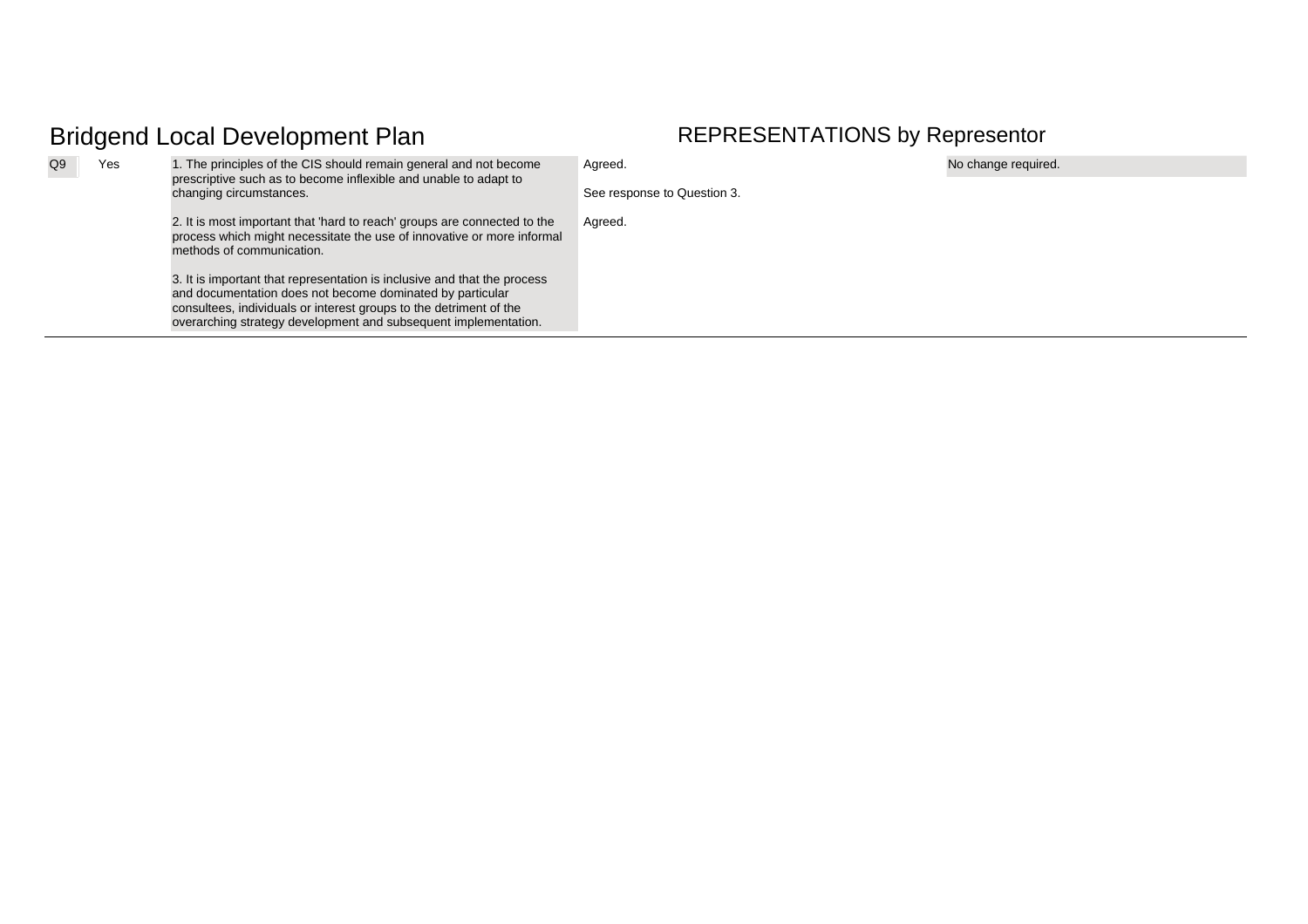## **Planning Inspectorate Wales Miss Vicky Brown**

|    | Que No Response | <b>Comments/Additions/Alterations</b>                                                                                                                                                                                                                                                                                                                                                                                                                                                                                                                                                                                                                                                                                                                                                                                                                                                                                                                                                                                                                                 | <b>Council's Response</b>                                                                                                                                                                                                                                                                           | <b>Action</b>                                                                            |
|----|-----------------|-----------------------------------------------------------------------------------------------------------------------------------------------------------------------------------------------------------------------------------------------------------------------------------------------------------------------------------------------------------------------------------------------------------------------------------------------------------------------------------------------------------------------------------------------------------------------------------------------------------------------------------------------------------------------------------------------------------------------------------------------------------------------------------------------------------------------------------------------------------------------------------------------------------------------------------------------------------------------------------------------------------------------------------------------------------------------|-----------------------------------------------------------------------------------------------------------------------------------------------------------------------------------------------------------------------------------------------------------------------------------------------------|------------------------------------------------------------------------------------------|
| Q1 |                 | The Planning Inspectorate has the following comments: -<br>The proposed timetable for examination allows for 12 months from<br>submission to publication of the Inspector's report. The Inspectorate<br>wishes to clarify the draft model programme for an LDP Examination:<br>i) 6 weeks from submission of the LDP to Pre-Examination Meeting<br>(PEM).<br>ii) 12 weeks from PEM to Examination.<br>iii) 12 weeks (maximum) for Examination. The average length of an<br>LDP Examination is expected to be 6-8 weeks depending on the LDP in<br>question.<br>iv) 22 weeks for reporting.<br>The indicative timetable suggests that Plan submission would be in July                                                                                                                                                                                                                                                                                                                                                                                                 | Agree. The Council will amend the timetable in respect of the<br>advice provided by The Planning Inspectorate.<br>The Council will continue to liaise with the Planning<br>Inspectorate in order to reduce potential programme slippages<br>in respect of the Examination stage of LDP preparation. | The Council will amend the Timetable detailed in<br>Appendix 1 Stage 6 to November 2009. |
|    |                 | 2009; following the draft model programme for Examination, the<br>timetable would be as follows:<br>i) July 2009 - Submission of the LDP and key documents to WAG<br>ii) August 2009 (mid) - Hold PEM.<br>iii) November 2009 (early) - Examination<br>iv) February 2010 (early) - Reporting period begins.<br>V) July 2010 (mid) - Inspector's Report is submitted.<br>Following the submission of the Report there will be a period in which a<br>factual check by the authority will be completed (the check will be for<br>typographical errors and the like); we estimate that the period for this<br>check will be: a) 10 days for the authority to comment; and b) 10 days<br>for the Inspector to make any changes.<br>We would recommend that the authority contact the Inspectorate to<br>discuss any queries regarding the LDP timetable, and continue to liaise<br>with us in order to minimise potential programme slippages where the<br>Independent Examination is concerned.<br>The Inspectorate does not have any further comments to add at present. |                                                                                                                                                                                                                                                                                                     |                                                                                          |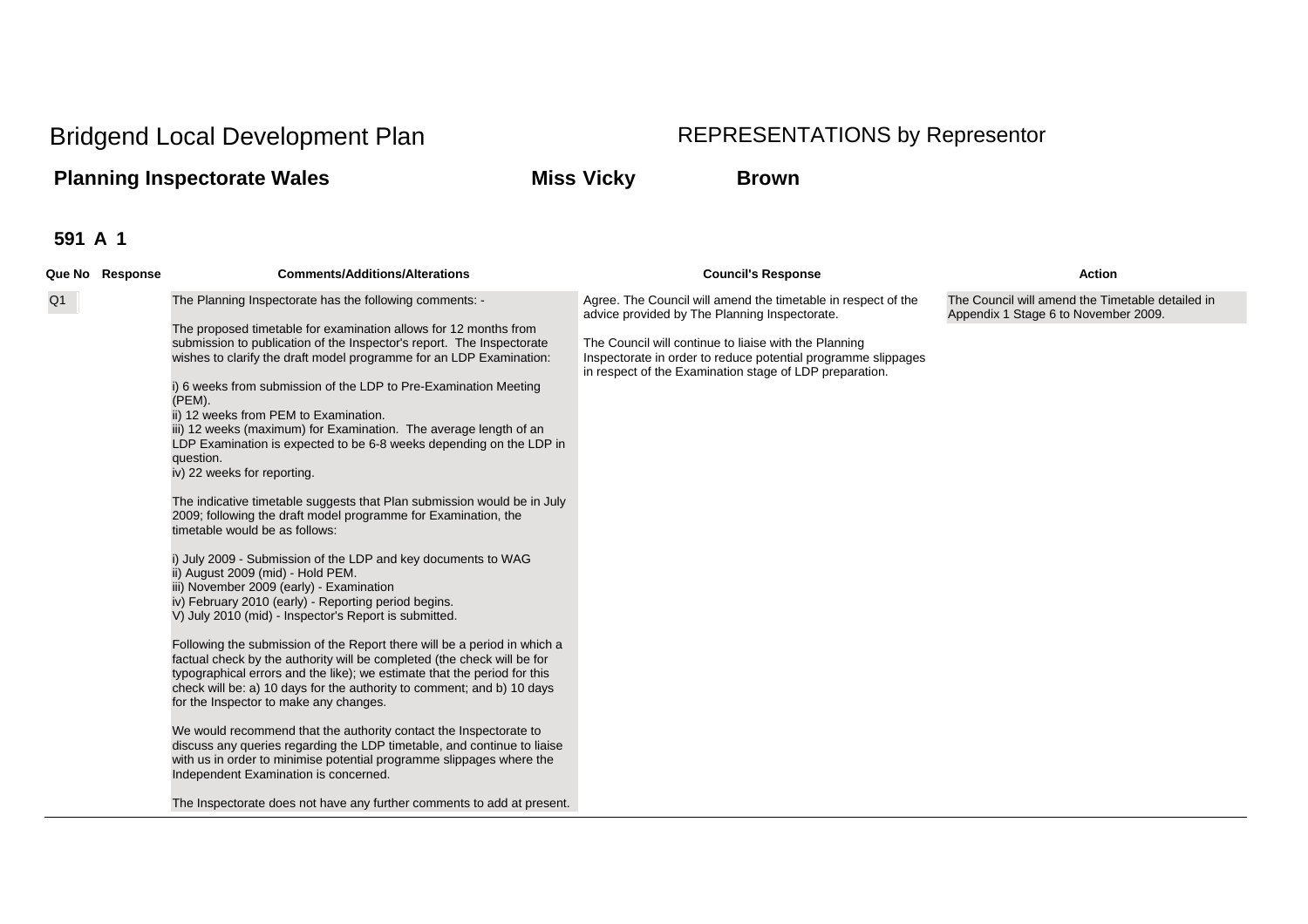## **Bridgend Women's Aid Ms Karen Miller**

| Bridgend Women's Aid has had sight of the Local Development Plan<br>The Council will include Bridgend Women's Aid in<br>Agreed<br>Appendix 4 of the Delivery Agreement under General<br>Draft<br>Delivery agreement and would request to be included as a consultee.<br><b>Consultation Bodies.</b><br>Our office is in Bridgend but our services and client base cover the<br>whole<br>of the Bridgend County Borough.<br>Our particular interest in responding to future consultation on the LDP<br>that we offer emergency refuge accommodation to individuals and<br>families<br>suffering from domestic abuse and then assist in securing more<br>permanent<br>accommodation for those who have passed crisis point and are ready to<br>move on into their own new homes.<br>Suitable accommodation is very limited and we are unable to help all<br>who<br>approach us due to lack of accommodation in the Borough. We also<br>wish, in the future, to extend our client services by opening satellite<br>offices in other parts of the Borough, especially in the valleys where we<br>receive many requests for assistance.<br>I hope you will review our request in light of the above information and<br>include us in your amended list of consultees. | Que No Response | <b>Comments/Additions/Alterations</b> | <b>Council's Response</b> | <b>Action</b> |
|------------------------------------------------------------------------------------------------------------------------------------------------------------------------------------------------------------------------------------------------------------------------------------------------------------------------------------------------------------------------------------------------------------------------------------------------------------------------------------------------------------------------------------------------------------------------------------------------------------------------------------------------------------------------------------------------------------------------------------------------------------------------------------------------------------------------------------------------------------------------------------------------------------------------------------------------------------------------------------------------------------------------------------------------------------------------------------------------------------------------------------------------------------------------------------------------------------------------------------------------------------------|-----------------|---------------------------------------|---------------------------|---------------|
|                                                                                                                                                                                                                                                                                                                                                                                                                                                                                                                                                                                                                                                                                                                                                                                                                                                                                                                                                                                                                                                                                                                                                                                                                                                                  |                 |                                       |                           |               |
|                                                                                                                                                                                                                                                                                                                                                                                                                                                                                                                                                                                                                                                                                                                                                                                                                                                                                                                                                                                                                                                                                                                                                                                                                                                                  |                 |                                       |                           |               |
|                                                                                                                                                                                                                                                                                                                                                                                                                                                                                                                                                                                                                                                                                                                                                                                                                                                                                                                                                                                                                                                                                                                                                                                                                                                                  |                 |                                       |                           |               |
|                                                                                                                                                                                                                                                                                                                                                                                                                                                                                                                                                                                                                                                                                                                                                                                                                                                                                                                                                                                                                                                                                                                                                                                                                                                                  |                 |                                       |                           |               |
|                                                                                                                                                                                                                                                                                                                                                                                                                                                                                                                                                                                                                                                                                                                                                                                                                                                                                                                                                                                                                                                                                                                                                                                                                                                                  |                 |                                       |                           |               |
|                                                                                                                                                                                                                                                                                                                                                                                                                                                                                                                                                                                                                                                                                                                                                                                                                                                                                                                                                                                                                                                                                                                                                                                                                                                                  |                 |                                       |                           |               |
|                                                                                                                                                                                                                                                                                                                                                                                                                                                                                                                                                                                                                                                                                                                                                                                                                                                                                                                                                                                                                                                                                                                                                                                                                                                                  |                 |                                       |                           |               |
|                                                                                                                                                                                                                                                                                                                                                                                                                                                                                                                                                                                                                                                                                                                                                                                                                                                                                                                                                                                                                                                                                                                                                                                                                                                                  |                 |                                       |                           |               |
|                                                                                                                                                                                                                                                                                                                                                                                                                                                                                                                                                                                                                                                                                                                                                                                                                                                                                                                                                                                                                                                                                                                                                                                                                                                                  |                 |                                       |                           |               |
|                                                                                                                                                                                                                                                                                                                                                                                                                                                                                                                                                                                                                                                                                                                                                                                                                                                                                                                                                                                                                                                                                                                                                                                                                                                                  |                 |                                       |                           |               |
|                                                                                                                                                                                                                                                                                                                                                                                                                                                                                                                                                                                                                                                                                                                                                                                                                                                                                                                                                                                                                                                                                                                                                                                                                                                                  |                 |                                       |                           |               |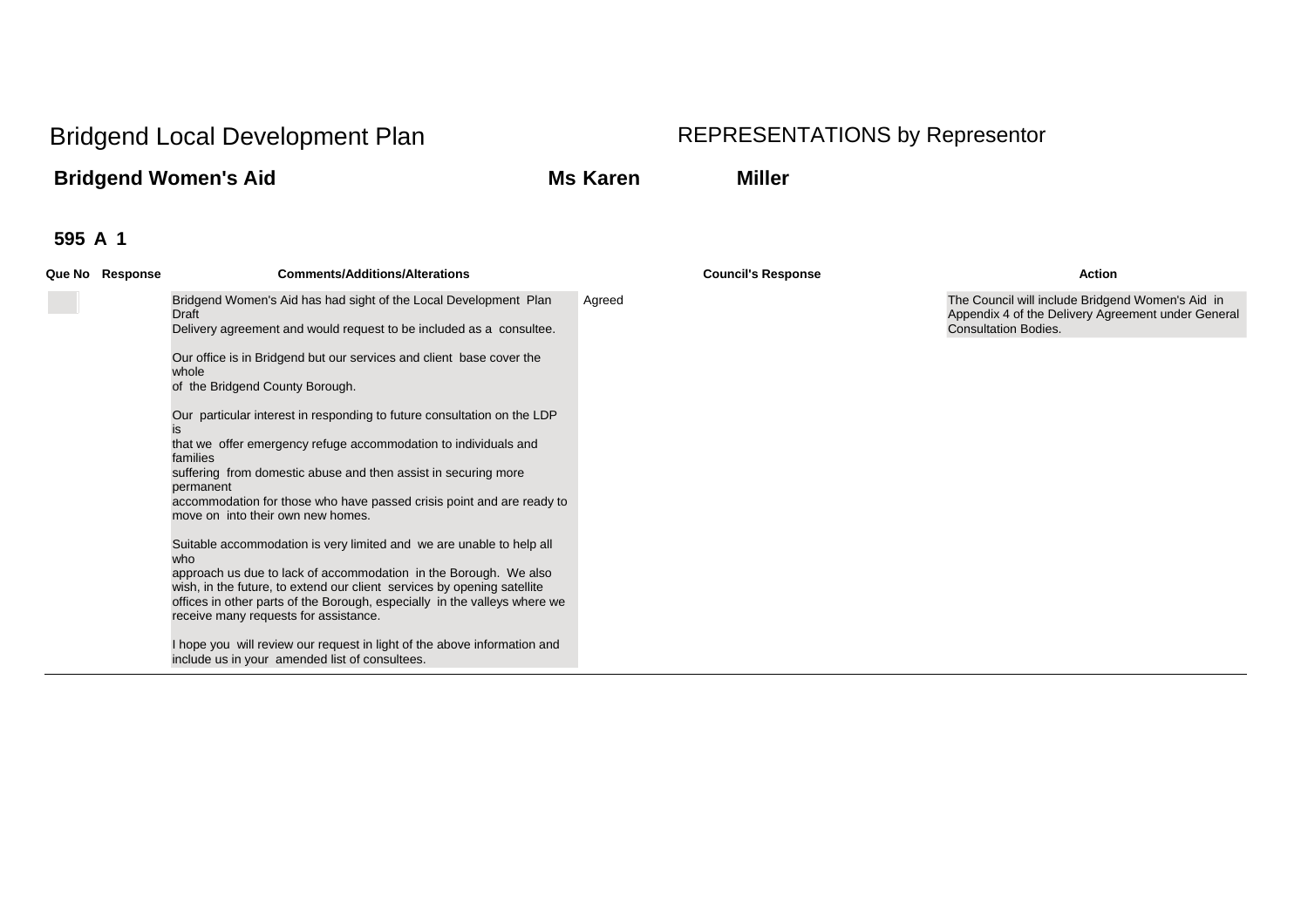## **Communities First Bridgend**

| Que No Response | <b>Comments/Additions/Alterations</b>                                                                                                                                                                                                                                                                                                                                                                            | <b>Council's Response</b>                                                                                                                                                                                                                                                                                                                                                                                                                                                                                                                                                                                                                                                                                                                                                                                                                                                                                                               | <b>Action</b>                                                                     |
|-----------------|------------------------------------------------------------------------------------------------------------------------------------------------------------------------------------------------------------------------------------------------------------------------------------------------------------------------------------------------------------------------------------------------------------------|-----------------------------------------------------------------------------------------------------------------------------------------------------------------------------------------------------------------------------------------------------------------------------------------------------------------------------------------------------------------------------------------------------------------------------------------------------------------------------------------------------------------------------------------------------------------------------------------------------------------------------------------------------------------------------------------------------------------------------------------------------------------------------------------------------------------------------------------------------------------------------------------------------------------------------------------|-----------------------------------------------------------------------------------|
| No              | Too technical, needs to be jargon free. There is a glossary included but<br>this itself contains acronyms with no easy references. Future public<br>consultation documents need to be user friendly. Stage 5. Public<br>exhibitions are listed as a method of consultation. These need to be<br>held locally and should cover as a minimum the 9 local forum areas and<br>must not be held centrally in Bridgend | The Delivery Agreement is a technical and procedural<br>document and therefore by its very nature contains technical<br>language that has no jargon free substitute. However with<br>respect to Diagram 2, the abbreviations SA & SEA will be<br>replaced with Sustainability Appraisal and Sustainable<br>Environmental Appraisal.                                                                                                                                                                                                                                                                                                                                                                                                                                                                                                                                                                                                     | The Council will amend Diagram 2 of the Delivery<br>Agreement accordingly.        |
|                 |                                                                                                                                                                                                                                                                                                                                                                                                                  | The Council considers that it needs to operate flexibly in its<br>approach to public consultation and can not at this stage<br>commit itself to a specific number and type of specific<br>consultation methods.                                                                                                                                                                                                                                                                                                                                                                                                                                                                                                                                                                                                                                                                                                                         |                                                                                   |
| No              | Six weeks is unrealistic for public consultation. If this is the maximum<br>time permitted then the methods of consulting the public must be well<br>planned. The consultees needs must be taken into consideration,<br>specifically the needs of the general public. This cannot be a "one size<br>fits all" approach. We need to ensure a fair presentation between all<br>sectors is fed into the process.    | The Council recognises the need to be flexible and generous<br>with regard to periods of consultation, it also believes that<br>partner organisations may need to change their own internal<br>working practices in order to meet the requirements of<br>consultation and the Delivery Agreement.<br>However, the Council will undertake to hold consultation<br>periods on future LDP documents for a least 6 weeks and will<br>avoid August and Christmas. Where this is not possible the<br>consultation period will be extended as appropriate.<br>The Council acknowledges that there will be a need to establish<br>measures and procedures that will enable every person or<br>group, regardless of their background, to participate in the plan<br>making process and ensure that the consultation process is<br>inclusive. The Council considers the Delivery Agreement is<br>flexible enough to accommodate this requirement. | The Council will amend the timetable accordingly.                                 |
| No              | Fairly clear for professionals but would not be clear for community<br>members we work with. The majority of the general public would be<br>unfamiliar with terms used. Needs to be plain english and jargon free                                                                                                                                                                                                | The Delivery Agreement is a technical and procedural<br>document and therefore by its very nature contains technical<br>language that has no jargon free substitute. However one of the<br>roles of the LDP Stakeholder Forum is to disseminate<br>information to representatives of groups they represent, and<br>this will be clarified in an undertaking by the Council to produce<br>a "terms of reference" for the LDP Key Stakeholder Forum.                                                                                                                                                                                                                                                                                                                                                                                                                                                                                      | The Council will produce terms of reference for the<br>LDP Key Stakeholder Forum. |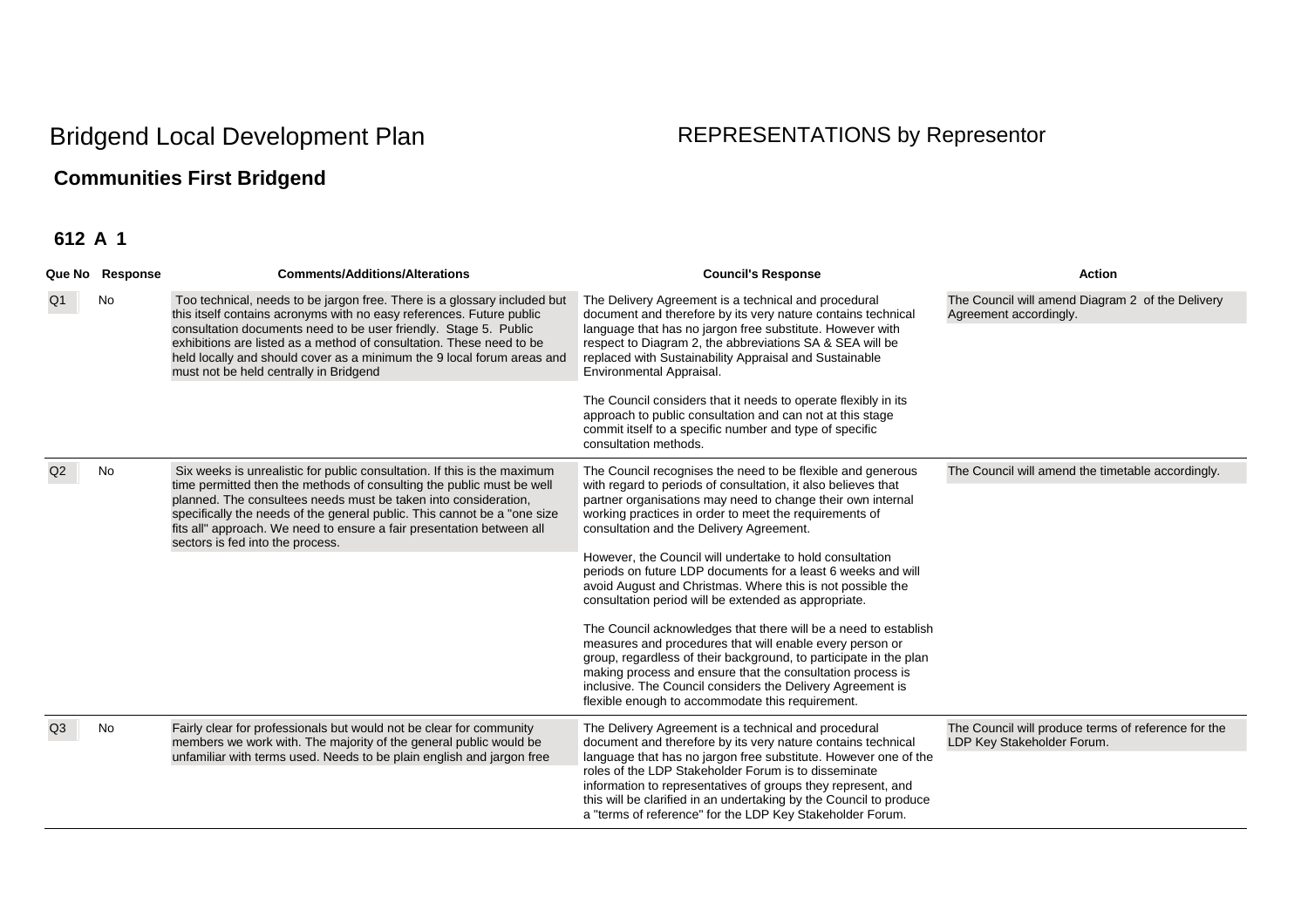| Q4             | <b>No</b> | The community should have been involved in the process of drawing up<br>the draft delivery agreement. Citizen's panel is not representative of our<br>deprived communities                                                              | The Council has placed the draft Delivery Agreement on a 5<br>week deposit period to allow for public comment. The Key<br>Stakeholder Forum was also convened to discuss the Delivery<br>Agreement, which included community groups and interested<br>parties, to provide an opportunity for detailed discussion and<br>comment.<br>The Citizens Panel has been selected to be statistically<br>representative of the whole of the County Borough. As such it is<br>representative of all types of communities.                                                                                                                                                                                                                                                                                                                                                  | No action required.                                                                                                                                                |
|----------------|-----------|-----------------------------------------------------------------------------------------------------------------------------------------------------------------------------------------------------------------------------------------|------------------------------------------------------------------------------------------------------------------------------------------------------------------------------------------------------------------------------------------------------------------------------------------------------------------------------------------------------------------------------------------------------------------------------------------------------------------------------------------------------------------------------------------------------------------------------------------------------------------------------------------------------------------------------------------------------------------------------------------------------------------------------------------------------------------------------------------------------------------|--------------------------------------------------------------------------------------------------------------------------------------------------------------------|
| Q <sub>5</sub> | No        | Targeted discussion/focus groups need to be local. Held in each<br>community and easily accessible and not held centrally in Bridgend.<br>Information provided should be user friendly and in a format people can<br>easily understand. | See Question 1.                                                                                                                                                                                                                                                                                                                                                                                                                                                                                                                                                                                                                                                                                                                                                                                                                                                  |                                                                                                                                                                    |
| Q <sub>6</sub> | No        | Regeneration forums and Communities First Partnerships are included<br>but not all areas are represented by either a forum or CF Partnership.<br>All community groups across the borough should be given an equal<br>opportunity        | Membership of the Forum consists of partnership and<br>representative organisations as well as certain Specific<br>Consultation Bodies. This ensures that the Forum is of a<br>manageable and effective size. It is envisaged that Forum<br>members will disseminate LDP information to the persons /<br>organisations they represent to facilitate extended consultation<br>using existing structures. If an organisation is not represented<br>on the Forum, this does not preclude it from making direct<br>representations to the Council."<br>The Council is continually developing the Statutory Consultee &<br>Interested Party Database. In this respect the Council will<br>contact BAVO for a list of voluntary groups / organisations it<br>represents and ask if they wish to be included on the Statutory<br>Consultee & Interested Party Database. | The Council will contact BAVO for a list of voluntary<br>groups / organisations it represents and ask if they<br>wish to be included on the consultation database. |
| Q7             | <b>No</b> | See Q6                                                                                                                                                                                                                                  | See Question 6.                                                                                                                                                                                                                                                                                                                                                                                                                                                                                                                                                                                                                                                                                                                                                                                                                                                  | See Question 6.                                                                                                                                                    |
| Q8             | Yes       |                                                                                                                                                                                                                                         |                                                                                                                                                                                                                                                                                                                                                                                                                                                                                                                                                                                                                                                                                                                                                                                                                                                                  |                                                                                                                                                                    |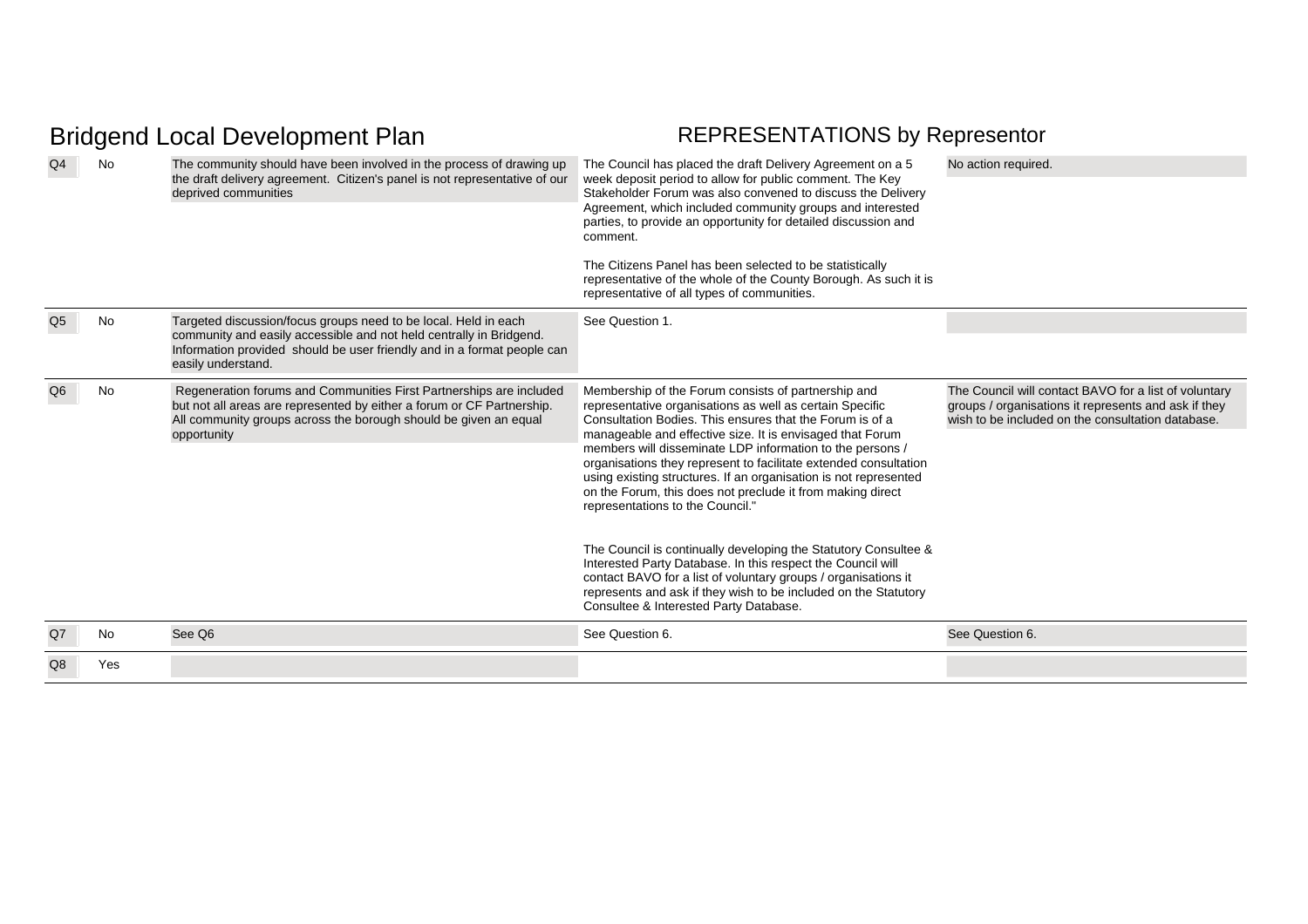Q9 Yes Communities First Action Plans will be of relevance to the process. Local people may already have ideas for land use in their communities. Glossary needs simplifying. Public should have been part of the process of drawing up the draft delivery agreement. Timescale was inadequate it  $\;\;\;\;$  The Council considers that the Glossary is clear and concise has been difficult to engage with community groups due to the summer holidays. The timing was also an issue for other groups and organisations e.g.. town and community councils. Due consideration should be given to how we engage the community. Community group members are attending voluntarily and also have other commitments e.g.. work and family. This also applies to community councillors etc . There is a need for a dedicated team to drive the process forward in partnership with the key stakeholders. The draft delivery agreement also made no reference to the Wales Spatial Plan. We wanted to answer yes to some of the questions but this prevented us from including comments.Agreed. Communities First Action Plans will be included in Appendix 5 of the Delivery Agreement. and has been based on guidance set out in LDP Wales (2005). Whilst the Council recognises the need to be flexible and generous with regard to periods of consultation, it also believes that partner organisations may need to change their own internal working practices in order to meet the requirements of consultation and the Delivery Agreement. However as stated in response to question 2, the Council will undertake to hold consultation periods on future LDP documents for a least 6 weeks and will avoid August and Christmas. Where this is not possible the consultation period will be extended as appropriate. The Council will amend the Delivery Agreement accordingly. No action required. Amend Timetable accordingly.

**Mr Alec McKenzie**

|                | Que No Response | <b>Comments/Additions/Alterations</b> | <b>Council's Response</b> | <b>Action</b> |
|----------------|-----------------|---------------------------------------|---------------------------|---------------|
| Q <sub>1</sub> | Yes             |                                       |                           |               |
| Q2             | Yes             |                                       |                           |               |
| Q3             | Yes             |                                       |                           |               |
| Q4             | Yes             |                                       |                           |               |
| Q <sub>5</sub> | Yes             |                                       |                           |               |
| Q <sub>6</sub> | Yes             |                                       |                           |               |
| Q7             | Yes             |                                       |                           |               |
| Q8             | Yes             |                                       |                           |               |
| Q9             | No              |                                       |                           |               |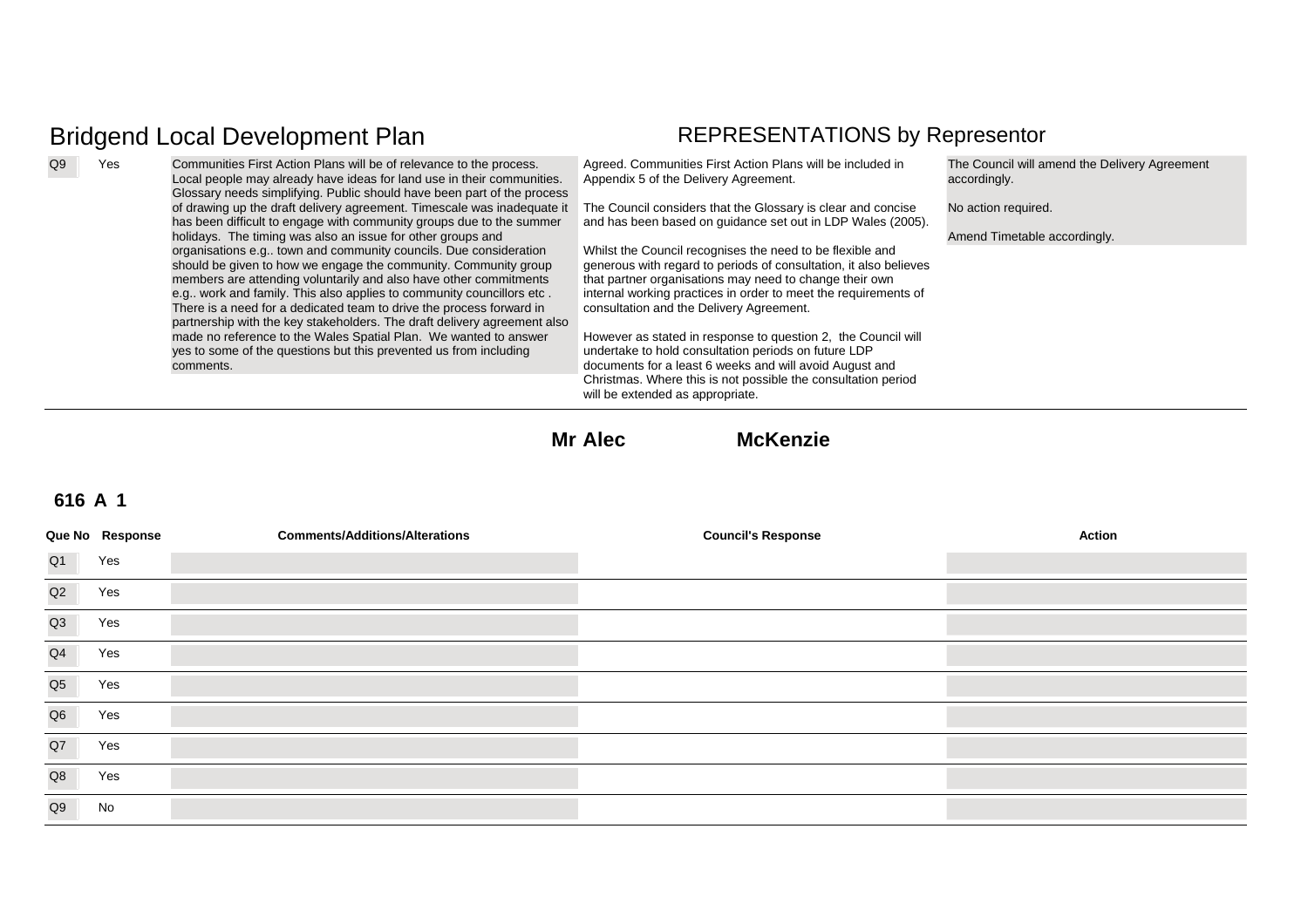**H Price**

|                | Que No Response | <b>Comments/Additions/Alterations</b> | <b>Council's Response</b> | Action |
|----------------|-----------------|---------------------------------------|---------------------------|--------|
| Q1             | Yes             |                                       |                           |        |
| Q2             | Yes             |                                       |                           |        |
| Q3             | Yes             |                                       |                           |        |
| Q <sub>4</sub> | Yes             |                                       |                           |        |
| Q <sub>5</sub> | Yes             |                                       |                           |        |
| Q <sub>5</sub> | Yes             |                                       |                           |        |
| Q7             | Yes             |                                       |                           |        |
| Q8             | Yes             |                                       |                           |        |
| Q9             | No              |                                       |                           |        |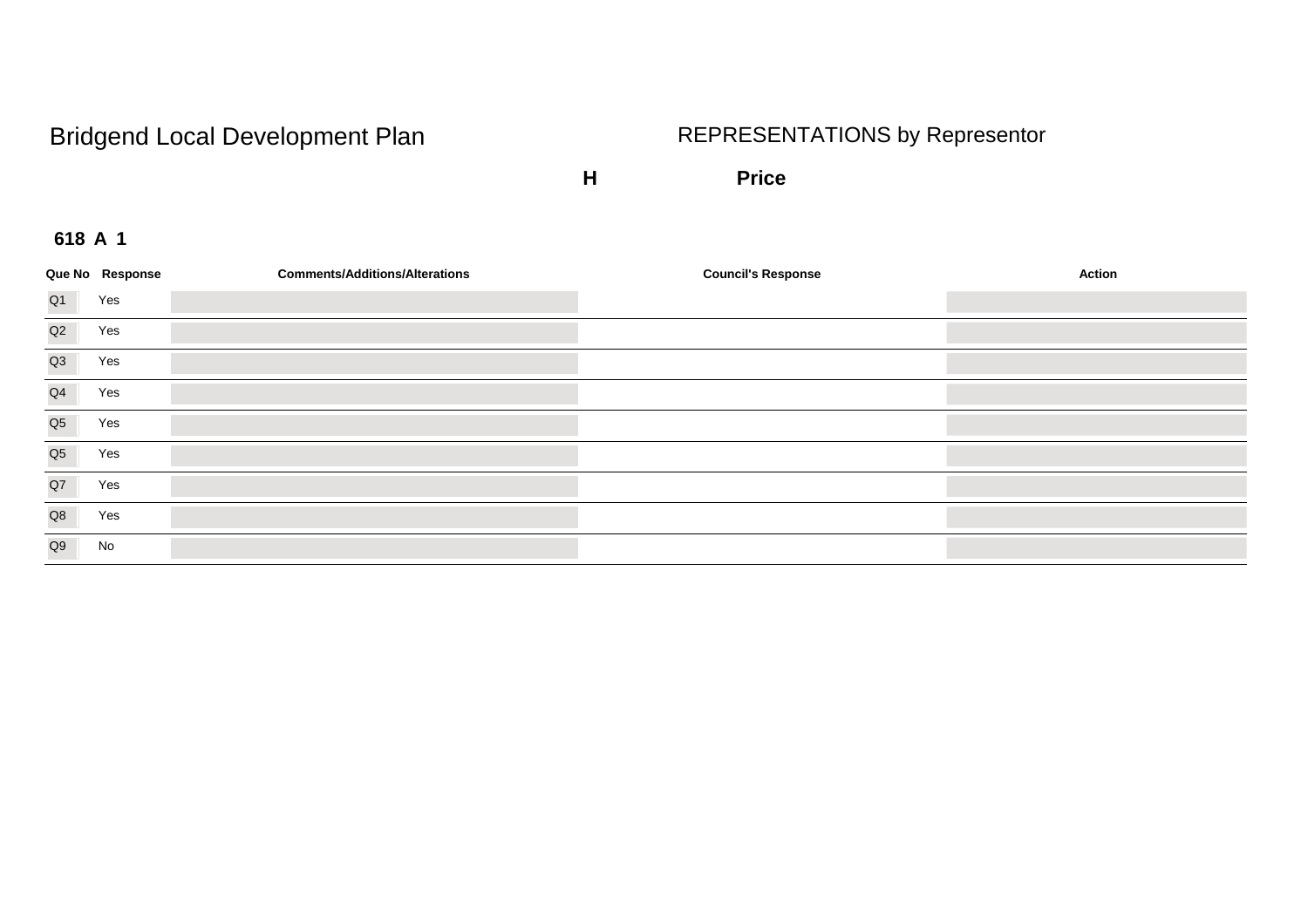**Island Farm Action Group (IFAG) Mrs Anne Morgan**

| Que No Response | <b>Comments/Additions/Alterations</b>                                                                                                                                                                                                                                                                                                                                        | <b>Council's Response</b>                                                                                                                                                                                                                                                                                                                                                | <b>Action</b>                                                                                                                                                                                        |
|-----------------|------------------------------------------------------------------------------------------------------------------------------------------------------------------------------------------------------------------------------------------------------------------------------------------------------------------------------------------------------------------------------|--------------------------------------------------------------------------------------------------------------------------------------------------------------------------------------------------------------------------------------------------------------------------------------------------------------------------------------------------------------------------|------------------------------------------------------------------------------------------------------------------------------------------------------------------------------------------------------|
|                 | 1. The priority given to the objectives of Community Involvement (para<br>1.7) and the wide range of consultees (Appendix 4) is to be welcomed.                                                                                                                                                                                                                              | Support is welcomed                                                                                                                                                                                                                                                                                                                                                      | No action required.                                                                                                                                                                                  |
|                 | 2. Does the use of the wording (2.6.1) "selective use of<br>Supplementary Planning Guidance (SPG)" require further clarification?<br>SPG guidance is fundamental to and consistently<br>used in the<br>determination of Planning Applications and this vague indication of a<br>degree of "selectivity" in the LDP might not be clear and cause<br>concern to clients users. | Agreed.                                                                                                                                                                                                                                                                                                                                                                  | The Council will amend paragraph accordingly.                                                                                                                                                        |
|                 | 3. IFAG commend the prioritisation again being adopted of "<br>sustainability" as a cornerstone of the new LDP (2.7.1)                                                                                                                                                                                                                                                       | Support is welcomed                                                                                                                                                                                                                                                                                                                                                      | No action required.                                                                                                                                                                                  |
|                 | 5. You ask for comment on the timetabling for the LDP. Given the risk<br>assessment included in the draft our view is that it will indeed be<br>fortunate if there is no slippage beyond the three months allowed.                                                                                                                                                           | The Council considers that the proposed timetable is realistic,<br>robust and achievable.<br>However, the Council has followed Welsh Assembly<br>Government quidance contained in the Local Development Plan<br>Manual (2006) and included a section on Risk Analysis which<br>identifies risks to the timetable and sets out how they will be<br>managed if they occur. | No action required.                                                                                                                                                                                  |
|                 | 6. It is not made clear exactly how the "Citizen's Panel" (4.5.1) will be<br>used. We suggest clarification on this issue is included. To whom will<br>they be a "control group" (4.5.1) and what and how will weight be given<br>to their responses.                                                                                                                        | Agreed.                                                                                                                                                                                                                                                                                                                                                                  | The Council will amend paragraph 4.5.1 of the<br>Delivery Agreement to clarify that previous and future<br>results from Citizen Panel surveys may be used to<br>inform the evidence base of the LDP. |
|                 | 7. Appendix 4 - Statutory Consultee & Interested Party Database<br>Can IFAG suggest, given their involvement and their comments made<br>during the progress of the UDP, that they should have been included on<br>this list. We request that we are included on the "General Consultation"<br>Bodies" list.                                                                  | Agreed                                                                                                                                                                                                                                                                                                                                                                   | The Council will include the Island Farm Action<br>Group (IFAG) in Appendix 4 of the Delivery<br>Agreement under General Consultation Bodies.                                                        |